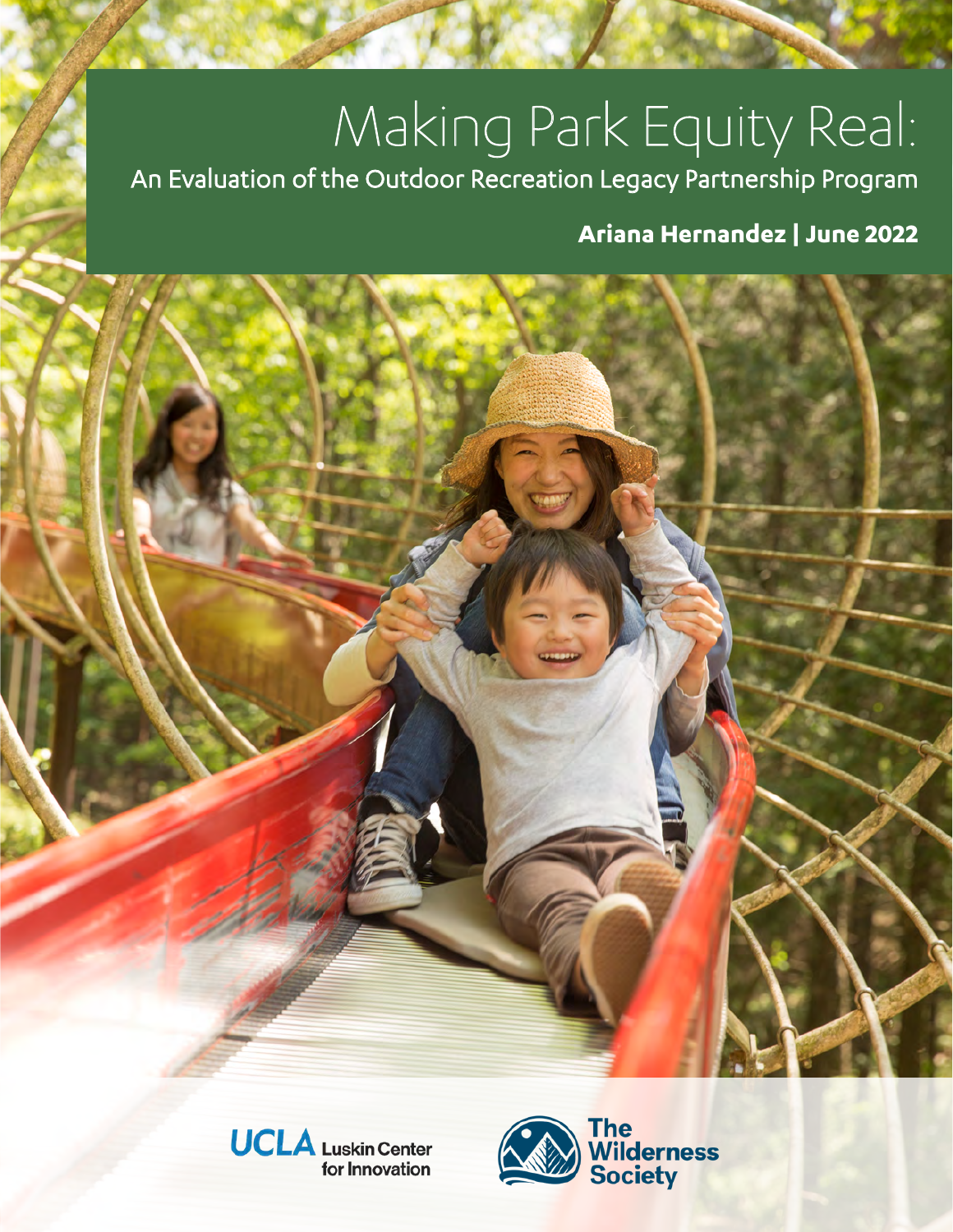By: Ariana Hernandez Client: The Wilderness Society Faculty Advisor: Greg Pierce

*A comprehensive project submitted in partial satisfaction of the requirements for the degree Master of Urban & Regional Planning*

Disclaimer: This report was prepared in partial fulfillment of the requirements for the Master in Urban and Regional Planning degree in the Department of Urban Planning at the University of California, Los Angeles. It was prepared at the direction of the Department and of The Wilderness Society as a planning client. The views expressed herein are those of the authors and not necessarily those of the Department, the UCLA Luskin School of Public Affairs, UCLA as a whole, or the client.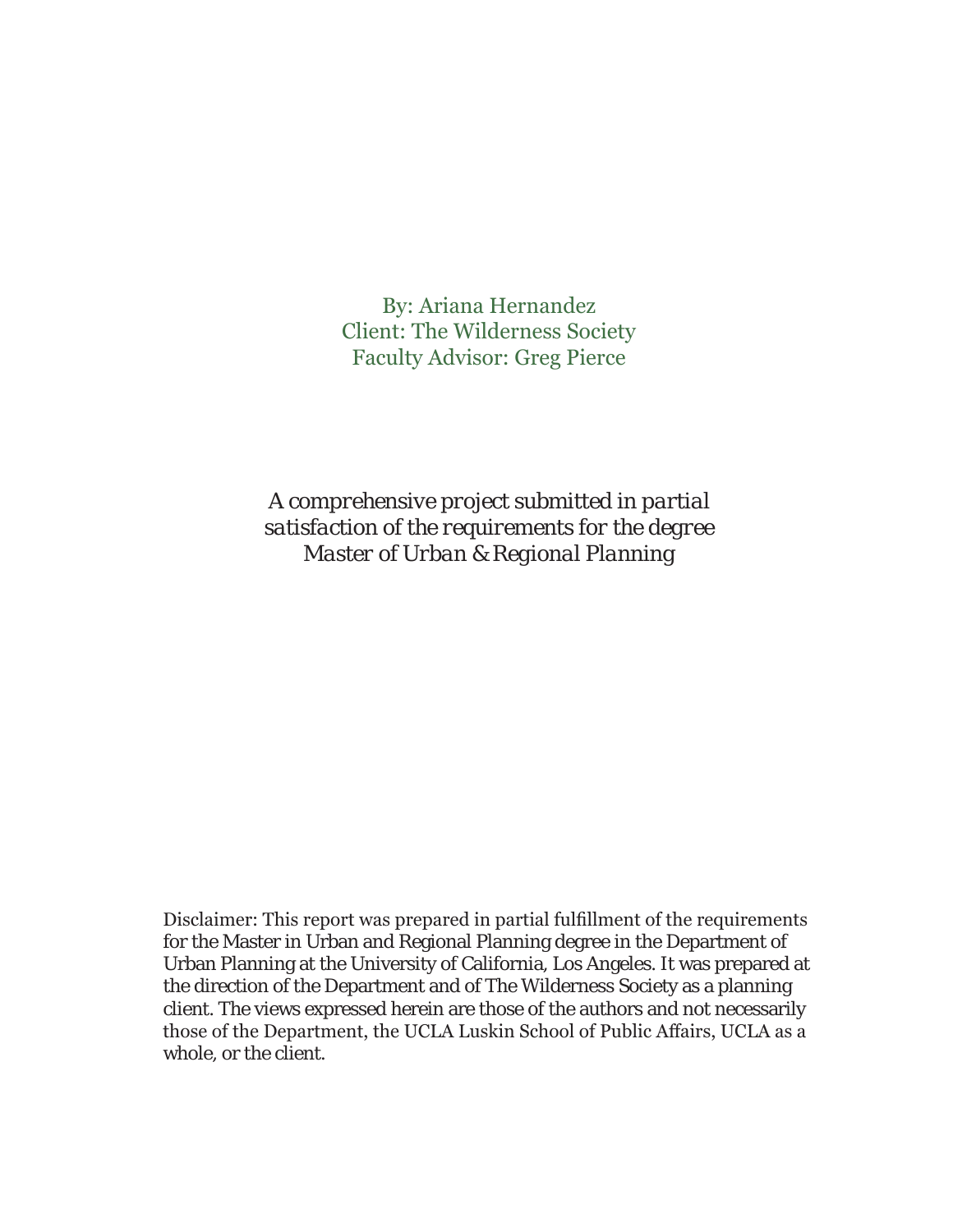#### *Acknowledgments*

First, I extend gratitude to Kitty Craig and Yvette Lopez Ledesma at the Wilderness Society. Thank you for taking on this project and guiding me through this process. I look forward to working with you both and the Wilderness Society in the future to continue working towards park equity!

Thank you, Luskin Center for Innovation for your support throughout this project. I especially want to thank Colleen Callahan for your support in this project and your support throughout my Master's Program. Additionally, I want to thank Sarah Perez for your work as an undergraduate researcher.

Thank you to my faculty advisor, Greg Pierce. Thank you for your guidance and mentorship for not only this project but my personal development as a student and a researcher.

Silvia Gonzalez, thank you for being my additional advisor and mentor. I appreciate the time you took to answer all my questions and guide me through the data.

To all the interviewees for this report, thank you for your time and careful consideration in your interviews. I admire all of your passion and dedication towards moving park equity forward.

Julie Waterman, thank you for helping us get this project started, sharing your vast knowledge on the ORLP program, and all your and the City Parks Alliance's work advancing equitable, urban parks.

Lastly, thank you to my friends, family, and MURP peers! To my sister, Amaya, I am forever grateful we were able to go to school together again and enjoyed learning alongside you. To my parents and brother, Anthony, thank you for your continous support throughout every stage of my educational journey. To my partner, Jimmy, thank you for patience and grace as I finished my capstone and my degree. To my peers, I could not have finished this capstone or degree without your comradery, your assistance, and most importantly your humor.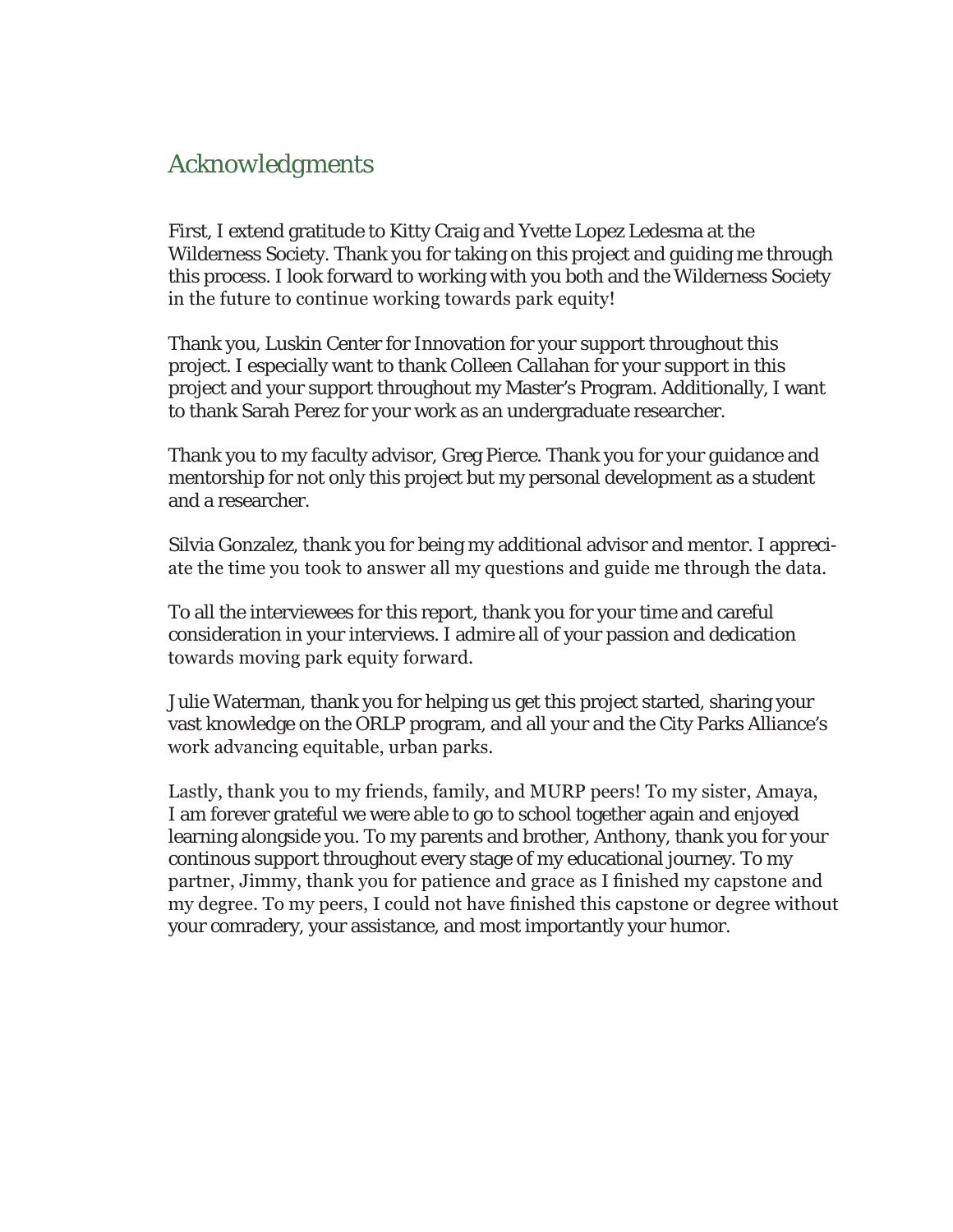### **Table of Contents**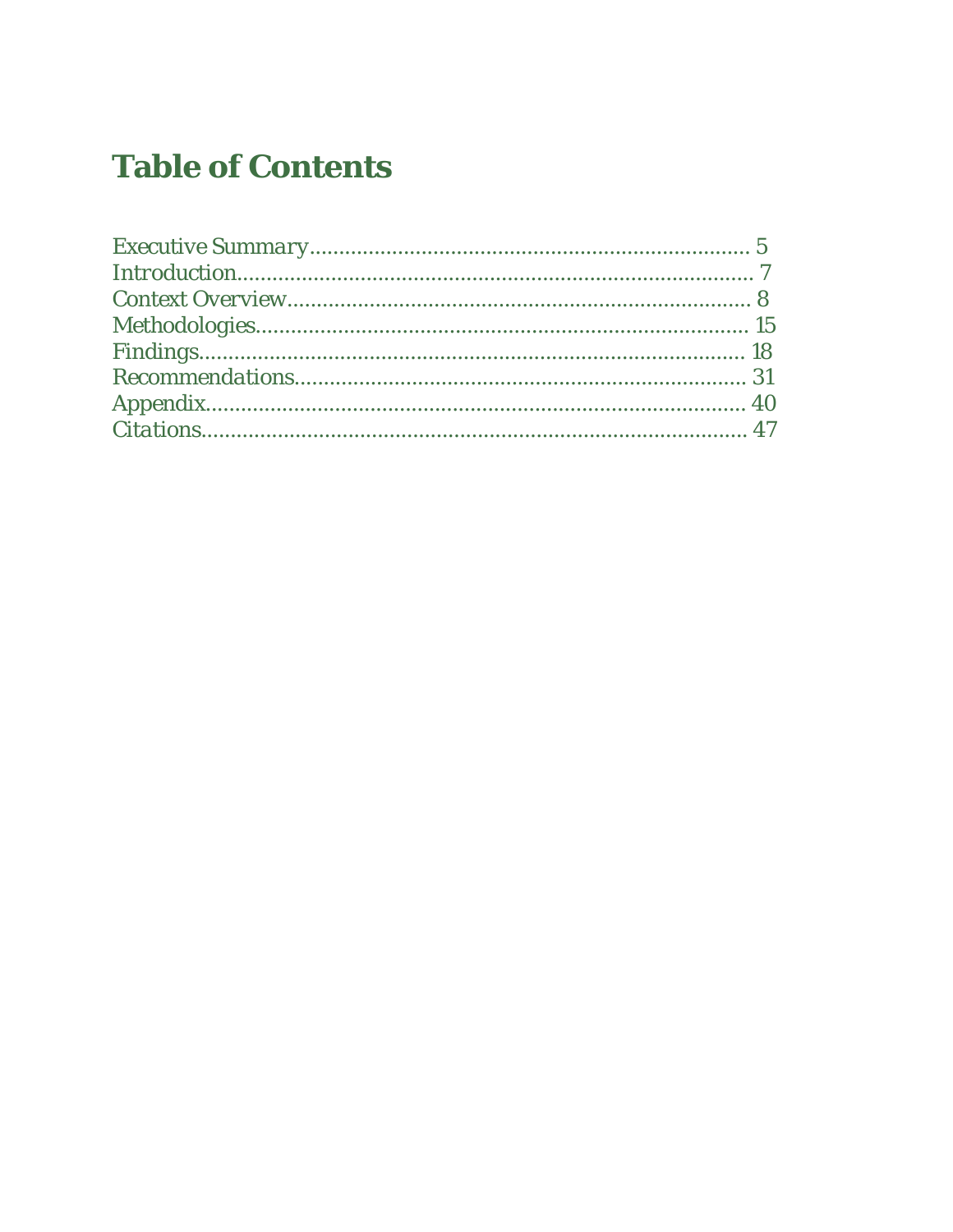### **Executive Summary**

In 2014, Congress established the Outdoor Recreation Legacy Partnership (ORLP) Program as a way to prioritize urban, park-poor, and economically disadvantaged communities. The ORLP program is the only federal grant program that specifically supports new or improved outdoor recreation opportunities in urban communities. The National Park Service (NPS) administers the program through the states to award funding to underserved urban communities.

The ORLP Program is at a pivotal moment as the Biden-Harris administration commits to target 40% of federal climate investments to go directly to frontline communities most affected by poverty and pollution through the Justice40 initiative (Callahan et al. 2021). The administration's commitment to investing in disadvantaged communities provides a unique opportunity to evaluate the ORLP program to determine what are the challenges and opportunities to improve the program for future applicants.

Given this research opportunity, the research questions are defined as: *Is the federal ORLP program accomplishing its intended goals to promote outdoor recreation access to economically disadvantaged areas? What are potential barriers that prevent urban areas from better utilizing ORLP funding?* While a full-scale program evaluation was not feasible given time and resource restrictions, the research project advanced the task of evaluating the program through a qualitative

assessment of stakeholder perspectives and a quantitative assessment of the socioeconomic characteristics and "park-shed" analysis of the urban areas which NPS invited to submit a final ORLP application.\*

The mixed methods approach exposed a number of findings relevant to the research questions. The stakeholder interviews revealed what was working with the ORLP program, the challenges in all stages of the ORLP process, and potential recommendations. Most stakeholders appreciated that the ORLP program is focused funds for parks in urban, underserved communities. However, many stakeholders stated that there were challenges with the application timelines, the application materials, and broad barriers that underserved communities face when applying to competitive, federal grants. The quantitative analysis revealed the characteristics of the communities that have ORLP projects. Based on these findings, the ORLP program is generally allocating funds to communities that have historically been underserved in terms of access to parks from a socioeconomic standpoint, but when looking at the number of existing parks within a ten-minute walk of ORLP projects, the ORLP program varies in allocating funding to

<sup>\*</sup>NPS invites ORLP applicants to submit final applications after an initial technical and merit review process. For here forward, this report will refer to these projects as "ORLP projects." However, it should be noted that not all projects that are invited to submit a final application will receive ORLP funding. These processes will be further covered throughout the report.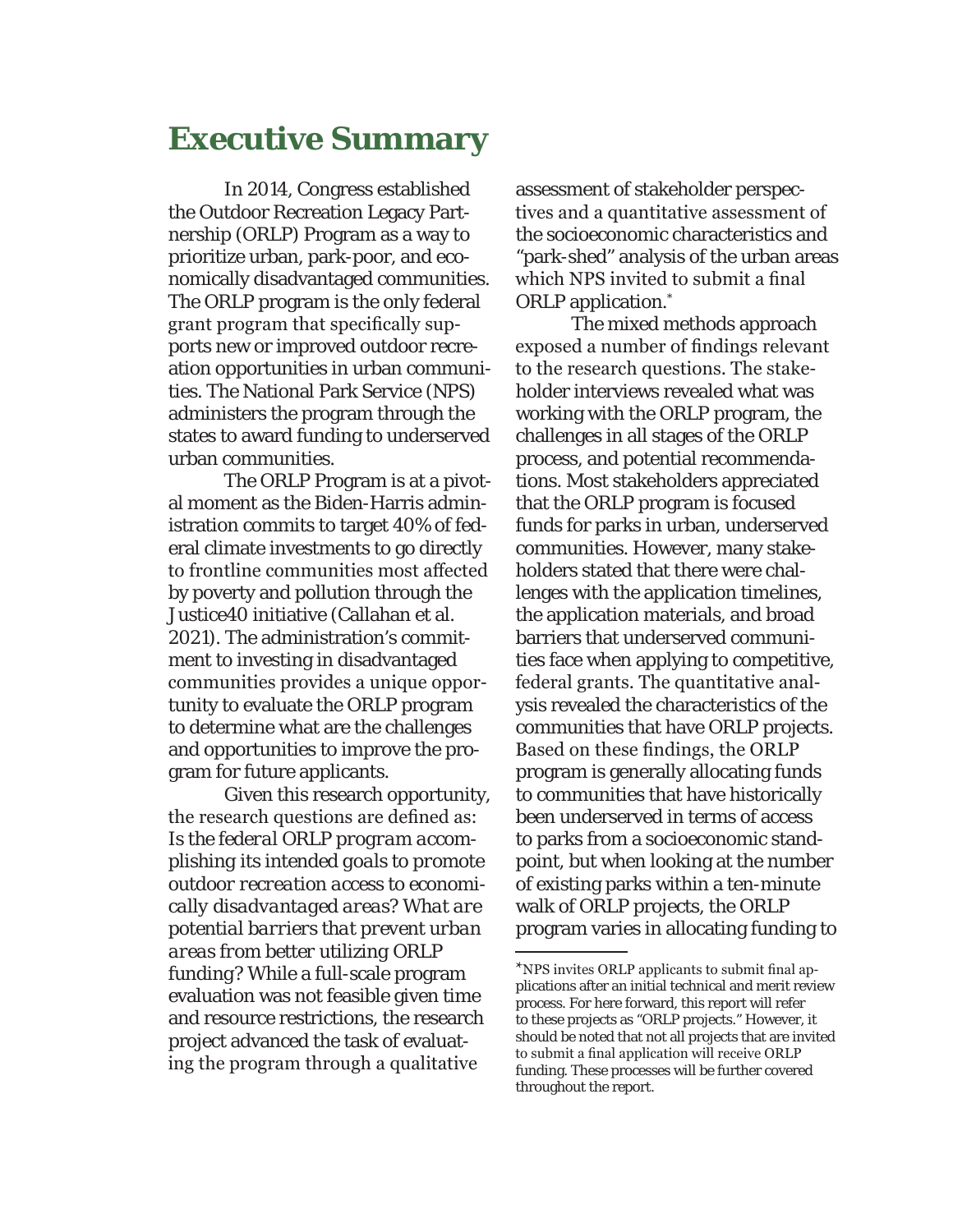"park-poor" communities.

Given the preliminary findings, this report recommends:

- 1. The National Park Service (NPS) should create more feasible and clearer project parameters when releasing the Notice of Funding Opportunity (NOFO) as well as create more consistent and predictable application timelines.
- 2. NPS, the State Liaison Agencies, and local governments should create a park needs assessment to target ORLP funds to park-poor communities.
- 3. NPS should increase technical assistance capacity for ORLP applicants and State Liaison Agencies after the NOFO is initially released as well as throughout the life cycle of the grant period.
- 4. NPS should increase and promote more transparent communication between the State Liaison Agencies and the ORLP applicants at all stages of the ORLP process.
- 5. NPS and park equity advocates should conduct further research on how to improve the ORLP program and the LWCF State and Local Assistance Program more broadly.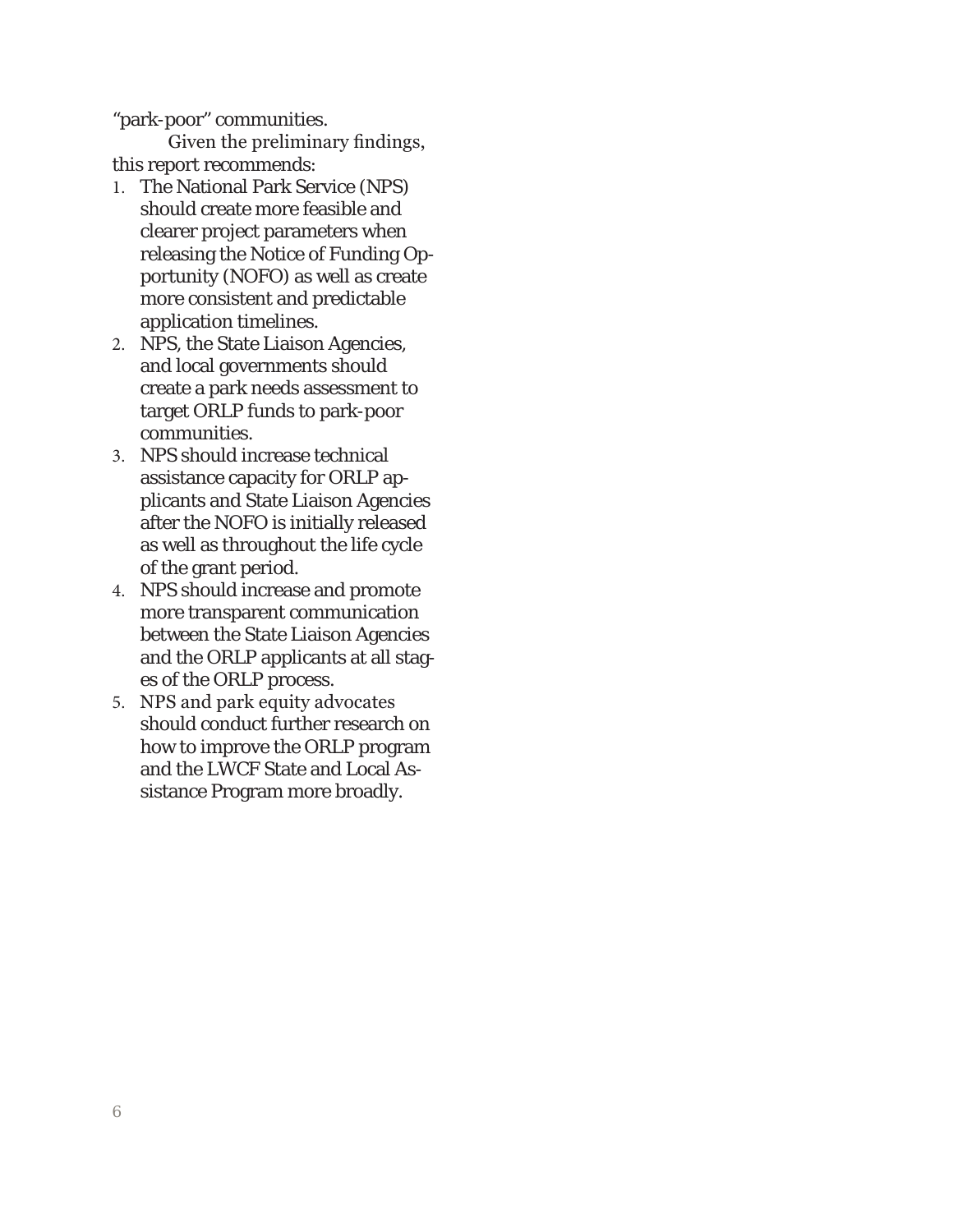### **Introduction**

In 2014, Congress established the Outdoor Recreation Legacy Partnership (ORLP) Program funded by the Land and Water Conservation Fund (LWCF) as a nationally competitive grant program that delivers funding for new or improved outdoor recreation to urban areas with at least 50,000 people, prioritizing projects located in economically disadvantaged and park-poor areas (NPS 2020). At the time of this research, the program invited over 60 projects to submit a final application\* nationwide, distributing \$44 million in federal funding to more than 50 communities for projects ranging from remediating brownfields into waterfront parks to developing parkland intended to focus on healthy foods.

While the ORLP program has funded important projects across the country, it has only been partially successful in distributing funding, leaving on average 20% of funds intended to improve park equity unspent in the first four grant cycles. With increased appropriations expected for this program, the program is positioned to be an increasingly important source of federal funding for underserved, urban communities. Understanding barriers to the program's success and identifying potential solutions will help inform future reform efforts that advocates and the administration can advance to ultimately deliver on the promise of the ORLP program. Given this situation, there is a unique opportunity to better clarify the program's implementation and administration to better shape the trajectory of future ORLP projects and urban outdoor recreational spaces across the United States. This research project attempts to answer the following questions: *Is the federal ORLP program accomplishing its intended goals to promote outdoor recreation access to economically-disadvantaged areas? What are potential barriers that prevent urban areas from better utilizing ORLP funding?* The project utilizes a mixed-methods approach of qualitative and quantitative methods to answer the research questions. The project is completed in partnership with the Wilderness Society (TWS) to further TWS's park equity advocacy efforts by identifying potential solutions to barriers to ensure more equitable access to outdoor recreation for disadvantaged urban communities across the country.

First, the qualitative aspect of the research includes 22 semi-structured interviews with key stakeholders, including:

- Staff at the National Park Service
- State agencies like California Department of Parks and Recreation, Washington Recreation and Conservation office, and New Jersey Department of Environmental Protection, and
- Local agencies like Las Cruces Parks and Recreation and the City

<sup>\*</sup> This report reviews the first four ORLP grant awards. On 5/6/2022, NPS released the fifth grant cycle (Fiscal Year 2021). NPS invited 27 projects to submit a final ORLP application. Please see the latest grant announcement for further details: https:// www.doi.gov/pressreleases/secretary-haaland-announces-61-million-increase-outdoor-access-urban-spaces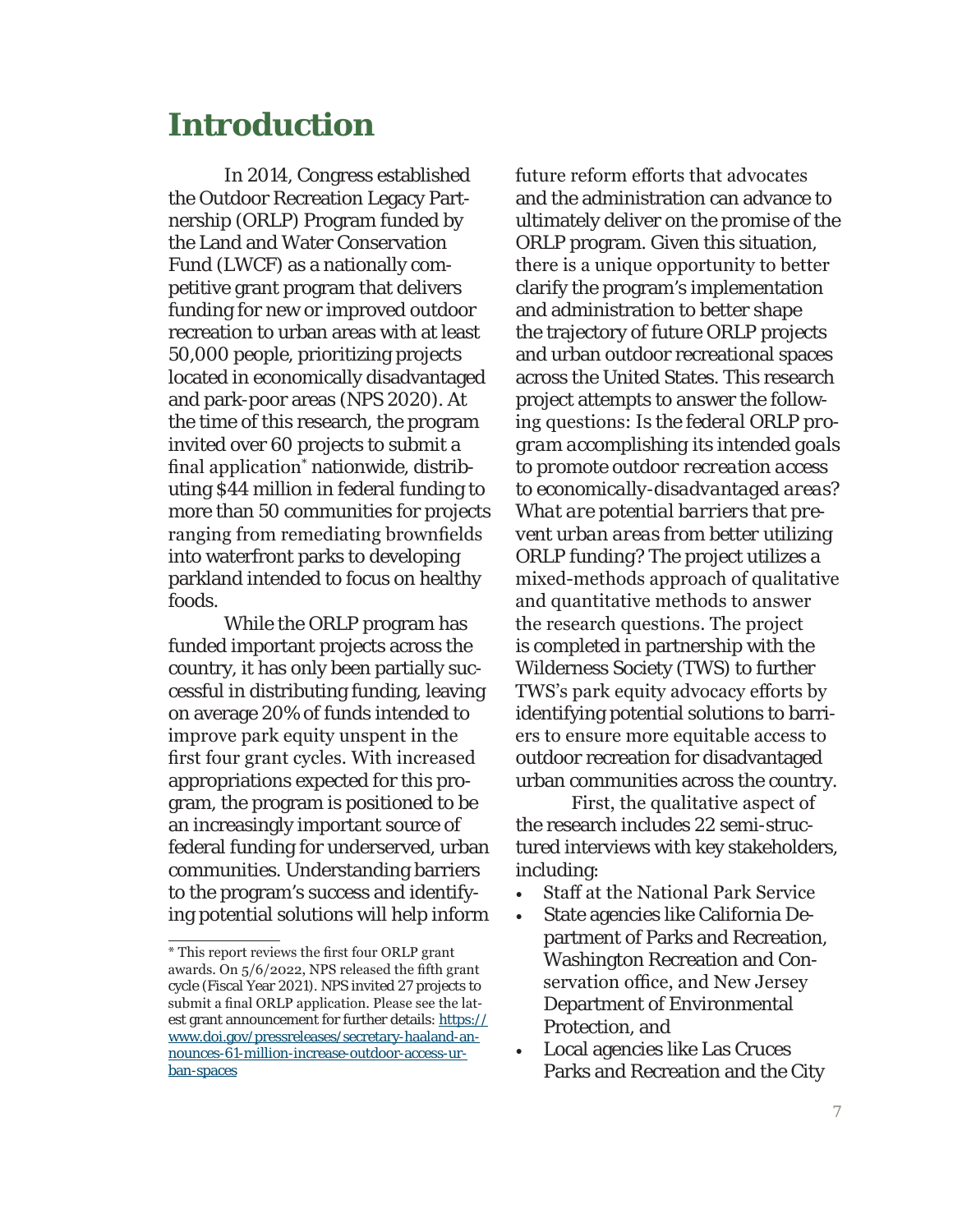of Seattle's Parks and Recreation Office.

The interviews yielded detailed experiences of relevant stakeholders and created a description without using statistical techniques. The interviews focused on three main focal points of ORLP: (1) general experience administering, applying for, and receiving ORLP grants; (2) equity in ORLP administration and implementation; and (3) funding approaches and barriers.

The quantitative analysis included generating spatial and descriptive statistics using Census data and the Trust for Public Land's ParkServe data to determine if the ORLP program is connecting underserved populations to outdoor recreation opportunities and improving the distributional equity of parks in the United States. This was done by generating the socioeconomic characteristics of the communities which NPS invited to submit a final ORLP application at the census tract level to measures of economically disadvantaged and underserved, as described in the Methodologies section, and by calculating the number of parks that the ORLP projects are within a ten-minute walk of to determine park-poverty status and potential park need of the community. The proposed research attempts to identify potential solutions to barriers and recommendations to ensure more equitable access to outdoor recreation for disadvantaged urban communities across the country.

The structure of the rest of the report is as follows: (1) a context overview, which details a literature review of park equity and environmental policy evaluation techniques; (2) methodologies, which provides a description of the data methods used to answer the research questions; (3) the findings from the research study, which analyzes the data from the interviews and spatial analysis; and (4) the recommendations, which presents 5 suggestions for the ORLP process specifically, future ORLP applicants, and general park equity considerations.

### **Context Overview**

#### *Background on LWCF and ORLP*

Congress created the LWCF State and Local Assistance Program to ensure that present and future generations have sufficient access to outdoor recreational opportunities. The LWCF State and Local Assistance Program accomplishes this goal by authorizing and providing grants to states to support local outdoor recreation opportunities. The National Park Service (NPS) operates the LWCF State and Local Assistance Program in partnership with designated lead agencies from all 50 states and territories. Congress allocates money from the LWCF to the State and Local Assistance Program which is then allocated to the states based on a legislative formula. To be eligible for LWCF grants, states must maintain an approved Statewide Comprehensive Outdoor Recreation Plan (SCORP), which must be updated at least once every five years. Among other things, SCORPs are used to assess the supply and demand for outdoor recreation resources and set priorities for the use of LWCF funds. In 2014,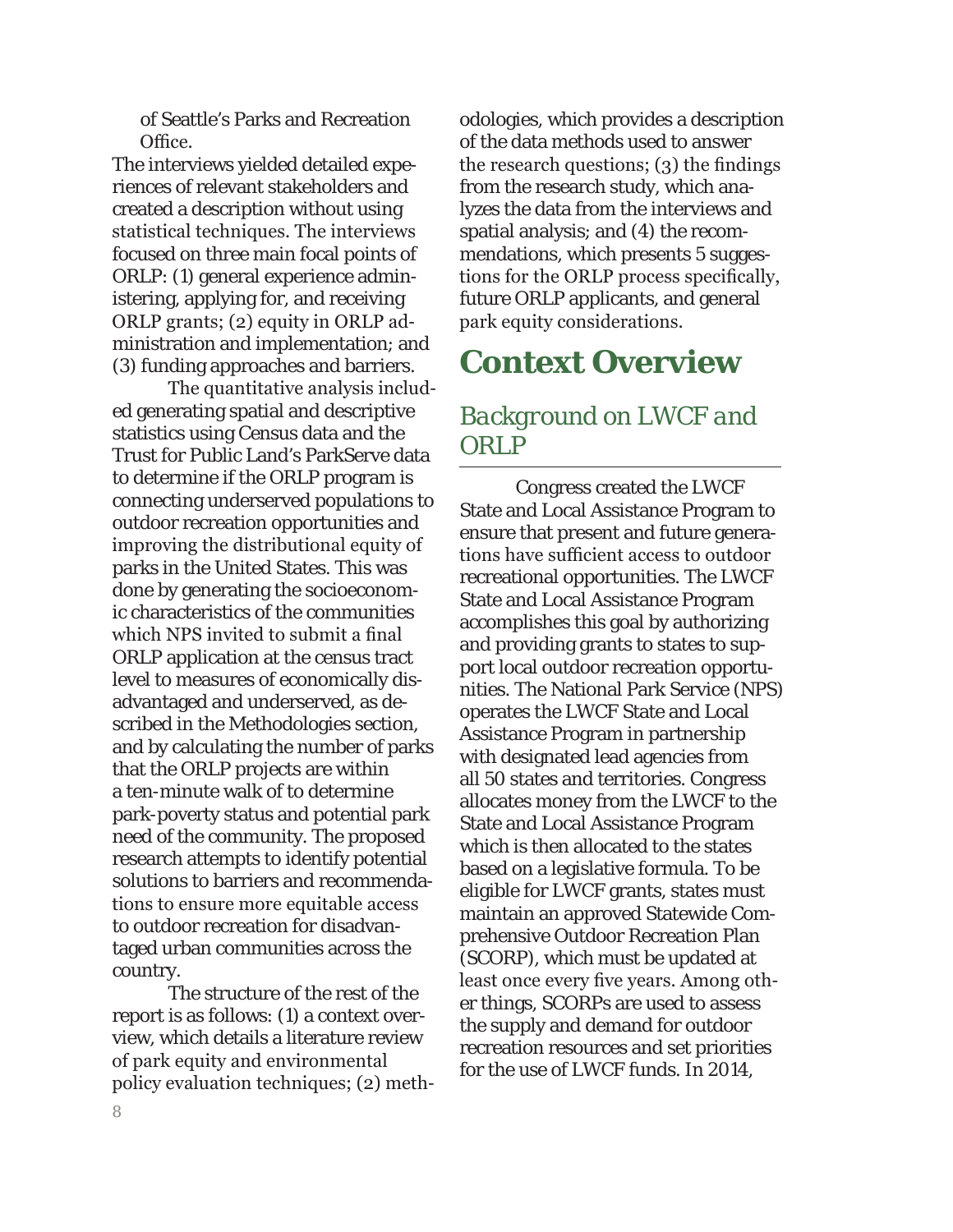Congress first appropriated a portion of the State and Local funds to be used for the ORLP program. Unlike the State and Local Assistance Program, money is not allocated to the states based on a legislative formula and instead is a competitive grant program and not everyone who is eligible and applies is guaranteed funds.

The goal of the ORLP program is to provide new or significantly improved recreational opportunities for economically disadvantaged communities in urban areas\* that are underserved\*\* in terms of parks and other outdoor recreation resources. The project area must be located on publicly owned land and must be preserved in perpetuity. The competition prioritizes projects that serve underserved communities in terms of parks and outdoor recreation areas, serve economically

disadvantaged communities, create short-term and/or permanent jobs, stimulate local economic development, engage and empower members of the affected community, create or expand public-private partnerships, benefit from multi-level stakeholder coordination, improve recreational opportunities for all, and advance the goals set forth in the state's SCORP (NPS 2020).\*\*\* ORLP projects are typically classified as acquisition, development, or renovation projects (NPS 2020).

As environmental justice and park equity comes to the forefront of decision makers' minds, especially given the benefits of outdoor spaces amidst the COVID-19 pandemic, ORLP presents a unique opportunity for urban areas that are "park-poor" to address the unequal spatial distribution of outdoor recreation opportunities in the United States. Congress has increasingly awarded the ORLP program more funding each grant cycle indicating this program is widely supported. A Department of Interior press release shows the importance of the ORLP program to the Biden-Harris Administration's commitment to environmental justice:

*"Every child in America deserves to have a safe and nearby place to experience the great outdoors. The Outdoor Recreation Legacy Partnership program is a crucial tool to advancing environmental justice and ensuring equitable access to nature and its benefits. Working together with state and local governments to ensure green spaces promotes the health and welfare of urban communities."*

<sup>\*</sup>As designated by the Census Bureau \*\* Each grant cycle the Notice of Funding Opportunity (NOFO) has changed the definition for underserved. The current definition of underserved from the 2021 NOFO: "underserved communities" are those with: (1) no existing parks; (2) some existing parks but not enough to support the size of the population of the service area or otherwise able to satisfy existing recreational demand; or (3) some existing parks (potentially even an adequate number of parks) that are so deteriorated/obsolete or underdeveloped that a major redevelopment or rehabilitation is necessary to significantly increase the number of people or user groups who could be served in a way that would be equivalent to a new park.

<sup>\*\*\*</sup>For more information on the SCORP, please see: https://www.nps.gov/subjects/lwcf/planningprojects.htm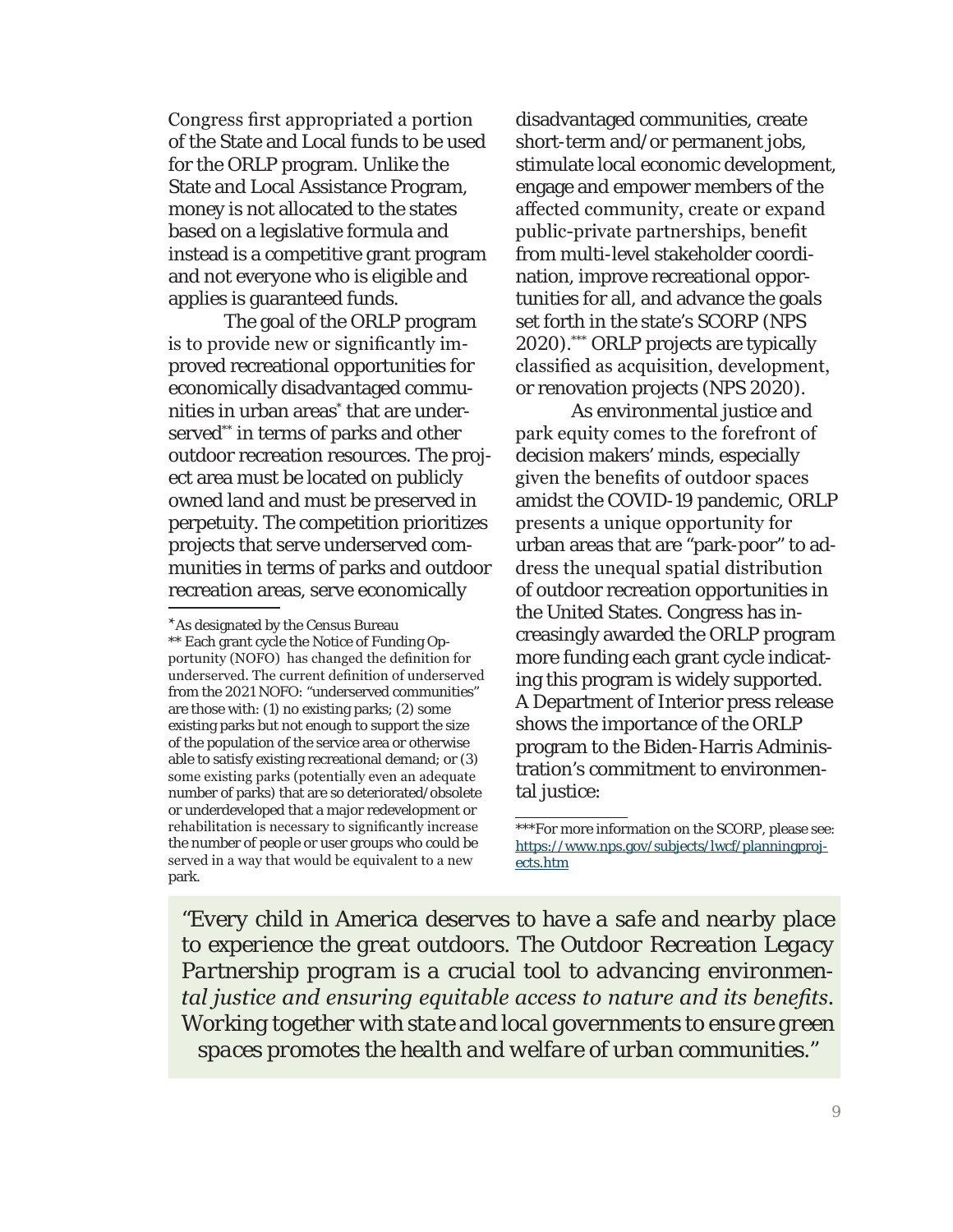#### *Background on Parks Research*

The benefits of urban parks have been well documented, including but not limited to increased well-being, decreased mortality, increased economic activity and job creation, and increased aesthetic value (Wolch et al. 2014). This section of the report explores park equity literature to evaluate recommendations to alleviate park-poverty and examines environmental policy analysis to determine how the federal and state governments can better administer the ORLP program in underserved communities. There is a plethora of literature on advocacy planning and planning in marginalized communities, however, there are few practical methods that practicing park planners can utilize to better address inequities in park-poverty (Sister et al. 2010). This research looked further at barriers that stakeholders face in the ORLP process and how to successfully implement the ORLP program so that ORLP funding can reach its intended audience of "underserved communities."

Previous park equity research predominantly focuses on the creation of inequities on a sub-national scale and the disparities in benefits. The federal ORLP program has nationally been hailed as a success in providing funding to aid park-poor communities, but few studies have been done to determine if national level programs have been successful in distributing funds to underserved communities (Eldridge et al. 2019).

#### *Disparities in Park Service*

Research has shown that outdoor spaces not only increase physical wellness but also mental well-being (Godbey 2009). Outdoor spaces increase physical activity, "decrease likelihood of overeating and suffering pollution related health problems," reduce stress, reduce childhood obesity and attention deficit symptoms in children, among other benefits (Godbey 2009, p. 3). As cities become more densely populated, urban green spaces and outdoor recreation become more important. The importance of parks became especially prevalent during the COVID-19 pandemic, when urban residents used parks and outdoor spaces to gather with friends and family, exercise, and practice mental wellness (Larson et al. 2021). Urban parks perform multiple services and hold various roles for urban dwellers, especially during times of crisis like urban heat events and the COVID-19 pandemic.

However, studies have shown that urban parks are predominantly located in white, high-income neighborhoods, leaving low-income communities of color "park-poor" (Byrne et al. 2009; Wolch et al. 2014). Often, when economically disadvantaged communities do have access to outdoor recreational space, municipalities lack financial resources to optimally maintain and operate outdoor programs which promote use, rendering the space under-utilized or obsolete (Wolch et al. 2014). An Urban Institute report also found that parks in communities of color were smaller and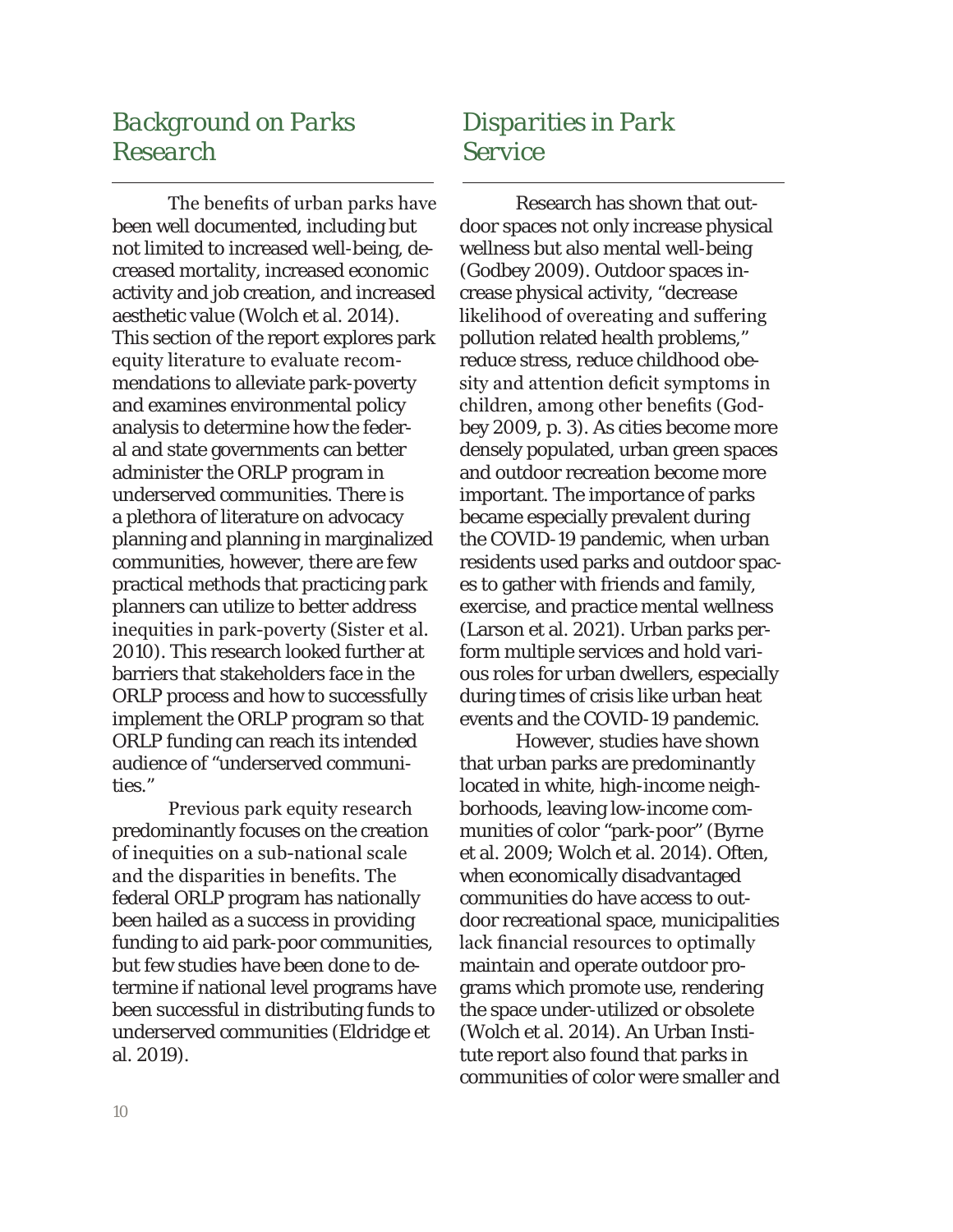had less green infrastructure, resulting in less environmental benefits and overcrowding (Eldridge et al. 2019). This overcrowding finding contrasts Wolch et al.'s findings in communities of color's parks being underutilized; however, both findings confirm that urban parks in communities of color are typically inadequate.

Scholars have previously characterized "park-poverty" as part of broader inequality in property development, racialized oppression, and systemic exclusion in park planning (Wolch et al. 2014). While traditional environmental justice literature has focused on the siting of environmental burdens, like toxic facilities, other scholars have argued that the exclusion of environmental benefits, like parks, equally contributes to environmental injustices (Sister et al. 2010).

Many factors contribute to park-poverty and often reinforce one another (Wolch et al. 2014). Increasing urbanization has reduced available green spaces, discriminatory housing practices pushed communities of color to neighborhoods where the city or county does not provide park services, and low-income, smaller communities do not have adequate funding to operate and maintain parks so that they are fully utilized by community members (Wolch et al. 2014). Previous literature has shown that discriminatory housing practices, like redlining, has a lasting legacy where these neighborhoods experience more environmental burdens, like park-poverty, and disparate health outcomes due to limited public investment in amenities and opportunities (Choi et al. 2020; Eldridge et al. 2019). These factors create disparities

in use and benefits, leaving low-income communities of color without adequate access to parks. Inadequate access to parks has also been described as parks that are not inclusive to all cultures and perceived unsafe (Eldridge et al. 2019). Therefore, accessible parks should be "designed and programmed to meet community needs" so that they are properly utilized and accessible for all community residents - a requirement that often can be met through meaningful community participation and community buy-in (Eldridge et al. 2019, p. 6).

Outdoor recreation areas not only increase physical and mental health, but also can address environmental burdens by creating green spaces which can filter air, mitigate stormwater runoff and flooding, and reduce temperatures in urban areas. Low-income communities of color often do not have adequate park space along with other environmental services, such as clean air, safe and affordable drinking water, and suffer from effects of urban heat island, creating a cumulative burden that further perpetuates inequalities (Eldridge et al. 2019). A Trust for Public Land report found that "areas within a ten-minute walk of a park are as much as six degrees cooler than areas beyond that range" (TPL 2020). The size of parks is also important in reaping environmental benefits, as the Trust for Public Land (TPL) found that parks that are larger and have denser green spaces receive more cooling and air filtration benefits than smaller, more crowded parks that are often found in low-income communities of color (TPL 2020). Leveraging park's multi-benefits like air filtration,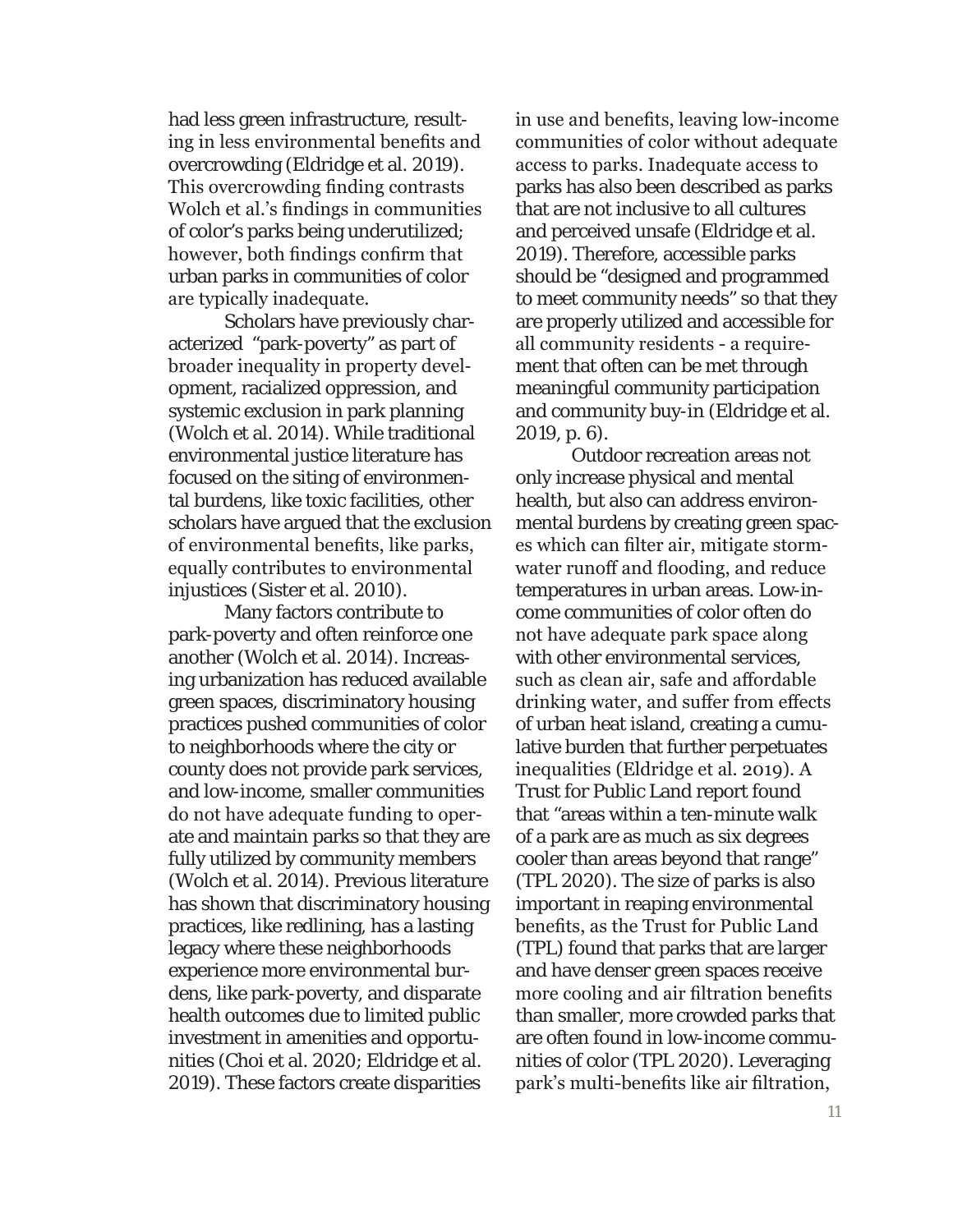creation of active transportation for bikers and pedestrians, cooling urban heat, and managing stormwater can also present more opportunities for funding through various state and federal grants (Eldridge et al. 2019). Scholars and policymakers have also documented outdoor recreation opportunities in economic development and job creation through a green economy (Sausser et al. 2019). Parks address many disparities found in underserved communities such as environmental services and economic development.

Yet, creating urban parks poses a "green paradox" (Wolch et al. 2014). By creating urban parks and environmental services, it can "improve attractiveness and public health, making neighborhoods more desirable" (Wolch et al. 2014, p. 235). This in turn can raise housing prices and price low-income residents out of their existing neighborhoods, leading them to move to more undesirable neighborhoods with similar environmental burdens (Wolch et al. 2014). This phenomenon is known as "green gentrification," defined in the Urban Institute's " Investing in Equitable Urban Park Systems" as "the process whereby funding additional and improved greening activities can transform neighborhoods in ways that raise property values and quality-of-life measures" (Eldridge et al. 2019, p. 6). Thus, creating urban parks, without anti-displacement measures, can result in further harm to underserved communities and reinforce a system of inequity. In Alessandro Rigolon and Jon Christensen's "Greening without Gentrification: Learning from Parks-Related Anti-Displacement Strategies Nationwide" key recommendations include implementing anti-displacement strategies at the same time that park planning begins to go "handin-hand in an integrated planning process" that involves park equity and housing equity stakeholders (Rigolon and Christensen 2019, p. 4).

Another key recommendation from this report is to provide meaningful engagement with the community so that they can "educate local governments" about the challenges in park planning and green gentrification (Rigolon and Christensen 2019, p. 4). The Policy Prevention Institute (PPI) provides a "Theory of Change" framework to ensure equitable park planning is provided (PPI nd). PPI outlines that community involvement must go beyond a public hearing and empower community members to lead efforts in park planning within their communities to create long-term solutions that do not create further harm (PPI nd.). By having community member's meaningful input in the park planning process, parks can be better suited for the "needs and desires of existing residents" (Eldridge et al. 2019, p. 6). Furthermore, it is necessary to continuously evaluate park planning and policies, like the federal ORLP program, to ensure that providing parks and other environmental services is benefiting the communities that are in greatest need and not further perpetuating disparities.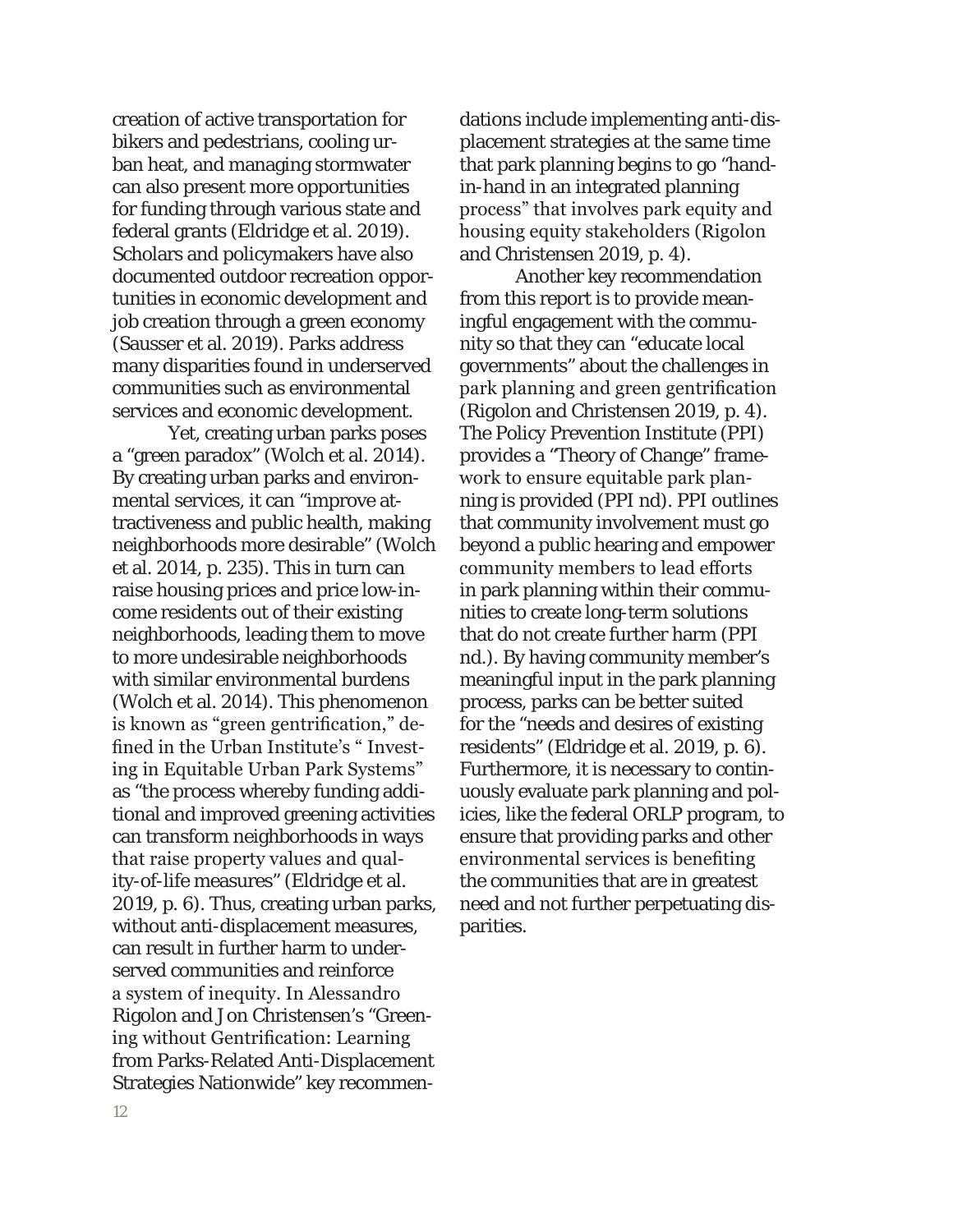#### *Evaluating Environmental Policies*

Previous literature has identified pitfalls and successes in environmental policies that aim to address existing inequities. In the UCLA Luskin Center for Innovation's "Making Justice 40 a Reality for Frontline Communities" the authors outline initiatives to combat climate change in underserved communities to better the federal Justice 40 initiative, which targets 40% of the benefits of climate and clean infrastructure investments to "disadvantaged communities" (Callahan et al. 2021). The authors evaluate existing climate initiatives strengths and weaknesses that can then be applied to the Justice 40 initiative. One key criticism of the California Climate Initiative that the authors outline which is applicable to the ORLP program is that "competitive grant-reliant programs depend on recipients being proactive" (Callahan et al. 2021, p. 63). Underserved communities often do not have the resources or staff to begin applying to competitive grant programs let alone operate and maintain the programs after initial construction (Callahan et al. 2021). The authors suggest that competitive grant programs should "actively disseminate information about program opportunities and make resources available to support households and communities in taking advantage of them" (Callahan et al. 2021, p. 64). To better direct funding towards "underserved communities," park planners must ensure that program operators provide technical and financial assistance in the application process to "bridge the

resource and expertise gap to facilitate participation"; otherwise, communities without the knowledge necessary to apply to these programs will continue to be excluded from the park planning process (Callahan et al. 2021 p. 64). Callahan et al. also outline the strength in requiring a minimum number of funds to be allocated to "priority populations" (Callahan et al. 2021, p. 55). By setting a price floor rather than an aspirational price ceiling, funding is ensured for "priority populations" (Callahan et al. 2021, p. 55). This also allows direct benefits to be allocated to communities with the most need rather than letting funding go elsewhere.

An emerging criticism of environmental policies at the state and federal level is the ambiguity in language. Critics state that ambiguity, specifically in looking at population parameters, leads to funding gaps and underutilized policies. Ian Davies et al.'s "Assessing the flow to low-income urban areas of conservation and environmental funds approved by California's Proposition 84" outlines the importance of clear language in allocating funds to where they are intended to go (Davies et al. 2019). The authors found that stricter language around "underserved parkpoor or low-income communities" resulted in more funding being allocated to these communities whereas more vague language resulted in funds going to communities with "no significant difference in income from unfunded areas" (Davies et al. 2019, p. 10). By defining the communities in which programs intend to serve they are easier to identify and invest in (Callahan et al. 2021). Callahan et al. outline five definitions to identify "disadvantaged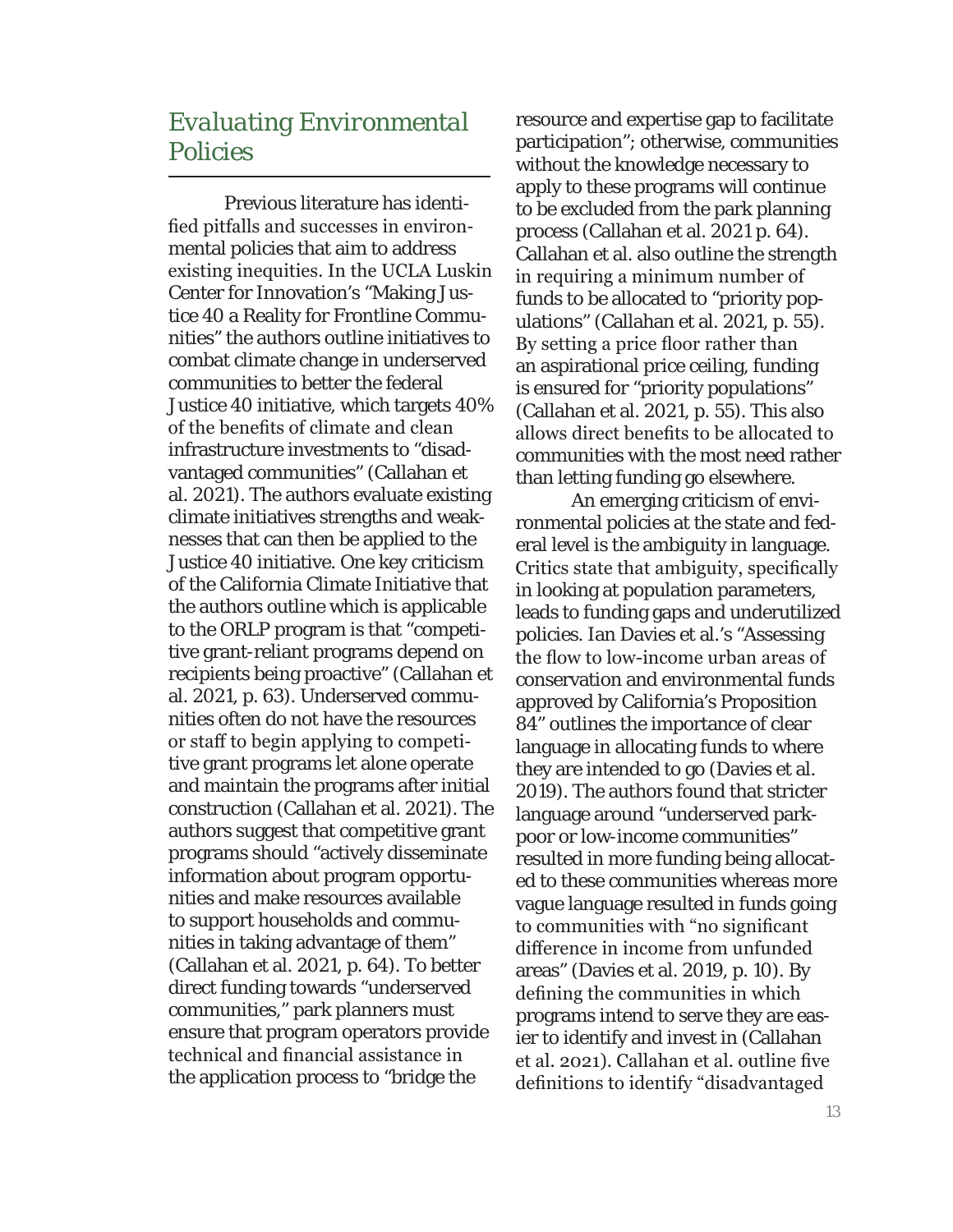communities and low-income commu-<br>
Summary nities" shown below:

- Communities with disproportionately high cumulative levels of pollution exposure and associated health impacts
- Communities with disproportionately high risk of climate change impacts
- Communities of color and low-income communities with fewer government resources, community capacity, and political power
- Working class households disproportionately impacted by the transition from fossil fuels and to a clean, equitable economy
- Low-wealth households that historically have benefited the least from clean technologies and other environmental investments (Callahan et al. 2021, p. 50).

According to a PPI report, programs must create specific guidelines and frameworks to target funds to the "highest need communities" (Aboelata et al. 2022). These metrics must be clearly defined as well as created using best available research (Aboelata et al. 2022). An example of one metric can be found in California's Assembly Bill 3. This Assembly Bill defines park-poverty as "less than three acres of usable parkland per 1,000 residents" (AB 31 2008). By creating clear definitions, funding and assistance can be better utilized by communities who would otherwise be unable to leverage funding. Clear definitions and parameters will also help potential grant applicants in identifying which grants they qualify for and have a likely chance of being awarded.

The federal ORLP aims to address park-poverty through a competitive grant that targets urban, economically disadvantaged, and underserved communities. I attempt to answer whether the ORLP program is reaching underserved communities, potential barriers to receiving funding, and how these barriers can be overcome. Previous research has documented the ways in which park-poverty is created and the effects of lack of accessible green space on human health and the environment. This distribution of park benefits is often disparate and impacts low income communities of color, along with other cumulative environmental impacts. Previous research acknowledges that common policy failures include:

- Lack of technical assistance in competitive grant programs which leaves underserved communities unable to begin the application process,
- Unclear definitions of the intended population that policy aims to serve leading to funds going elsewhere, and
- Programs utilizing funding floors rather than ceilings and thereby not specifically allocating funding to their intended populations.

The ORLP program has potential to better address these inequities, however, the ORLP program is not being utilized to its fullest potential, in that every year there has been a funding surplus. In the fourth funding cycle, the National Park Service appropriated \$16 million out of \$40 million.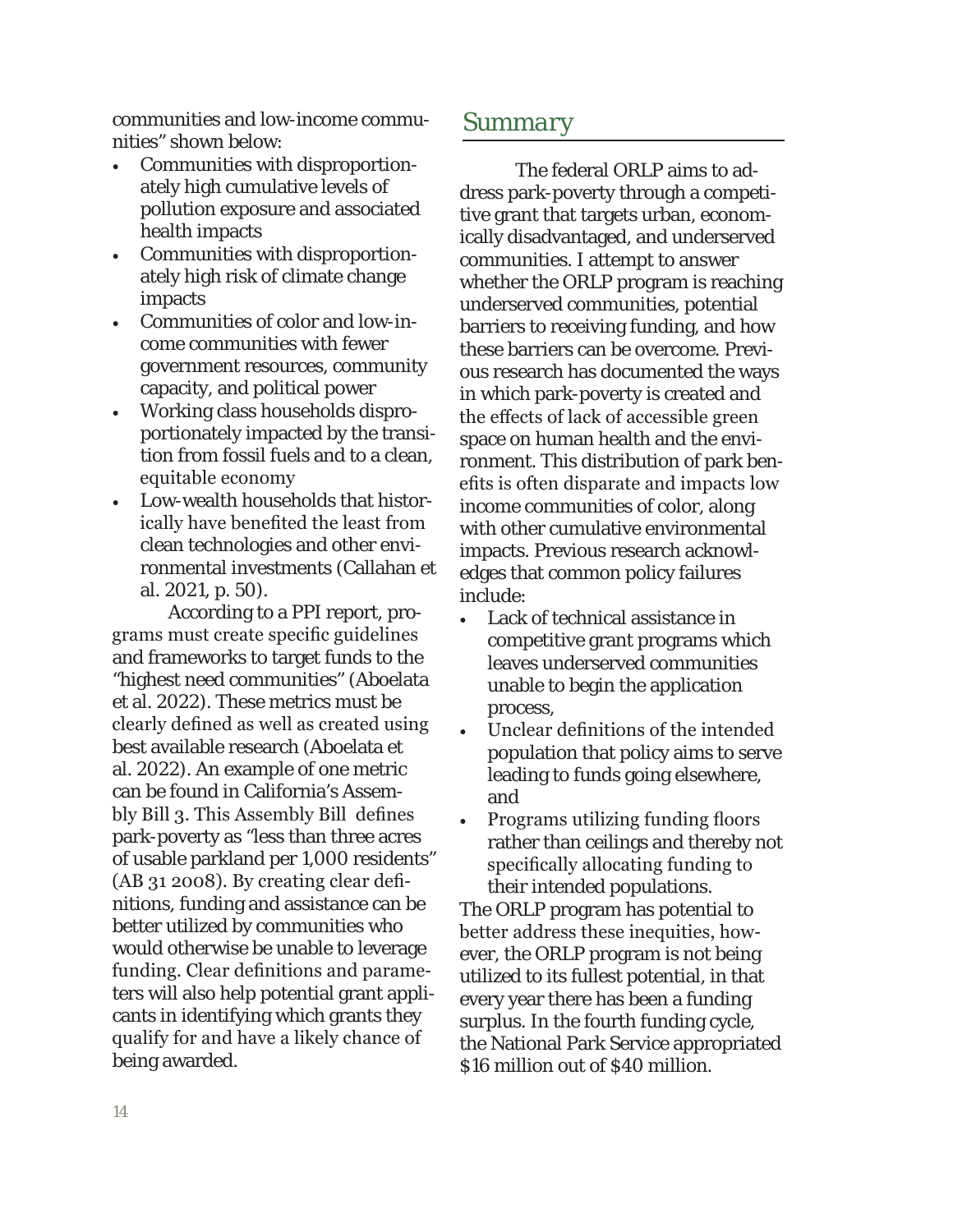### **Methodologies**

#### Research questions

- 1. Is the federal Outdoor Recreation Legacy Partnership (ORLP) Program accomplishing its intended goals to promote outdoor recreation access to economically disadvantaged areas?
- 2. What are potential barriers to funding that prevent urban areas from better utilizing the ORLP program and how can they be overcome?

#### Research approach

To answer my research questions, I used a mixed-methods approach using qualitative and quantitative steps. I did not determine causality, instead I conducted descriptive research to provide a picture of how the current federal ORLP program is administered at the national and state level and barriers to apply to the program at the state and urban area level.

#### *Phase 1: Stakeholder Interviews*

The qualitative aspect of the research includes semi-structured interviews with key stakeholders that could create a more holistic picture of the ORLP process at all stages for future stakeholders and to advance The Wilderness Society's park equity advocacy priorities. Interviews focused on four general themes: (1) experience administering, /applying, or /implementing the ORLP program; (2) perceptions of the strengths and weaknesses of the ORLP program; (3) experience administering, applying, or/implementing

with other park equity programs; and (4) potential solutions to improving the ORLP program moving forward. I conducted interviews with National Park Service (NPS) staff to better understand the ORLP evaluation process and qualities staff looks for in ORLP applications to better inform future applications. I conducted interviews with state officials who administer the LWCF program\* to understand why some states are successful in obtaining funding for various ORLP funding rounds, why some states are unsuccessful in obtaining funds from ORLP, and the associated barriers with the ORLP program. I conducted interviews with ORLP awardees to understand the qualities of projects that receive funding from ORLP, the environmental and cultural review process for ORLP selected projects, and barriers to applying.

I identified stakeholders through The Wilderness Society's network and through the snowball sampling technique. I used the snowball sampling method and not the random sampling method because of the limited timeframe that the capstone project allows. When selecting interviewees for the State Liaison Officers (SLOs) and previous ORLP applicants, I attempted to invite stakeholders that are geographically diverse and vary in success with ORLP project awards. I invited stakeholders from the West coast, Mountain region, East coast, Southern region, and Midwestern region, to ensure that there was a diversity in experiences due to potential regional

<sup>\*</sup> The State officials which administer LWCF programs are known as State Liaison Officers (SLOs) and work for State Liaison Agencies.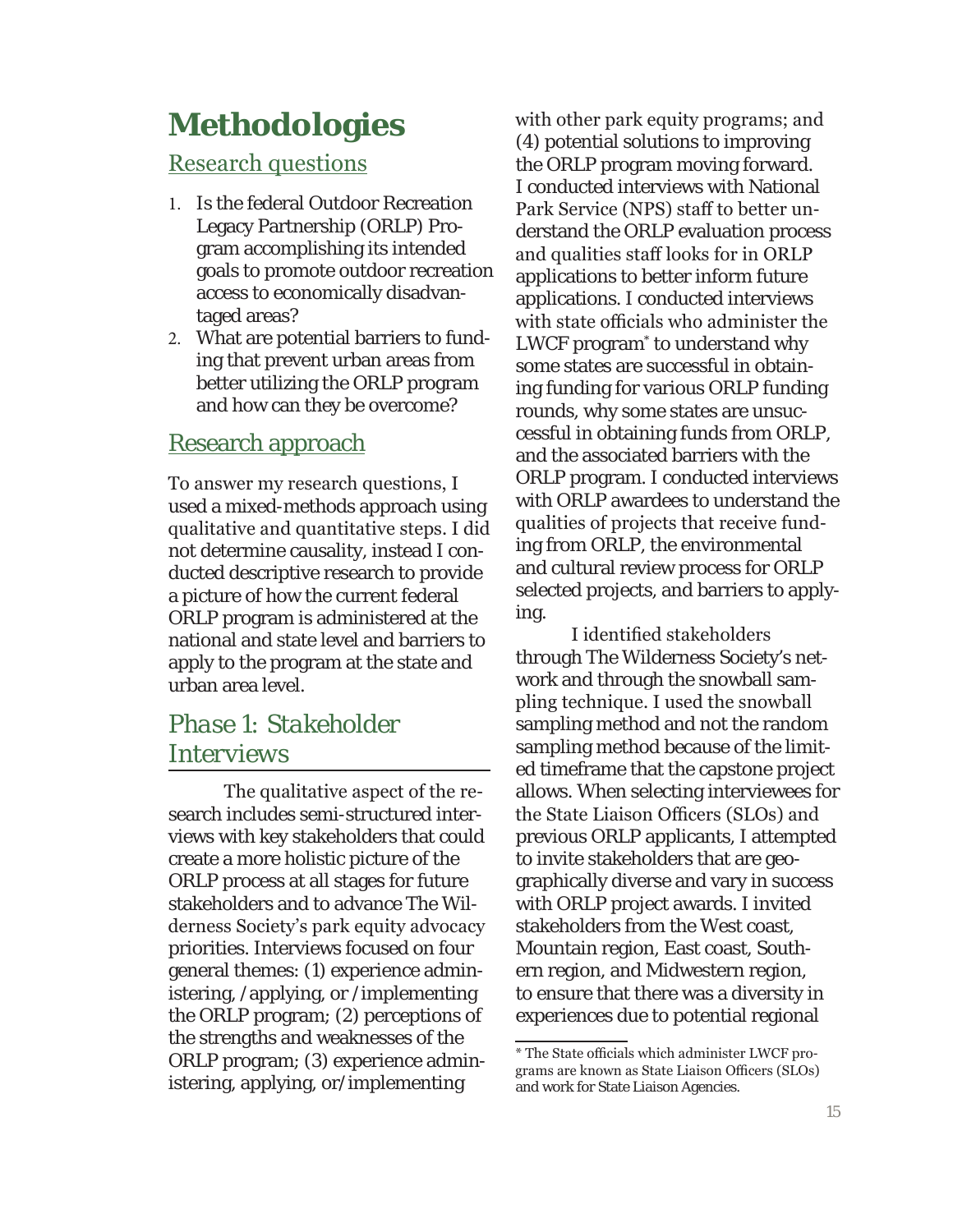variations. I interviewed 28 stakeholders during January - April 2022.\*\* I invited 26 interview participants from 12 different states of which 22 accepted and many interview participants invited relevant coworkers to the interview. Each interview ranged between from one hour to two hours and was audio recorded per the permission of the interviewee. Appendix B. provides a list of stakeholders interviewed.

I recruited most interview participants by contacting them directly via email. I used the snowballing method to further recruit stakeholders to interview by sending a follow-up email to the interviewed stakeholders to ask if they had contacts they thought would be relevant to this research project. I conducted interviews online on a variety of platforms, depending on interviewee preference including via Zoom, Microsoft Teams, and Google Meet depending on the interviewees preference. I wrote field notes during the interview and transcribed the interview afterwards. After each interview, I followed up with the interviewees to determine which level of confidentiality they prefered for the report:

- 1. Completely anonymous with only summarized information and no attribution in the entirety of the report;
- 2. Summarized, anonymized information in the body of the report with an attribution at the end of the report with your affiliated organization; or
- 3. Direct citations or attributed information in the body of the report

with an attribution at the end of the report with your affiliated organization.

Generally, most interviewees preferred the second option of confidentiality. However, some indicated they preferred the third option of confidentiality and are therefore not attributed in the report.

To analyze the interview data, I read and coded the transcript and wrote a thematic analysis, pulling the key points from each interview. Kitty Craig (TWS), followed a similar process so that we could compare thematic points and determine which were noteworthy. In the Findings section, I included the summarized, anonymized thematic topics and supplemented this information with secondary data to explain my findings.

#### *Phase 2: Quantitative Analysis*

The quantitative analysis includes descriptive statistical and spatial analysis to better understand the socioeconomic characteristics of the census tracts which have ORLP projects and to understand if these areas are park-poor as the ORLP program intends. I relied on census tract data from the U.S. Census Bureau and the Trust for Public Land's Ten-Minute Walk calculator to determine if the ORLP program is fulfilling its intended purpose of providing parks to parkpoor and economically disadvantaged communities.

I used the 2019 American Community Survey (ACS) 5-Year Estimates to collect descriptive data census tracts

<sup>\*\*</sup> The stakeholders' comments are summarized anonymously throughout the findings and recommendations section of the report. See Appendix B. for the stakeholders' attribution.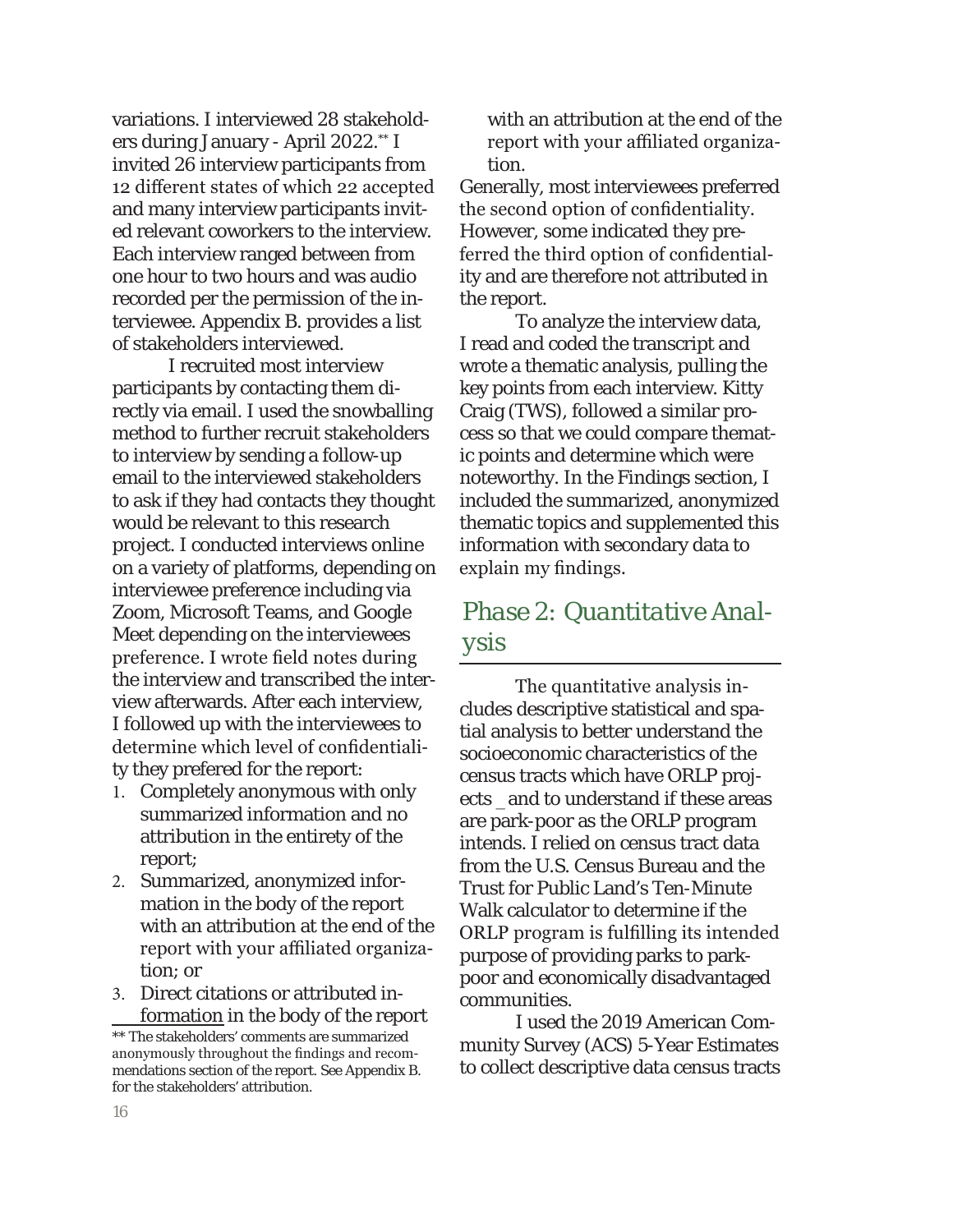with ORLP projects. I utilized the following ACS tables:

- A00001: Total Population
- A04001: Hispanic or Latino by Race
- A13003B: Poverty Status in 2019 for Population 18-64
- A12001: Educational Attainment for Population 25 Years and Over
- C16001: Language Spoken At Home For The Population 5 Years And **Over**

I chose to use census tract level information because NPS uses local parameters that the ORLP applicants present in their applications\* to determine whether or not a community is economically disadvantaged or has been historically underserved in terms of green infrastructure like parks. I collected the latitude and longitude points for the 66 ORLP projects in the first four grant cycles\*\*, then spatially joined this data to their corresponding Census tracts to determine whether their "park-shed" is underserved or economically disadvantaged in terms of parks. It should be noted that the latitude and longitude points are for projects that NPS selected for the pre-application process. Out of the 66 projects, nine\*\*\* have been determined illegible after the pre-application process or have declined the ORLP grant due to a variety of factors discussed in the findings section. However, I still used the initial ORLP projects that NPS invited to subthe initial application process allocates funding to underserved communities. Additionally, census tracts are still a large unit of analysis to determine community level socioeconomic characteristics so the findings are a generalization of the communities with ORLP projects.

To create the parameters for defining underserved populations, I drew from a variety of sources, including: the Council of Environmental Equity's Climate and Economic Justice Screening Tool (BETA) (CEE 2022), the Trust for Public Land's ParkServe tool (TPL 2022), CalEnviroScreen (OEHHA 2022) and national averages according to the 2019 ACS 5-year estimates. Based on the mentioned tools, I determined that a community is vulnerable to being "park-poor" or have been historically underserved in terms of park planning processes if they are:

- Within a majority non-white census tract (over 50% nonwhite),
- 10% or more of the population in the census tract's highest educational attainment is less than high school (CEE 2022),
- 15% or more of the census tract's population is living below the federal poverty level (ACS 2019), or
- 15% or more of the census tract lives in limited English speaking households (OEHHA 2022).

I provide the descriptive statistics for each grant cycle in the Findings section. I did not create an overall score of "underservice" for the census tracts with ORLP projects. NPS strongly emphasizes communities living in poverty as underserved communities, but NPS also relies on the project narrative for communities to justify why they are

mit a final application to determine if \* NPS does not use pre-determined metrics to determine "economically disadvantaged" or "park-poverty" but instead relies on the narrative aspects of the ORLP project applications.

<sup>\*\*</sup> Please see Appendix C. for the list of ORLP projects in the first four grant cycles.

<sup>\*\*\*</sup> Please Appendix D. for the list of ORLP projects that did not reach a grant agreement.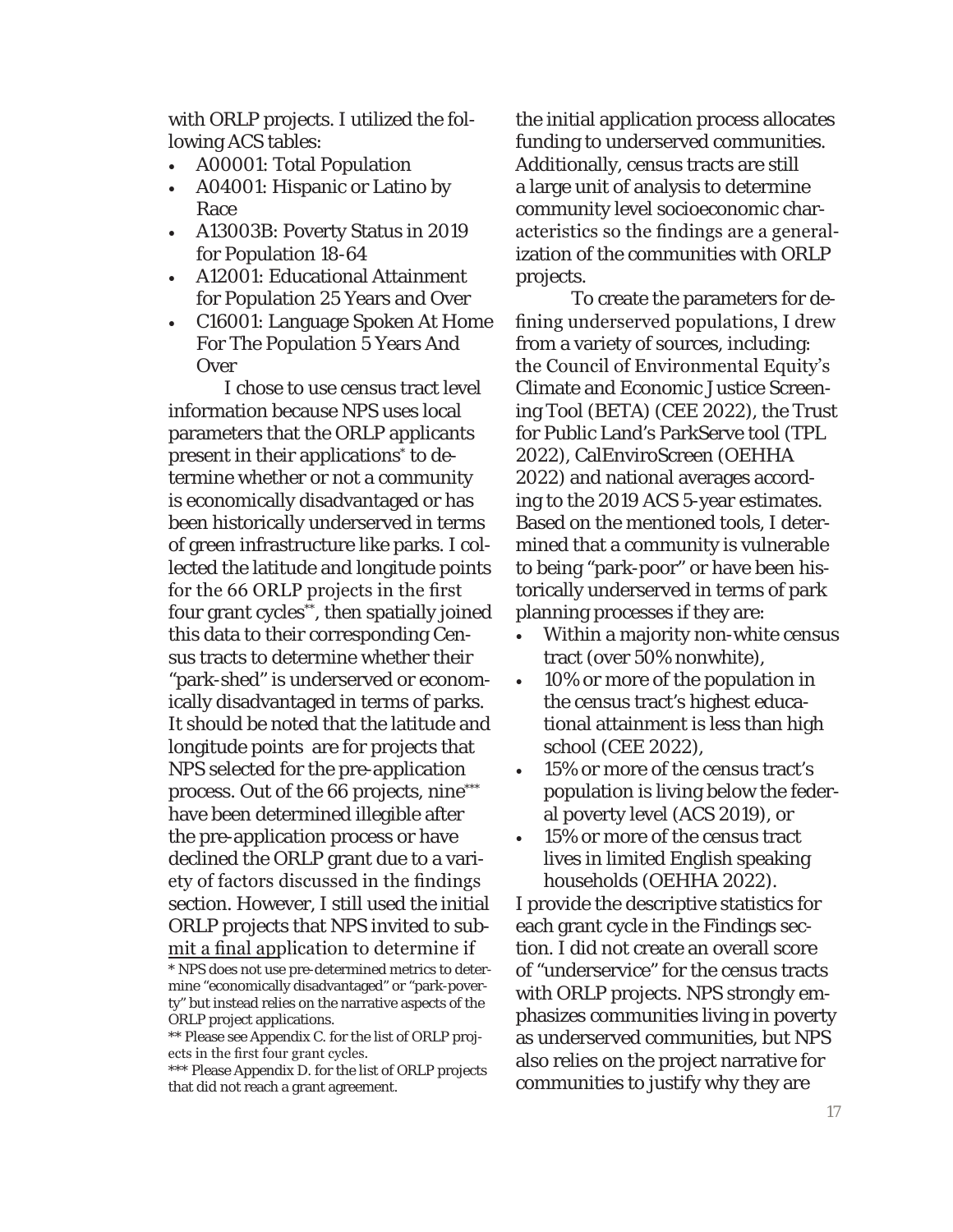underserved in terms of various demographic characteristics, community needs, and environmental burden.

In addition to the socioeconomic information obtained from the Census, I also utilized the Trust for Public Land's Ten-Minute Walk service area calculator. The Trust for Public Land (TPL) created the ParkServe database,which includes park information for nearly 14,000 cities, towns and communities (TPL 2021). TPL utilized the U.S. Census 2010 Places geospatial dataset and associated population estimates to obtain boundaries for the cities, towns, and communities. TPL attempted to contact each city, town, and community with a request for their parks data and supplemented missing information from available resources, such as park information from municipal websites, GIS data available from counties and states, and satellite imagery (TPL 2021). For each park, TPL created a ten-minute walkable service area using a nationwide walkable road network dataset provided by Esri (Environmental Systems Research Institute). The analysis identifies physical barriers such as highways, train tracks, and rivers without bridges, and chooses routes without barriers.

I spatially joined the latitude and longitude points of the ORLP projects to the TPL's Ten-Minute Walk service area calculator to determine if the ORLP projects are located within a ten-minute walk of an existing park and/or how many parks are within a ten-minute walk of the ORLP project. NPS states that "'underserved communities' are those with: (1) no existing parks; (2) some existing parks but not enough to support the size of the population of the service area or otherwise able to satisfy existing recreational demand; or (3) some existing parks (potentially even an adequate number of parks) that are so deteriorated/obsolete or underdeveloped that a major redevelopment or rehabilitation is necessary to significantly increase the number of people or user groups who could be served in a way that would be equivalent to a new park" (NPS 2020). Because I am unable to measure the quality of the parks, I relied on the quantity of the parks within a ten-minute walking distance to determine if the ORLP projects are within an underserved community in terms of access to parks.

### **Findings** *Interview Findings*

The first research question is:

*What are potential barriers to funding that prevent urban areas from better utilizing the ORLP program?* 

Through the stakeholder interviews, this report discovered many opportunities and challenges in the ORLP application and funding allocation process. The interviewees expressed that the focus on urban areas and higher grant limits are some components that are working well. Whereas, some challenges the interviewees expressed were the matching grant component, staff capacity, the ORLP timeline, and others. The interviews shed light on seven key challenges and opportunities, sum-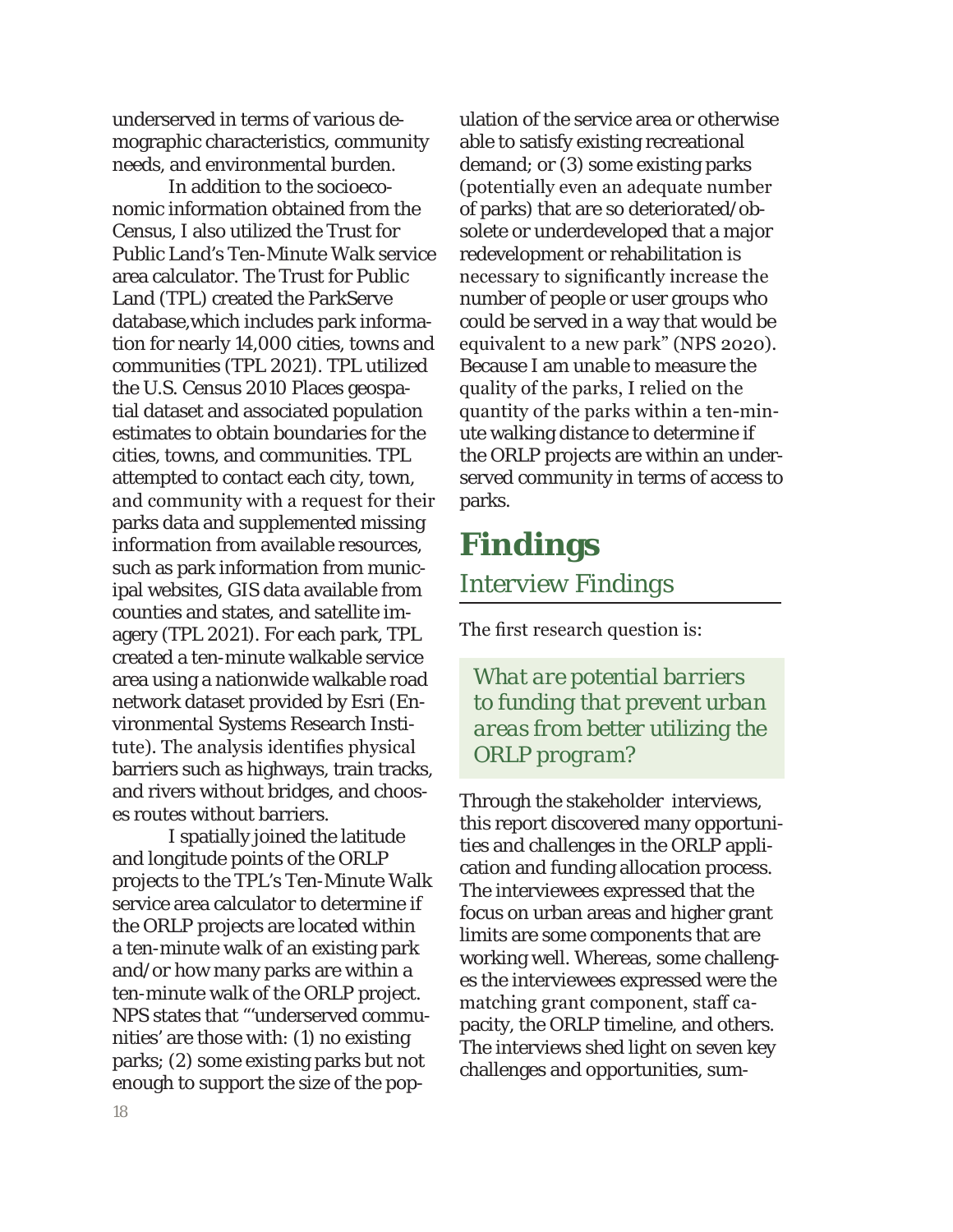*Table 1. Interview Findings*

| <b>Positive Aspects of the</b><br><b>ORLP</b> program<br><b>Unpredictable ORLP</b><br><b>Application Process</b> | Dedicated funding to urban, underserved areas<br>$\bullet$<br><b>Increased grant appropriations</b><br>$\bullet$<br>Ability to use ORLP funding for renovation<br>$\bullet$<br>projects<br>Increased communication with NPS as the<br>$\bullet$<br>program has matured<br>Long and unclear application process.<br>$\bullet$<br>Unpredictable two-phase application process<br>$\bullet$ |
|------------------------------------------------------------------------------------------------------------------|------------------------------------------------------------------------------------------------------------------------------------------------------------------------------------------------------------------------------------------------------------------------------------------------------------------------------------------------------------------------------------------|
| <b>Pre-existing Capacity to</b><br><b>Examine Equity</b>                                                         | States that previously prioritized equity had<br>$\bullet$<br>greater success in obtaining ORLP funding<br>in comparison to states that have not created<br>equity tools.                                                                                                                                                                                                                |
| <b>Limited Staff Capacity</b><br>to Solicit and Imple-<br>ment ORLP Projects                                     | Inadequate staff to solicit quality ORLP appli-<br>$\bullet$<br>cations, provide technical assistance, and fol-<br>low the requirements set forth by the Land and<br>Water Conservation Fund Act (Vincent 2019).                                                                                                                                                                         |
| <b>Inconsistent ORLP</b><br><b>Timeline</b>                                                                      | The timeline from when NPS released the<br>$\bullet$<br>NOFO to the initial application submission<br>was too quick to turn in quality applications.<br>The timeline after stakeholders submitted<br>$\bullet$<br>their applications was too long and incon-<br>sistent and posed challenges for moving the<br>project forward.                                                          |
| <b>Matching Grant Re-</b><br>quirements                                                                          | Many urban areas found it challenging to pro-<br>$\bullet$<br>vide a 1:1 match.                                                                                                                                                                                                                                                                                                          |
| <b>Changing Require-</b><br>ments to the Notice of<br><b>Funding Opportunity</b><br>(NOFO)                       | Changing application parameters from grant<br>$\bullet$<br>cycle to grant cycle made it difficult to submit<br>quality applications.                                                                                                                                                                                                                                                     |
| <b>Breakdowns in Com-</b><br>munication                                                                          | The two-phase chain of communication with<br>$\bullet$<br>NPS proved to be challenging for both ORLP<br>applicants and State Liaison Agencies.                                                                                                                                                                                                                                           |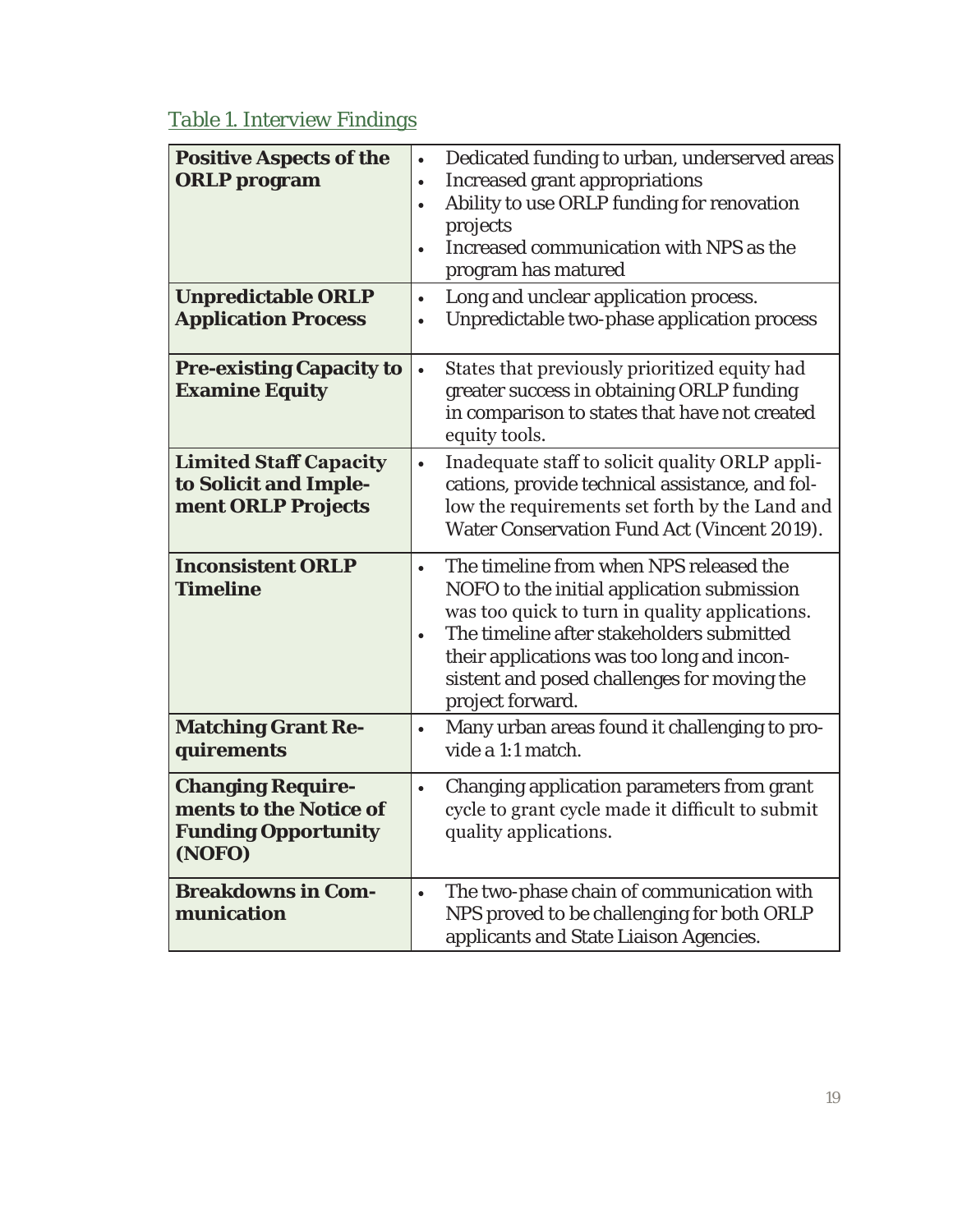marized in Table 1. These include the positive aspects of the ORLP program, unpredictable ORLP application process, pre-existing capacity to examine equity, limited staff capacity to solicit and implement ORLP projects, inconsistent ORLP timeline, matching grant requirements, changing requirements to the Notice of Funding Opportunity (NOFO), and breakdowns in communication.

#### Positive Aspects

First, most interviewees expressed gratitude for the dedicated funding source for urban areas. Many interviewees expressed that urban projects are expensive due to the cost of land and construction so having the ORLP program as an available federal funding source was especially useful in their park planning processes.

Because the cost of land is more expensive and scarce in urban areas many interviewees expressed that funding acquisition projects proved challenging. Therefore, the interviewees appreciated being able to use the ORLP funding towards renovation projects for existing parks. This is also represented in that 27 of the 66 ORLP funded projects in the first four rounds are renovation projects.

Additionally, the ORLP program has received larger appropriations each grant cycle. As depicted in Table 2, in the first grant cycle (fiscal year 2014) Congress appropriated \$3,000,000 towards ORLP funding whereas in the fourth grant cycle (fiscal year 2019) Congress appropriated \$20,000,000

towards ORLP funding.\* With larger appropriations, more ORLP projects are able to be funded and interviewees indicated that they appreciated the monetary support for urban, underserved park projects.

Lastly, many stakeholders indicated that communication with NPS had been a challenge especially for the earlier ORLP grant rounds. However, in the most recent grant rounds, NPS hired a full-time staff person to communicate with the states and provide feedback on their applications. With the dedicated full-time staff person, many interviewees stated there was noticeable improvement in communication with NPS and felt they received more detailed and timely responses on questions related to the ORLP program and their applications.

#### Unpredictable ORLP Application Process

One of my first findings is related to understanding the ORLP process and timeline. Figure 1 summarizes the multiple steps applicants and grantees must take during a typical ORLP application. A more detailed process is described in Appendix A. Program administrators indicated they felt the ORLP process was inconsistent and unpredictable from grant cycle to grant cycle and that led to the greatest challenges in the application, implementation, and allocation of funds. However, it should be noted that the ORLP process does not have an exact timeline

<sup>\*</sup> In the last grant cycle (Fiscal Year 2021), Congress appropriated \$125,000,000 to the ORLP program, showing increased monetary support for the ORLP program.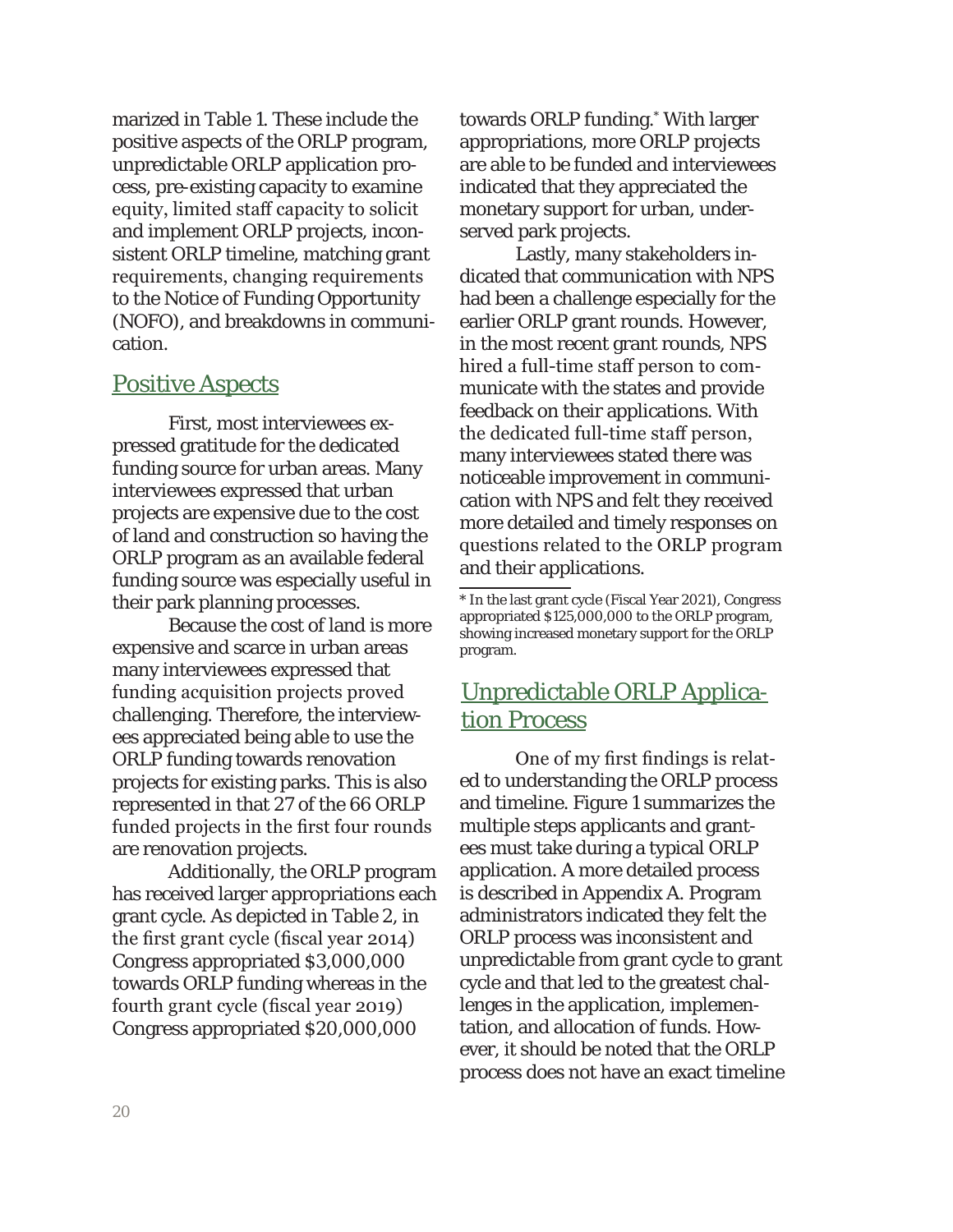| ļ<br>l<br>ŀ<br>þ<br>Ć<br>١<br>ι<br>٥   |
|----------------------------------------|
| ĺ                                      |
| ĩ<br>⋗<br>Þ<br>֧֧֓֓֓ <b>֓</b> ֧֚֓֝֬    |
|                                        |
| Í<br>י                                 |
| Ī<br>l<br>i.<br>٢<br>i<br>ı<br>١<br>ä, |
| i<br>l<br>ļ<br>ä,<br>נ                 |

| (KY)<br><b>Fiscal Year</b> | <b>Amount NPS</b><br>Awarded | ated*<br>Amount Appropri- Cumulative Funds | <b>Available to NPS"</b> | (%)<br>priation for FY<br>Unspent appro- | <b>ORLP Projects</b> |
|----------------------------|------------------------------|--------------------------------------------|--------------------------|------------------------------------------|----------------------|
| F122014                    | \$2,631,833                  | \$3,000,000                                | \$3,000,000              | $12.3\%$                                 |                      |
| <b>FY 2015</b>             |                              | \$3,000,000                                | \$3,368,167              |                                          |                      |
| <b>FY 2016</b>             | \$13,381,153                 | \$12,000,000                               | \$15,368,167             | $10.8\%$                                 | 22                   |
| <b>FY 2017</b>             | \$11,697,715                 | \$12,000,000                               | \$13,987,014             | 2.5%                                     | $\overline{8}$       |
| <b>FY 2018</b>             |                              | \$20,000,000                               | 822,289,299              |                                          |                      |
| 610 <sub>2</sub>           | \$16,887,300                 | \$20,000,000                               | \$42,289,299             | 57.8%                                    | $\overline{6}$       |
| Average                    | \$11,149,500                 | \$17,500,000                               | \$25,075,487             | $20.9\%$                                 | 16.5                 |
| Total                      | \$44,598,001                 | \$70,000,000                               |                          | $36.3\%$                                 | 99                   |

\*For Fiscal Years 2016 and 2018, NPS did not administer the ORLP grant cycle.  $^{**}$  Unspent appropriated funds "roller over" to the next fiscal year. \*\* Unspent appropriated funds "roller over" to the next fiscal year. \*For Fiscal Years 2016 and 2018, NPS did not administer the ORLP grant cycle.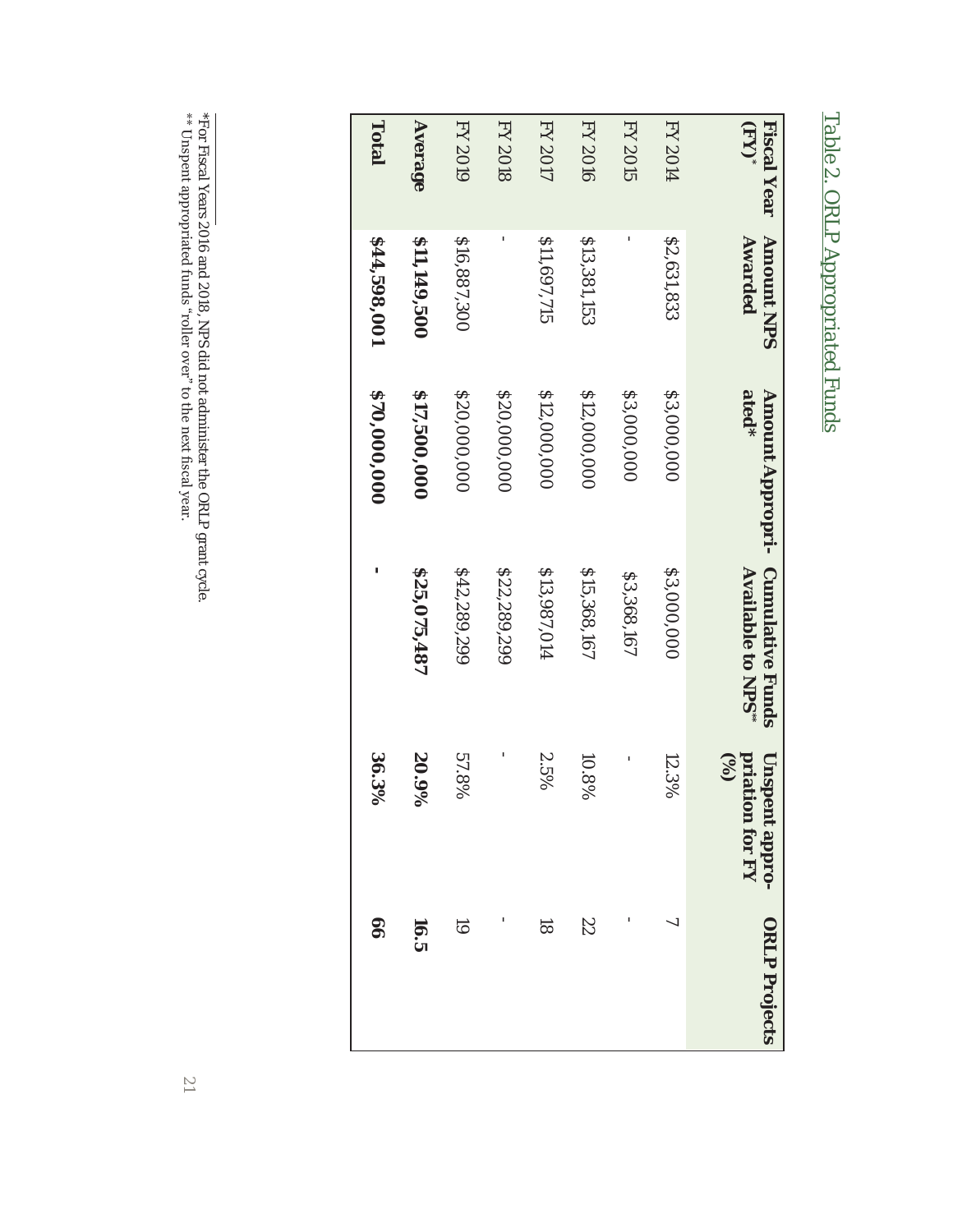*Figure 1. ORLP Application Process* 

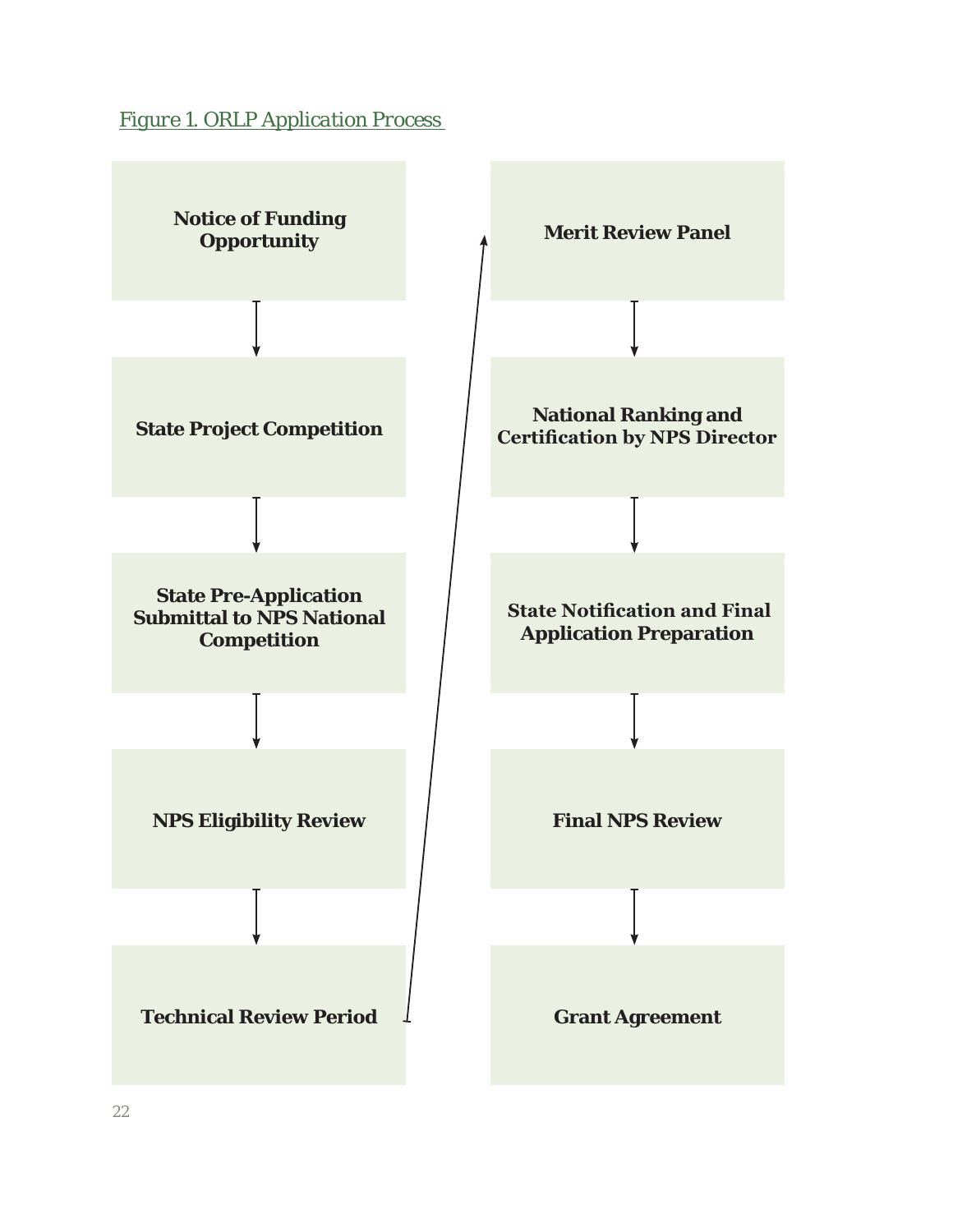and the duration of the time period has been variable from cycle to cycle.\* Below are the current ORLP application steps:

- 1. First, the National Park Service (NPS) releases a Notice of Funding Opportunity (NOFO) that the State Liaison Agency distributes to their contacts, typically local parks and recreation agencies, to solicit ORLP applications.
- 2. The State Liaison Agency collects proposals from eligible project applicants through the state's approved Open Selection Process.
- 3. The State Liaison Agency then works with the project applicants to complete the pre-application and submit a proposal to NPS.
- 4. NPS conducts a technical review of the applications to review the project for eligibility and feasibility and then moves the project to a Merit Review Panel to rank the projects to determine which will receive funding.
- 5. Once the NPS Director approves the proposed projects, NPS announces which projects are recommended for funding.
- 6. Then NPS and the State Liaison Agency work with the project applicant to complete the remaining final application requirements and address any potential issues with the project.
- 7. After the project application is complete, NPS awards the remaining projects through a grant agree-

ment.

However, it should be noted that this process is considered a "pre-application" and projects submitted are not guaranteed funding.

This process is depicted in Appendix A.

#### Pre-existing capacity to examine equity

States that had strong LWCF Liaison Agencies generally have produced strong ORLP applications. States that prioritize funding towards park and equity, were unsurprisingly more successful in conducting technical outreach and assistance to potential applicants. Many of these State agencies have existing park needs assessments or environmental justice tools that the ORLP applicants could utilize to strengthen their application. These agencies also assist the applicants in the environmental and cultural review processes. Whereas, states that had not prioritized parks or outdoor recreation or had less robust natural resource agency infrastructure were limited in staff and resources to properly solicit ORLP applications and provide technical support.

Generally, the states that successfully obtained ORLP funding have already selected metrics to determine which communities can be categorized as underserved. For example, California uses their Community Fact Finder tool (California State Parks 2020) and obtained six ORLP grants in the first four grant cycles and New Jersey uses their Statewide Overburdened Communities Map (NJDEP 2022) and obtained four ORLP grants in the first

<sup>\*</sup>The amount of time it takes NPS to review the proposals and announce selected projects is variable to change from grant cycle to grant cycle. At this time, there is no estimated duration for the ORLP application steps.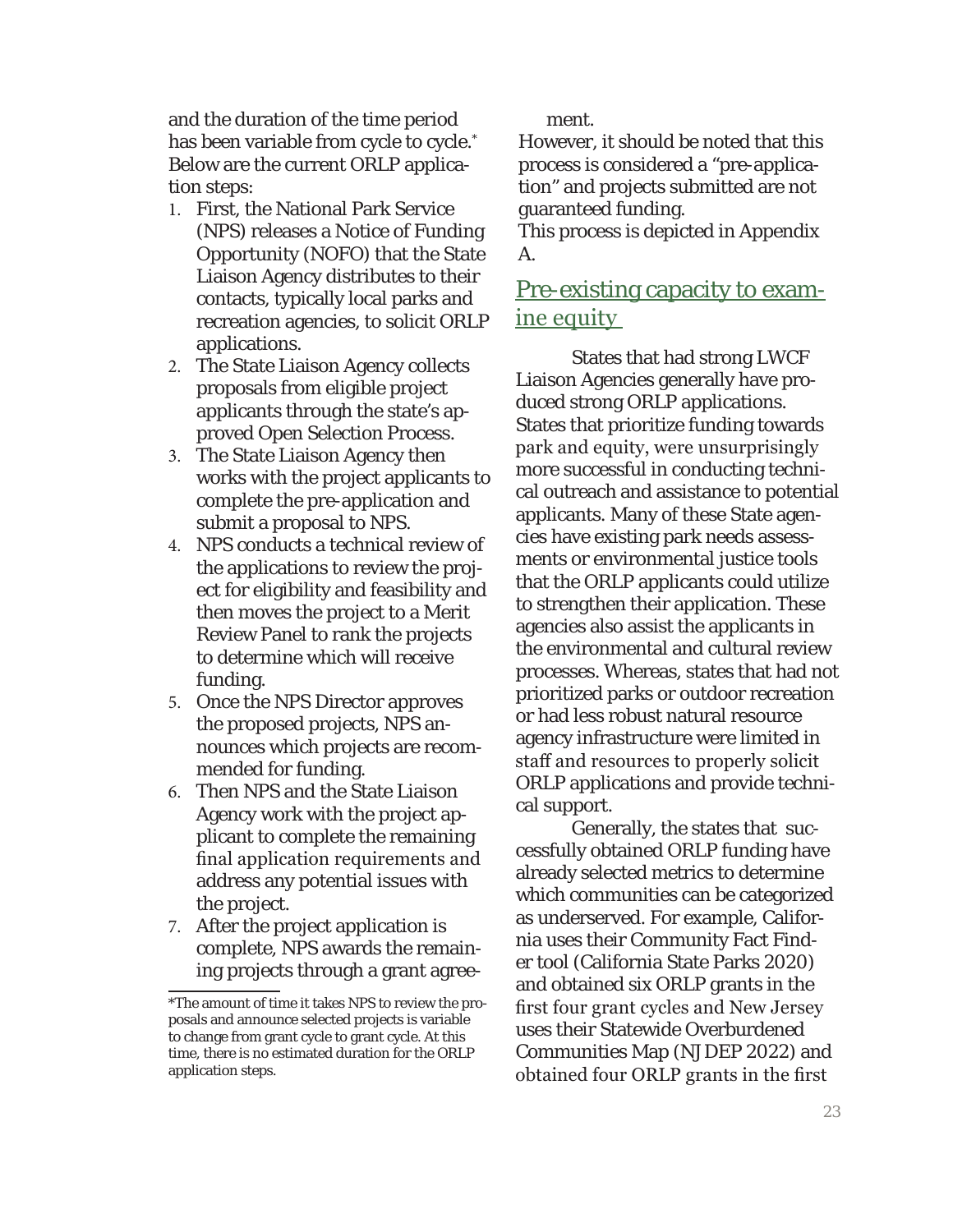four grant cycles. The State Liaison Agencies and potential ORLP applicants then target vulnerable communities and are able to create a narrative as to why they are eligible for ORLP funds using their predetermined metrics. Many successful State Liaison Agencies have determined potential outdoor recreation and park projects through a Parks Master Plan, the SCORP, or other planning documents. These projects typically have a grant match, community support, and have conducted some level of environmental or cultural review. These projects with strong State Liaison Agencies, coupled with applicants that have access to more staff resources and have wellplanned projects are better equipped to apply to ORLP funds.

Additionally, these State Liaison Agencies are timely communicators and have preexisting relationships with local municipalities. The State Liaison Agencies, in some cases, also regularly communicated with NPS to determine which projects may be eligible for ORLP funding so that they only submit projects which will be likely selected. The more involved a State Liaison Agency, the better ORLP applicants from that state are positioned to receive ORLP funds.

#### Limited Staff Capacity to solicit and implement ORLP projects

The ORLP process can be time intensive for state and local agencies. Without adequate staffing at the State Liaison Agency, the state cannot adequately solicit project applications and review any eligible projects. Many successful State Liaison agencies that were interviewed indicated they had over three staff people dedicated to LWCF applications, like the ORLP program. Whereas, State Liaison Agencies that indicated ORLP is challenging to apply to had one person dedicated to LWCF applications amongst other obligations. Local cities without full-time grant writing staff also face barriers to applying to ORLP funds. The ORLP process is a competitive grant cycle so without full-time staff dedicated to submitting quality park applicants, it is a barrier to underserved/economically disadvantaged jurisdictions that lack this staff capacity. Many State Liaison Agencies also indicated that the competitive, complex nature of the grant deterred some urban areas from applying. These urban areas felt that ORLP is a grant-writing competition that they were not equipped to or commit limited staff resources. However, we found in our interviews that many (not all) smaller urban areas have grant-writing capacity. Nevertheless, many of these smaller, under-resourced urban areas do not have the ability to take on a grant as large and competitive as ORLP, which is generally recognized as a complex federal grant.

An additional challenge that the stakeholder interviews addressed was staff capacity limitations in maintaining the ORLP project in perpetuity. Under the LWCF Act, LWCF funded projects "must be preserved for outdoor recreation uses in perpetuity and cannot be converted to any use other than public outdoor recreation use without the written approval of the Secretary of the Interior" (NPS 2021). This posed a problem to many interviewees in that they do not have the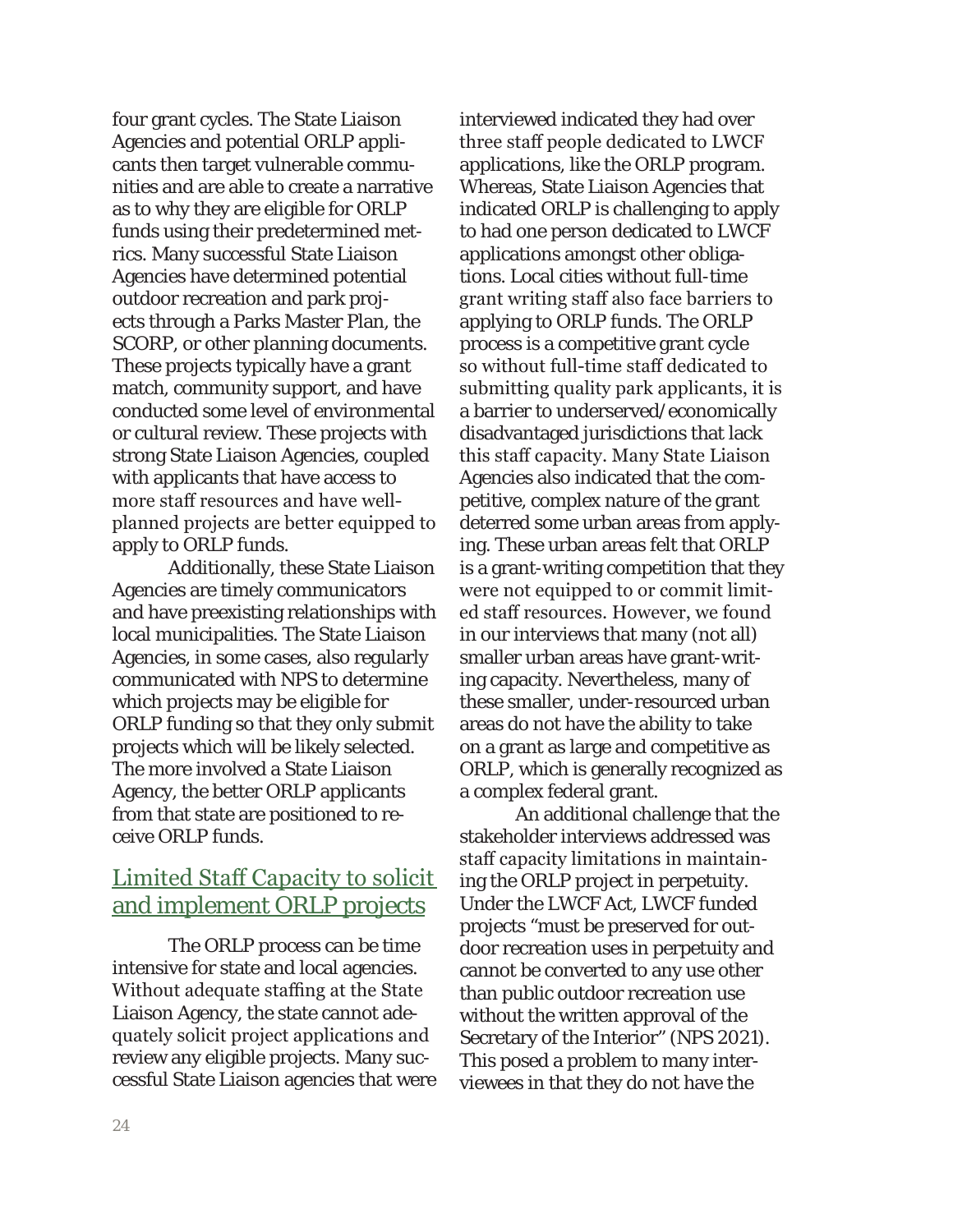funding or staff to operate and maintain a park in perpetuity due to required conduct compliance checks\* and other LWCF mandated processes and are therefore discouraged from applying to LWCF grants like ORLP. Many interviewees also indicated that the "in-perpetuity" requirement is challenging in that they anticipate communities will have changing needs and are unsure if the community would want a park on a specific property to operate in perpetuity. This largely confirms Callahan et al.'s findings that competitive grant programs can be challenging to underserved communities that do not have the resources or staff to apply and then operate and maintain large programs.

#### Inconsistent ORLP Timeline

Interviewees identified challenges in both the pre-application and post-application timelines. Many State Liaison Agency expressed that in the pre-application grant cycle NPS gave them three to fourth months to submit a high-quality application. An additional barrier is that many interviewees state that the application window has historically overlapped with a "busy season" for local agency's park program during the summer months. The interviewees expressed that this was not a sufficient amount of time to read and understand the NOFO (because it changes each cycle), conduct outreach to eligible communities, provide technical assistance to potential applicants, conduct site visits, and then submit the project to NPS. Many SLOs indicated that they solicit projects during this short time frame only by using an email listserv. They are unable to conduct robust technical assistance and community outreach to the communities that are most in need due to the limited timeframe in which the NOFO is released to the initial application deadline. Many of the projects that are submitted in the pre-application phase have already been identified by the community and have well-functioning local parks and recreation agencies. Urban areas with low-functioning parks and recreation agencies, typically are unable to apply because they do not have adequate time or funding to begin the ORLP application process.

In terms of the post-application timeline, unlike the quick turnaround in the initial submittal, State Liaison Agencies and ORLP applicants expressed a challenge with the inconsistency with which NPS responded to their applications. Often NPS takes months past their deadlines to get back to project applicants whether or not they have received funding. Many interviewees stated this was especially challenging because they had to provide a 50% match at the beginning of the application and had to hold onto that match for an unforeseen amount of time. The State Liaison Agencies stated that often NPS would take too long in getting back to the applicants, that the applicants lost their match and had to forfeit the ORLP award. It is especially difficult for economically disadvantaged communities to hold a 50% match for an unforeseen amount

<sup>\*</sup> Please see: https://www.nps.gov/subjects/lwcf/ upload/LWCF-FA-Manual-Vol-71-3-11-2021-final. pdf Chapter 8C. Post-Completion Inspections and Reporting for more information on the required conduct compliance checks.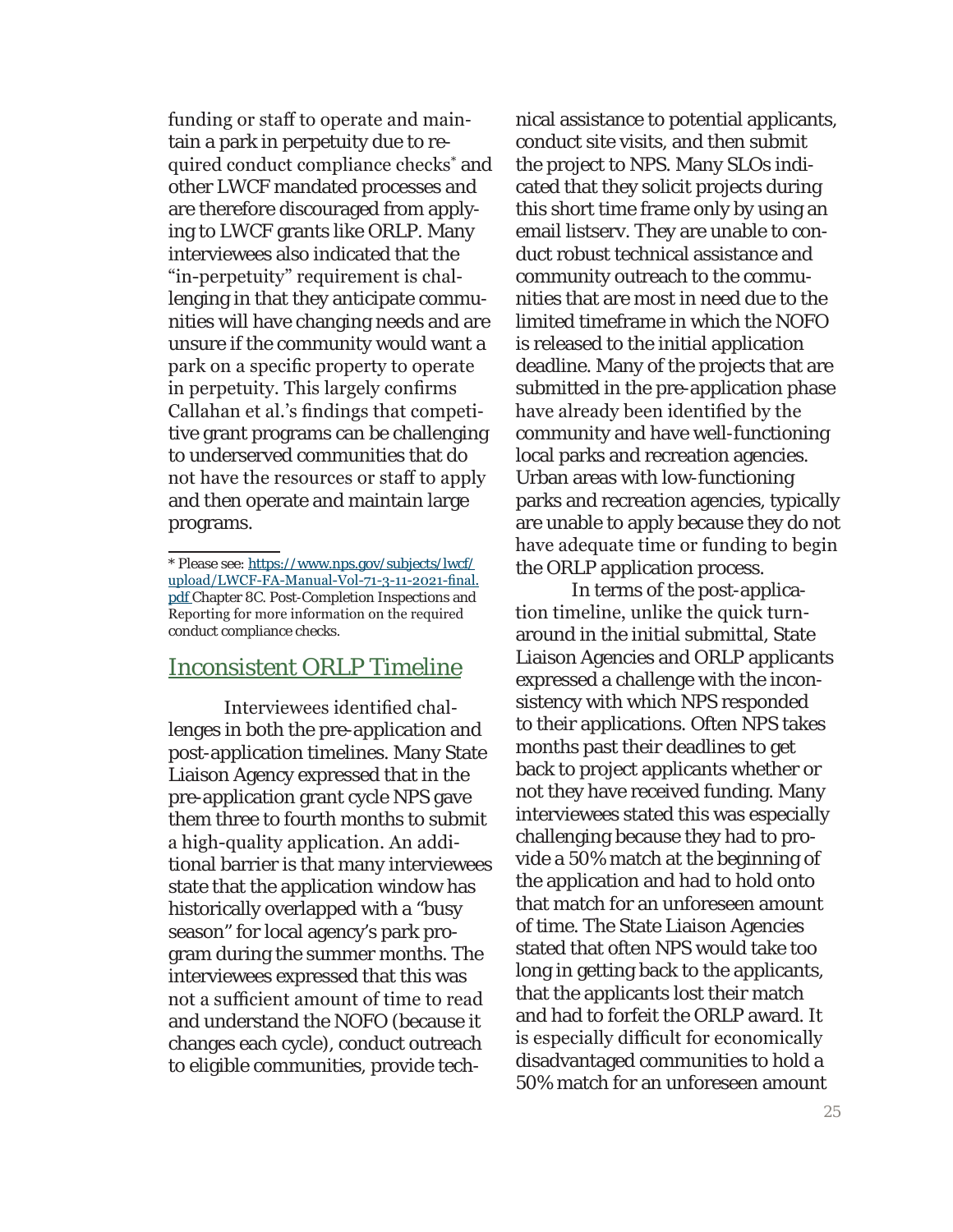of time, as priorities can quickly change and the community may need to use the money elsewhere. Many interviewees indicated that this was also challenging in that they create a budget and come up with a match for the pre-application, but because of the long timeline in NPS reaching a grant agreement, the applicant's budget becomes outdated and the project's expenses exceed the budget due to inflation or shifts in production and construction costs. This was especially difficult for projects that involved land acquisition. Many found it challenging to reach agreements to acquire the land without having a guaranteed match in place and therefore ORLP applicants opted for development or renovation projects instead. An unforeseen complication for many applicants was due to COVID-19 and supply chain disruptions, the cost of construction and materials shortages exceeding their budget amount and created a challenge.

#### Matching Grant Requirements

ORLP, due to the LWCF Act, requires a 50% match in non-federal funding sources. This means that NPS will award funding for half of the project expenses and the project applicant will match that grant with state, local, and private grants and other eligible match sources.\* Project applications must provide proof of the other 50% of funding when applying for ORLP

funds. From the latest NOFO released, the goal of ORLP is to "provide new or significantly improve recreation opportunities for economically disadvantaged communities in larger urbanized areas." Many interviewees identified the 50% match as one of the most significant barriers for economically disadvantaged communities. The interviewees discussed that it was challenging for an economically disadvantaged community to gather enough funding to develop a new or significantly improved outdoor recreation project in an urban area. The funds are more likely to go to communities that know how to obtain large amounts of funding and/or can be nimble with sources of match funding. Communities that are economically disadvantaged or have never applied to grants this size are at a disadvantage because of the match requirement and competitive nature of the grant. However, the 50% match requirement is written in the LWCF Act and it would take an act of Congress to update this language.

#### Changing Requirements to the Notice of Funding Opportunity (NOFO)

The ORLP program has gone through five grant cycles since 2014. Every year the NOFO changes slightly and the eligibility requirements for ORLP funds change. The State Liaison Agencies often need to quickly adapt to the new changes in the NOFO to ensure they submit eligible and high-quality projects to NPS. With changing guidelines each grant cycle, State Liaison Agencies have to spend

<sup>\*</sup> The following federal programs are exceptions and can be used for match in the ORLP program: the U.S. Department of Transportation's Recreational Trails Program and U.S. Department of Housing and Urban Development's Community Development Block Grant Program.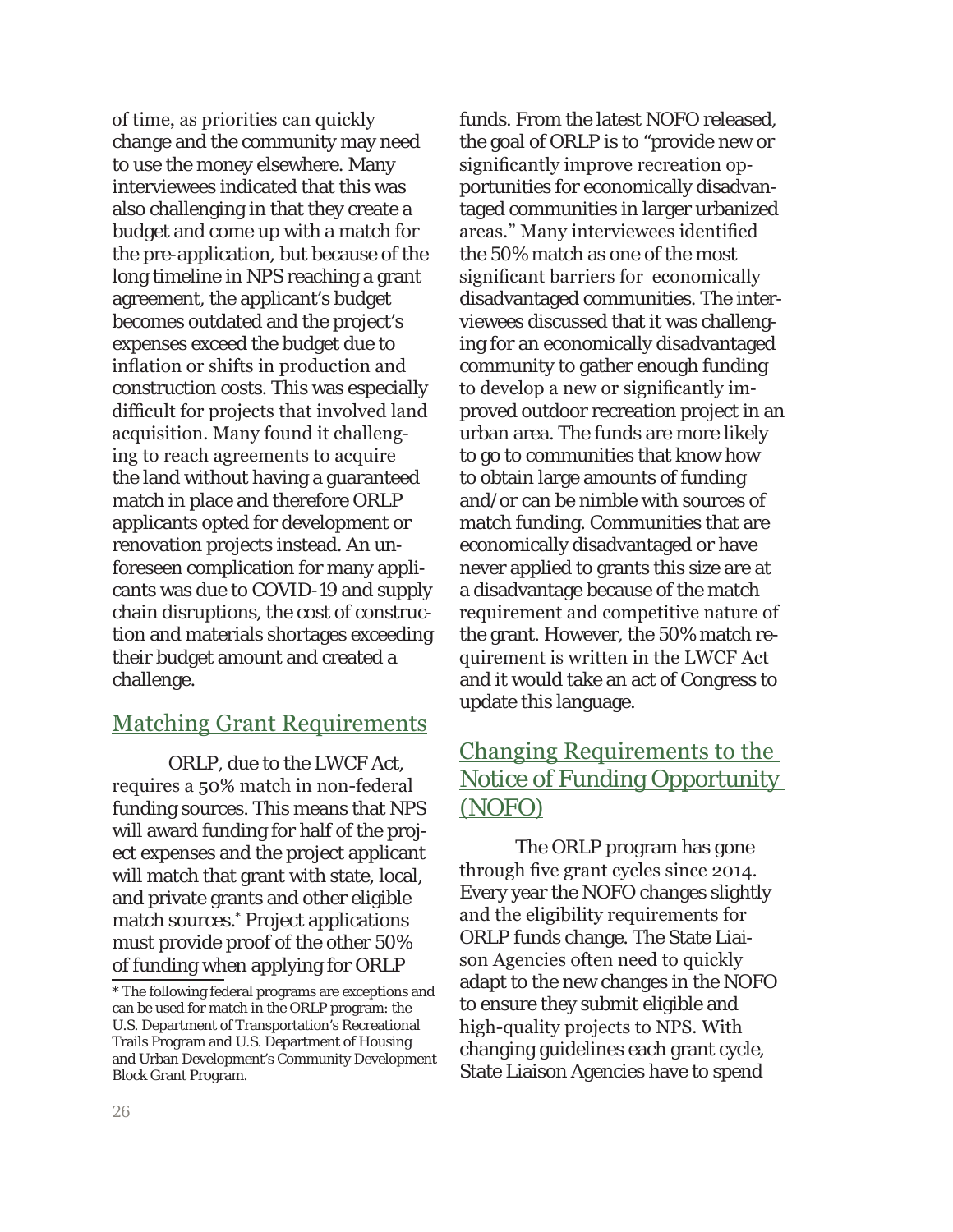additional time in understanding the intent of the NOFO to then adequately provide technical assistance and outreach to communities.

However, the NOFO is intended to be modified each grant cycle based on staff recommendations as well as administration priorities.. The interviewees indicated that despite the changing NOFO being challenging, many understood that the NOFO was meant to be flexible so that NPS can improve upon, redefine, or pivot in the definition used for "underserved" or "park-poor" and other necessary updates. Many interviewees indicated that the NOFO changing each grant cycle would not be as challenging if the State Liaison Agencies had more time during the Open Selection Process to adequately interpret the NOFO to provide assistance to potential applicants.

#### Breakdown in Communication

Many ORLP applicants expressed that because they must apply through their State's Open Selection Process they do not communicate directly with NPS regarding their application. This is sometimes beneficial to applicants that have strong State Liaison Agencies, because these agencies are well equipped to apply to the ORLP program and have timely communication with the applicants. However, some ORLP applicants found it difficult to not have a direct line of communication with NPS as they were not aware of the status of their project at any given time. Additionally, because the

ORLP applicants do not communicate directly with NPS, some interviewees expressed that the project complexities and challenges can be difficult to communicate through second-person communication via SLOs.

The State Liaison Agencies also found it challenging in communicating with NPS due to NPS staff capacity. Often, communication was delayed and could hold up the project from beginning construction. Interviewees indicated that corresponding with NPS after they had been invited to submit a final application or reached a grant agreement was challenging because NPS asked for the same materials multiple times or did not respond to the applicants in a timely manner.

Additionally, many interviewees indicated that they felt there was unclear or no communication regarding their applications when NPS rejected their application. Interviewees often felt they had strong applications but received no feedback or little feedback regarding why NPS rejected their application. However, NPS has stated that feedback on rejected applications is available upon request and is the responsibility of the State Liaison Agency. Interviewees also expressed confusion and a lack of clarity around the technical and merit review panel processes.

Despite these challenges, many interviewees indicated that communication with NPS has significantly improved after the agency hired a dedicated staff person for the ORLP program.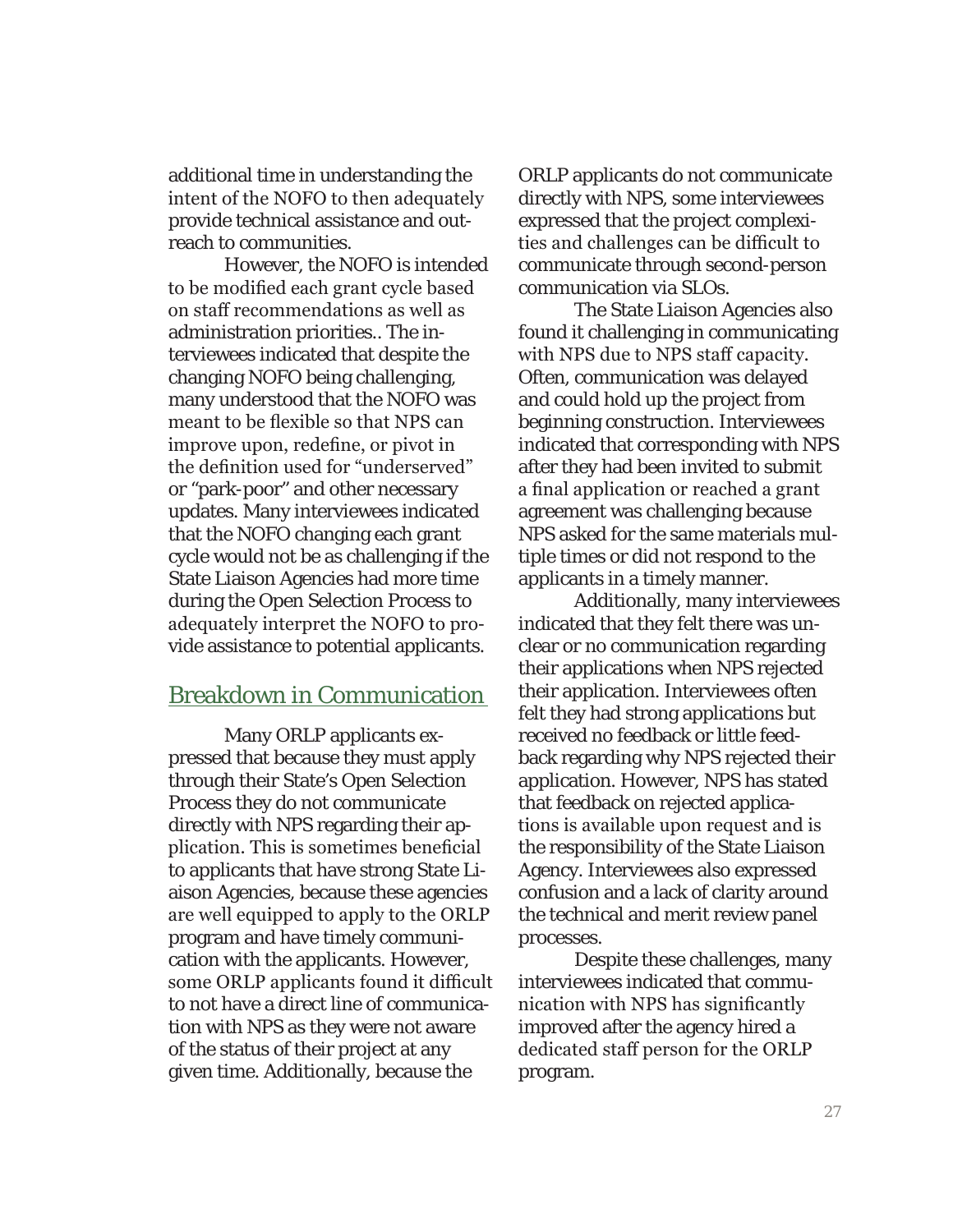#### *Quantitative Findings:*

The second research question is:

*Is the federal ORLP program accomplishing its intended goals to promote outdoor recreation access to economically disadvantaged areas?* 

Through quantitative and spatial analyses, this report determines the socioeconomic characteristics of the census tracts with ORLP projects and how many existing parks are within a ten-minute walk of the ORLP projects.

#### Addressing economically disadvantaged communities and communities historically underserved in terms of park investments

Historically, communities of color have not had access to quality green spaces due to discriminatory housing practices, disinvestment in communities of color, or other discriminatory housing practices (Byrne et al. 2009; Wolch et al. 2014; Eldridge et al. 2019). The ORLP does not specifically address race or ethnicity, but does address "underserved" broadly in terms of access to quality park space. Across the first four grant cycles, as depicted in Table 3, the census tracts with ORLP projects are majority non-white census tracts (68.5%) and in all the grant cycles the census tracts are majority non-white (over 50%).

Next, this report investigated the highest level of educational attainment by looking at the percent of the population 25 years and older who have obtained less than a high school degree. Using the methodology developed by the Council of Environmental Quality for the Climate and Economic Justice Screening Tool (BETA), this report determined that census tracts with over 10% of the population 25 years and older who have obtained less than a high school degree are vulnerable to being underserved in terms of environmental amenities and would benefit from green job development as the ORLP program emphasizes (CEE 2022). For ORLP projects in the first four grant cycles, the census tract average for populations over 25 years and older who have not obtained a high school degree is 22.7%. As detailed in Table 3, the census tracts that have ORLP projects range from 15.5% to 27.9% of the population 25 years and older who have obtained less than a high school degree.

NPS emphasizes that ORLP funding should be allocated to economically disadvantaged communities and uses the federal poverty level as a means of measuring economically disadvantaged. In 2019, 12.6% of the U.S. population lived in poverty according to the American Community Survey. Based on the U.S. average and prevailing parks literature, this report determined that census tracts with 15% or more of their population living in poverty are vulnerable to being underserved in terms of environmental amenities. On average the population within the census tracts with ORLP projects are living in poverty. All rounds except for the first round have over 15% of their population living in poverty.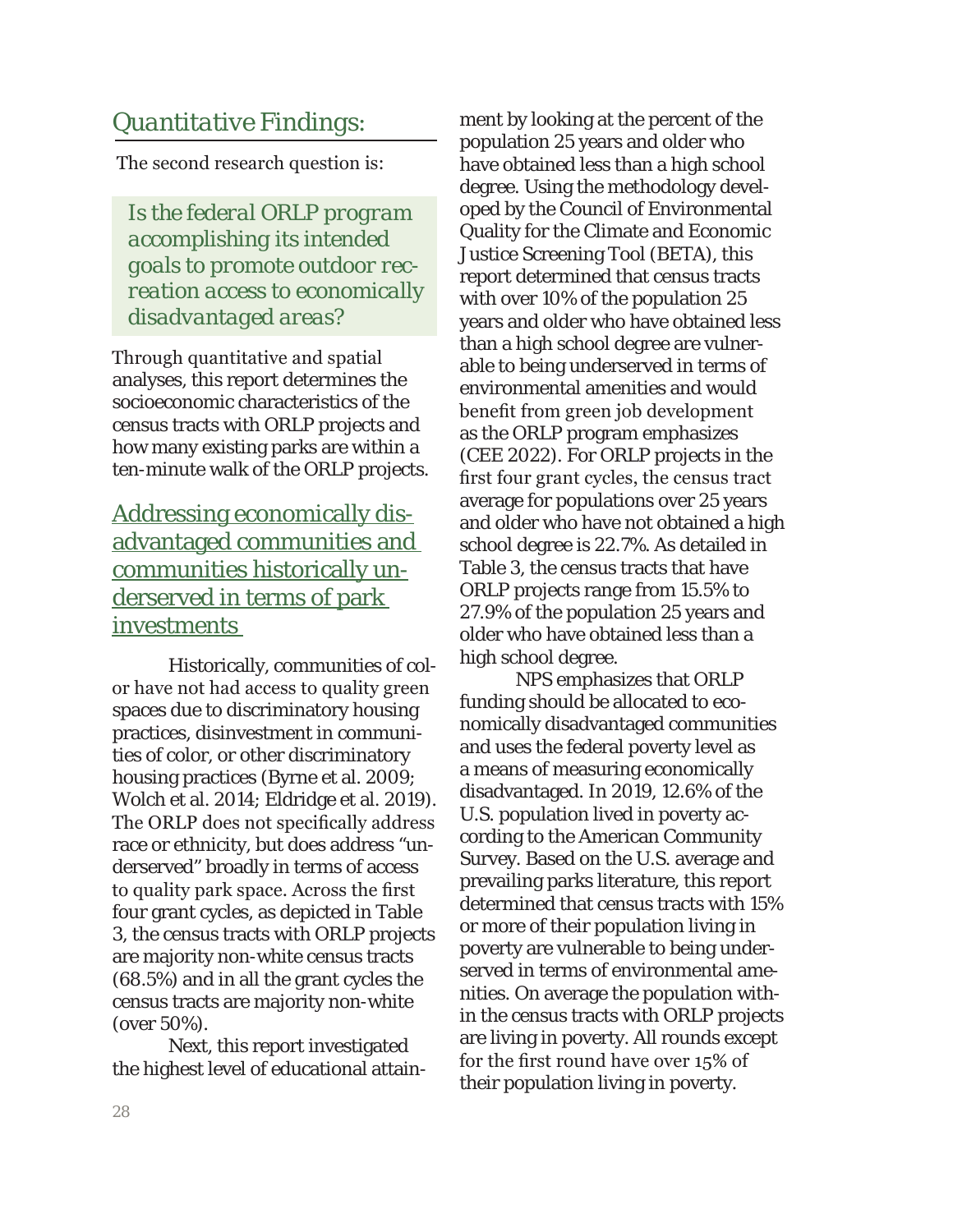|                                                                                           | <b>Round</b><br>$\mathbf{1}$ | <b>Round</b><br>$\mathbf{2}$ | <b>Round</b><br>$\mathbf{R}$ | <b>Round</b><br>4 | <b>Total</b><br>Avg. | <b>US</b><br>Avg. |
|-------------------------------------------------------------------------------------------|------------------------------|------------------------------|------------------------------|-------------------|----------------------|-------------------|
| <b>Race and Ethnicity</b>                                                                 |                              |                              |                              |                   |                      |                   |
| <b>White Alone</b>                                                                        | 39.9%                        | 32.8%                        | 28.6%                        | 30.2%             | 31.5%                | 60.7%             |
| Non-white                                                                                 | 60.1%                        | 67.2%                        | 71.5%                        | 69.8%             | 68.5%                | 39.3%             |
| <b>Population 25 Years</b><br>and Over:                                                   | 19,809                       | 47,521                       | 43,652                       | 43,506            | 38,622               | 220,622,076       |
| Less than High School                                                                     | 15.5%                        | 21.0%                        | 27.9%                        | 21.8%             | 22.7%                | 12.0%             |
| <b>High School Graduate</b><br>(Includes Equivalency)<br>or higher                        | 84.6%                        | 79.0%                        | 72.1%                        | 78.2%             | 77.3%                | 88.0%             |
| <b>Population Age 18 to</b><br><b>64 for Whom Poverty</b><br><b>Status Is Determined:</b> | 19,541                       | 44,814                       | 42,958                       | 39,960            | 147,273              | 194,990,552       |
| <b>Living in Poverty</b>                                                                  | 14.7%                        | 23.0%                        | 28.1%                        | 27.3%             | 24.9%                | 12.6%             |
| At or Above Poverty<br>Level                                                              | 85.3%                        | 77.1%                        | 72.0%                        | 72.7%             | 75.1%                | 87.4%             |
| <b>Language Spoken At</b><br><b>Home For The Popula-</b><br>tion 5 Years And Over         | 27,404                       | 65,697                       | 63,691                       | 62,104            | 218,896              | 304,930,125       |
| <b>Speaks Only English</b>                                                                | 72.0%                        | 68.0%                        | 65.0%                        | 71.0%             | 69.2%                | 78.4%             |
| Speaks another lan-<br>guage (Speaks English<br>well)                                     | 14.8%                        | 18.1%                        | 16.8%                        | 14.2%             | 15.5%                | 13.3%             |
| Speaks another lan-<br>guage (Speaks English<br>Less Than "Very Well")                    | 13.2%                        | 13.9%                        | 18.2%                        | 14.8%             | 15.3%                | 8.5%              |
| <b>Total Population</b>                                                                   | 28,978                       | 71,030                       | 68,531                       | 66,265            | 234,804              | 324,697,795       |

#### *Table 3. Characteristics of Census Tracts*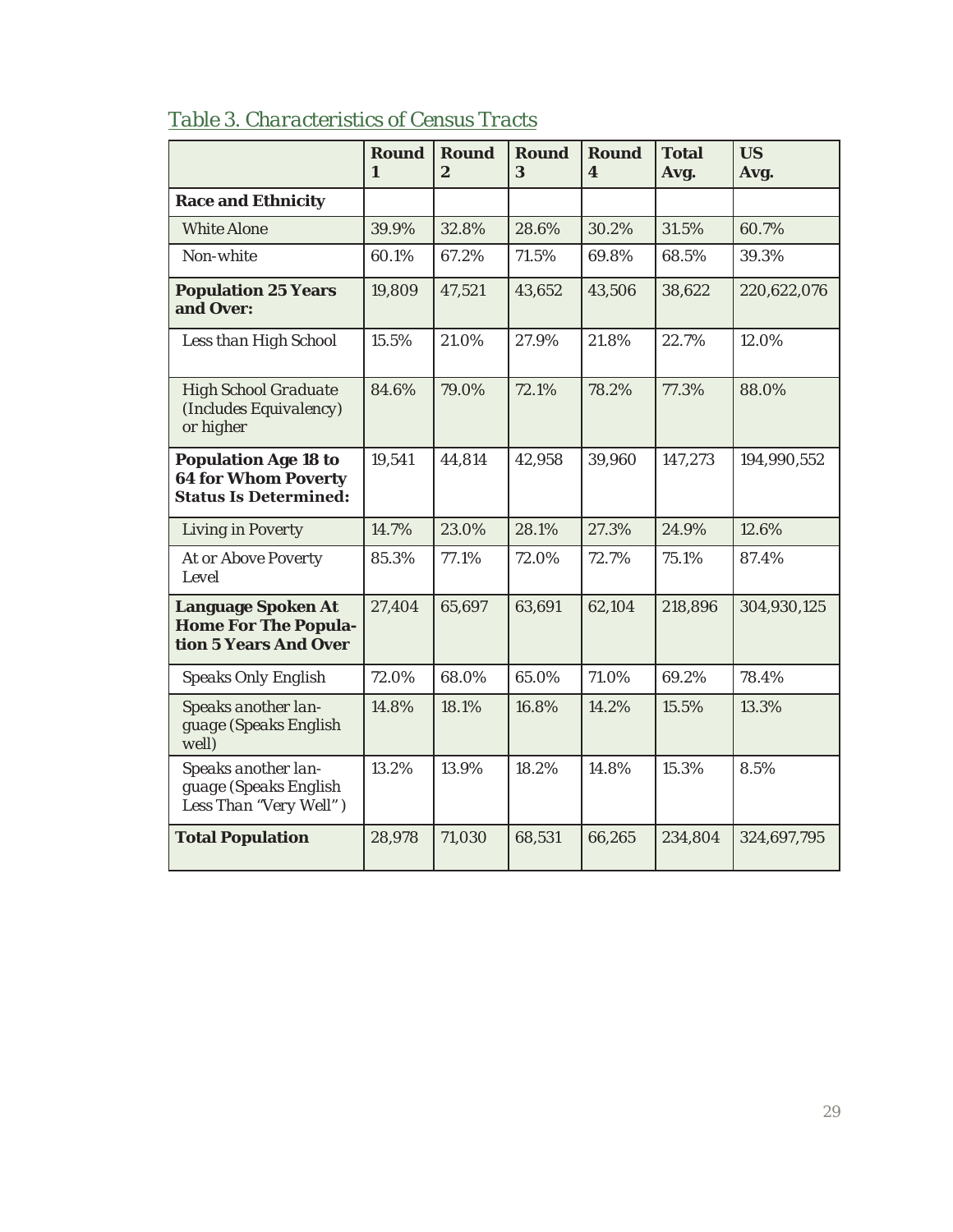Planners are concerned with linguistic isolation because it poses challenges with accessibility to public services and community engagement processes (OEHHA 2021). The ORLP does not specifically address linguistic isolation, but does address "underserved" broadly where linguistic isolation fits in. The U.S. Census measures linguistic isolation by collecting data on which households speak a language other than English at home and speak English less than "very well." As detailed in Table 3, on average 15.3% of the census tracts' with ORLP projects population are linguistically isolated. However, only in the third round are the census tracts with ORLP funding over 15% linguistically isolated. The first, second, and fourth rounds range from 13-14% linguistically isolated.

Altogether, the census tracts with ORLP projects fall into the "underserved" metrics, pulled together from a variety of sources.

#### Addressing park-poverty

On average, the ORLP projects in the first four grant cycles are within a ten-minute walk of 3.2 existing

parks according to the Trust for Public Land's ParkServe Map (TPL 2021). It should be noted that 27 of the 66 projects this report investigates are renovation projects of existing parks and are therefore likely double counted in this analysis. As detailed in Table 4, 7.6% of ORLP projects are not within a ten-minute walk of any parks, indicating extreme park-poverty; 51.5% of ORLP projects are within a ten-minute walk of 1-3 parks; 31.8% of ORLP projects are within a ten-minute walk of 4-6 existing parks; and 9.1% ORLP projects are within a ten-minute walk of 7-10 existing parks.

Overall, 59.1% of ORLP projects are within a ten-minute walk of 0-3 existing parks. This indicates that the majority of the projects went to communities that are likely in need of additional outdoor recreation. In contrast, 40.9% of ORLP projects are within a ten minute walk of 4-10 existing parks. However, without additional information or analysis on the population density, park acreage, and other qualitative aspects which describe the current state of existing parks, it is difficult to determine the level of needs

| Number of Parks within 10 Minute Walk | <b>Count</b>   | <b>Percent</b> |
|---------------------------------------|----------------|----------------|
|                                       | $\overline{5}$ | 7.6%           |
| $1-3$                                 | 34             | 51.5%          |
| $4-6$                                 | 21             | 31.8%          |
| $7-10$                                | 6              | 9.1%           |
| Total Number of ORLP projects:        | 66             |                |

*Table 4. Number of parks within ten-minute walk*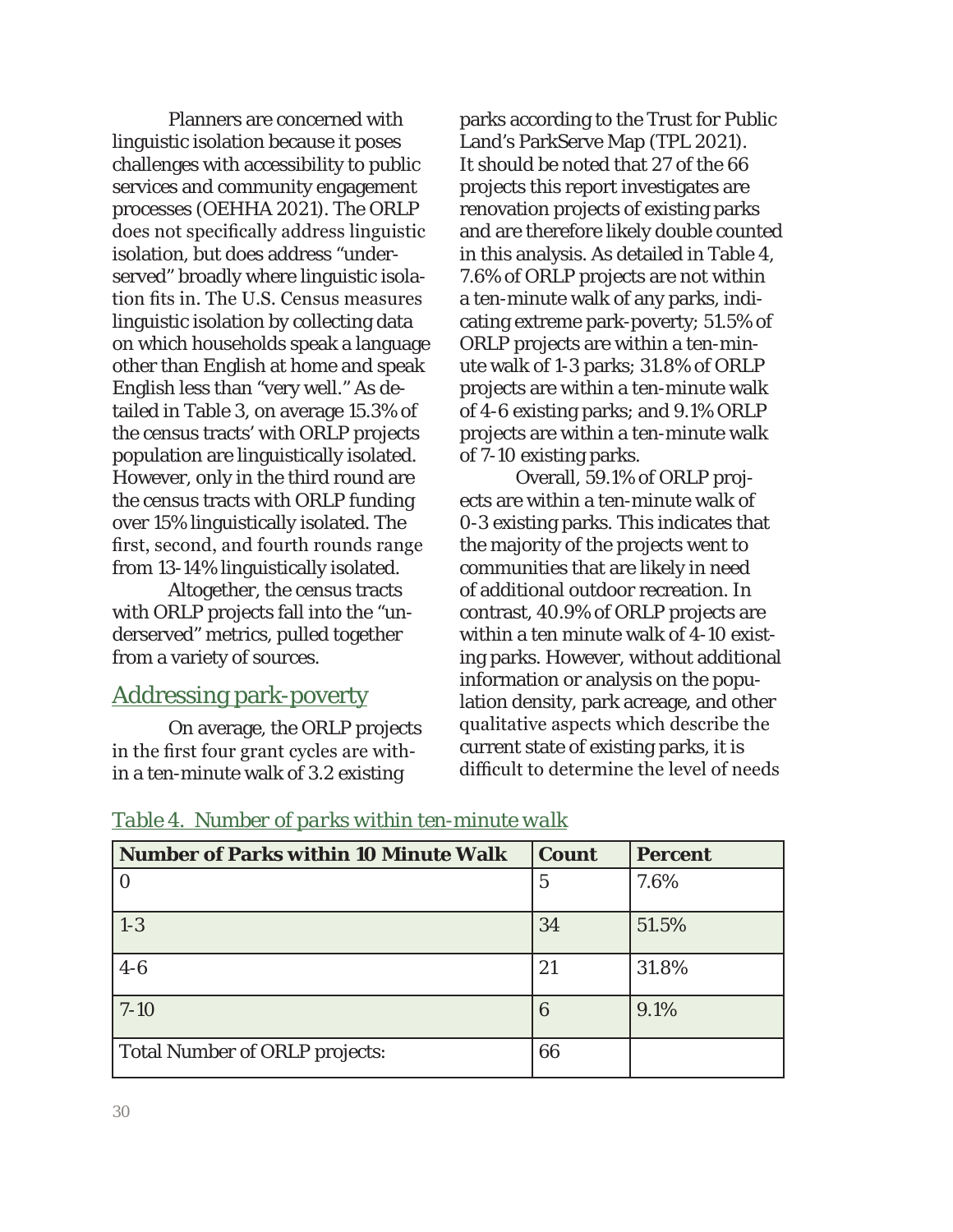these communities faced in terms of access to high quality parks. Based simply on the amount of existing parks in the nearby vicinity, 40.9% of ORLP projects did not go to high-need, underserved communities.

### **Recommendations**

Based on the findings from the stakeholder interviews and the quantitative analysis, I have developed a number of recommendations that could inform future reform of the ORLP program that can be beneficial to the National Park Service, the State Liaison Agencies that administer the ORLP program and other park equity programs as well as park equity advocates.

*Recommendation 1: The National Park Service should create more feasible and clearer project parameters when releasing the Notice of Funding Opportunity (NOFO) as well as create more consistent and predictable application timelines.* 

State Liaison Agencies with varying levels of experience with the ORLP program expressed that the timeline to submit an application for a new outdoor recreation project or large redevelopment of an existing outdoor recreation project was challenging based on the current NPS timeline. NPS should allocate additional time at the beginning of the ORLP application process to allow for State Liaison Agencies to solicit ORLP applications and provide technical assistance and project feedback to potential ORLP

applicants, and for ORLP applicants to find a reliable source of matching funding for the ORLP grant. For example, State Liaison Agencies indicated that they usually had 3-4 months to administer their own competitive application process prior to submitting to NPS and felt that economically disadvantaged areas did not have the capability to turnaround an application in that timeframe.

State Liaison Agencies and ORLP grant applicants also expressed frustration about the lack of clarity about the timeline after ORLP application submission. Some ORLP applicants stated that they account for the increase in land value and construction costs that occur by the time they receive their grant agreement; however NPS is often late to notify applicants that they have or have been invited to submit a final application. Meanwhile, applicants have to hold onto their 50% match for an unclear amount of time. Some applicants wait years before they are finally able to start construction on their projects and have lost their source of matching funds because of a shift in priorities or because the grant agreement fell through. Additionally, many projects increase in cost the longer they wait for NPS to reach a grant agreement due to inflation and unforeseen costs like the supply chain disruption caused by the COVID-19 pandemic. Many applicants stated that simply knowing when or if they will receive funding by a specified date would reduce this challenge as they can better budget for their projects. NPS should provide clearer guidance on when ORLP applicants will receive feedback on their application, when ORLP ap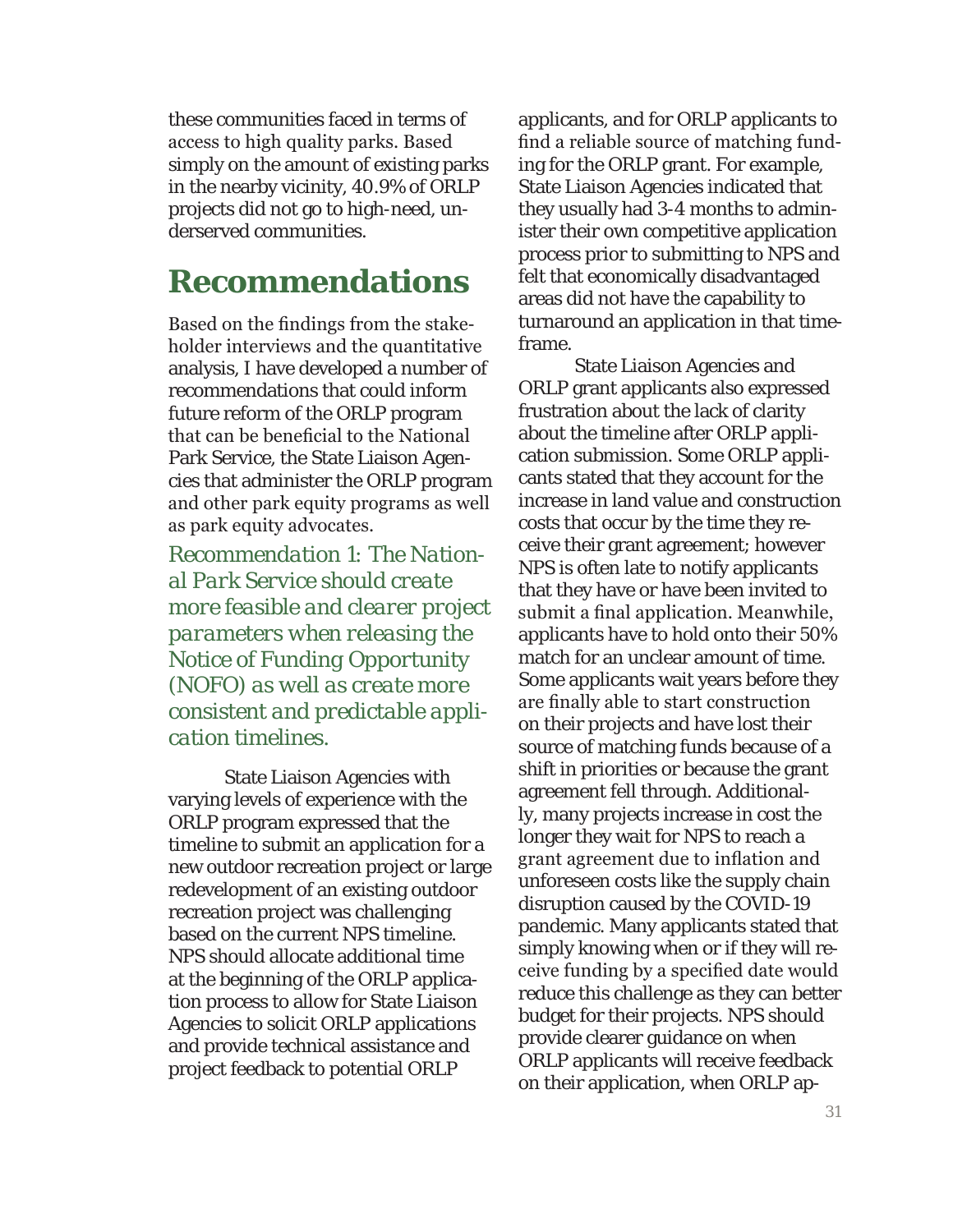plicants will be notified if they have or have not received an award, and when NPS needs additional follow-up materials.

Stakeholders also expressed confusion over project parameters specifically related to: (1) defining an "underserved community"; (2) how the outdoor recreation project would stimulate economic growth and job development; and (3) how to measure park-poverty. At the time of this research, NPS completed four grant cycles and in each grant cycle, the definition for these parameters changed slightly. These changes are understandable, as the ORLP program is still relatively new and NPS is trying to create the most applicable definitions that are responsible to both administrative and community needs. However, these inconsistent parameters present a challenge to ORLP applicants and the State Liaison Agencies. As previous literature has discussed, ambiguity in population parameters often leads to funding gaps and underutilized policies as seen in the ORLP program (Davies et al. 2019). Most ORLP applicants used parameters provided by the State Liaison Agency, but many stakeholders adopted varied definitions. In previous park policy evaluations, stricter language around "underserved park-poor and low-income communities" resulted in more funding going to the targeted communities (Davies et al. 2019, p 10). Many stakeholders indicated that they used a park shed calculator to measure park-poverty, like measuring a half-mile/quarter-mile/ten-minute walk estimate of existing parks in the community, the federal poverty level to measure economically disadvantaged, and other state specific pollution burden metrics to create a narrative as to how their ORLP project reached underserved communities. NPS should create clear and measurable definitions for underserved communities, job development standards, and park-poverty so that the projects can be evaluated using the same criteria. Callahan et al. recommend developing metrics that center pollution burden, risk of climate change impact, communities of color and low-income communities with fewer government resources, households likely to be impacted by the transition from fossil fuels to a clean, equitable economy, and low-wealth households that have benefited the least from environmental investments (Callahan2012, p. 50). Additionally, NPS can look towards metrics used by State Liaison Agencies who have successfully obtained ORLP funding. Below are some examples:

- California's Community Fact Finder utilizes park space per 1,000 residents, number of families below poverty, and the median household income in proximity to the project to identify park-poor and high need communities (California State Parks 2020).
- New Jersey's Statewide Overburdened Communities Map utilizes the federal poverty level, race, ethnicity and tribal status, and limited English proficiency to identify environmental justice communities (NJDEP 2022).
- Massachusetts Environmental Justice Populations Map utilizes annual median household income, 'minority status', limited English language proficiency, and an index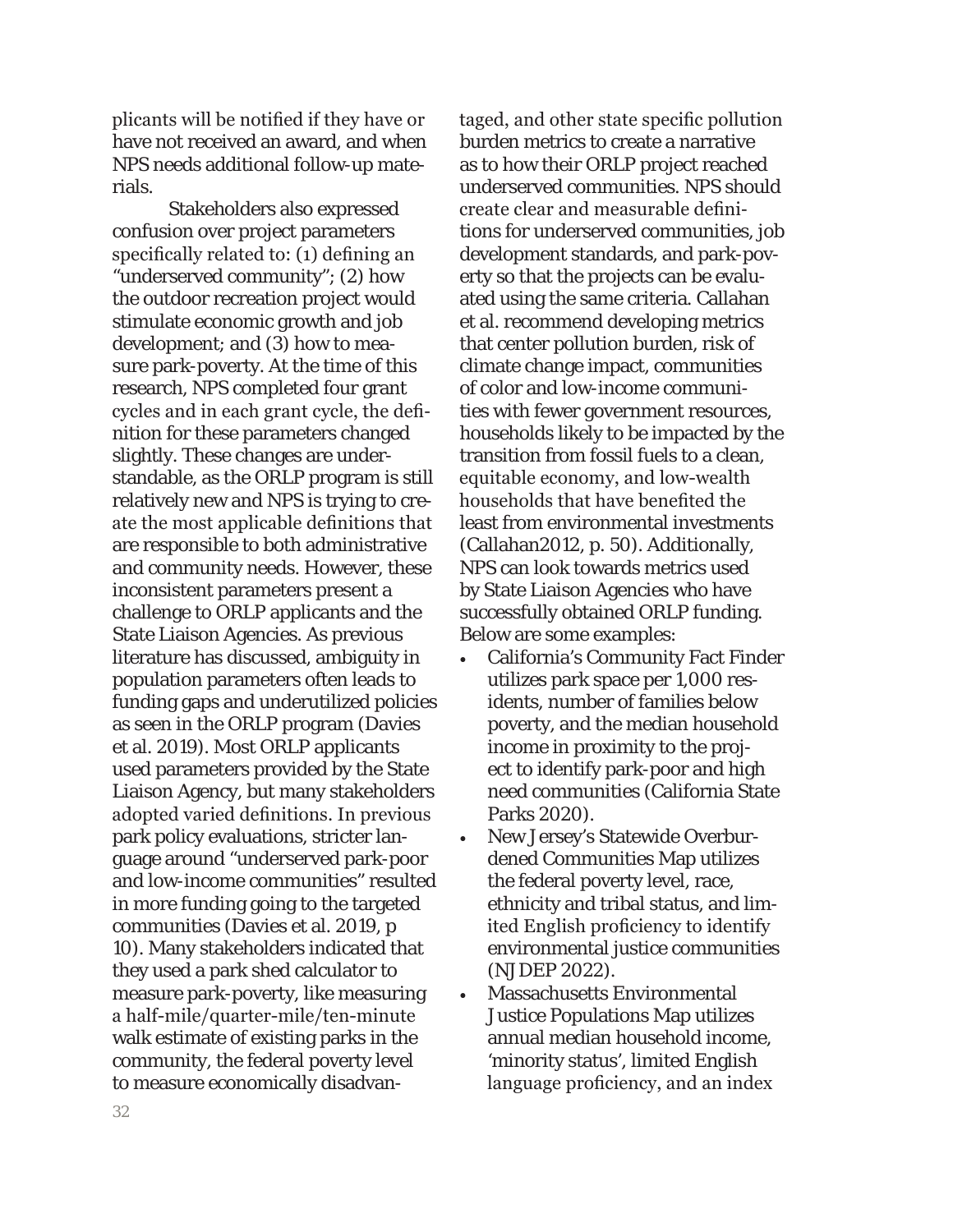of these measurements to determine environmental justice communities (Massachusetts Executive Office of Energy and Environmental Affairs 2019).

• Washington's Environmental Health Disparities Map utilizes environmental exposures (NOx-diesel emissions; ozone concentration; PM2.5 Concentration; populations near heavy traffic roadways; toxic release from facilities (RSEI model)), environmental effects (lead risk from housing; proximity to hazardous waste treatment, storage, and disposal facilities (TSDFs); proximity to National Priorities List sites (Superfund Sites); proximity to Risk Management Plan (RMP) facilities; wastewater discharge), sensitive populations (death from cardiovascular disease; low birth weight) and socioeconomic factors (limited English; no high school diploma; poverty; race - people of color; transportation expense; unaffordable housing; unemployed) (Washington State Department of Health 2022).

An emerging tool which NPS, State Liaison Agencies, and potential ORLP applicants can also look towards is the Climate and Economic Justice Screening Tool (Beta). This tool is still in its early stages, however, it aims to identify communities "that are disadvantaged for the purposes of the Justice40 Initiative using census tracts" (CEQ 2022). A census tract is considered disadvantaged if the census tract is above the threshold for one or more environmental or climate indicators and the census tract is above the threshold for the socioeconomic indicators (CEQ

#### 2022).\*

\* Please see: https://screeningtool.geoplatform. gov/en/methodology for a full list of indicators.

*Recommendation 2: NPS, the State Liaison Agencies, and local governments should create a park needs assessment to target ORLP funds to park-poor communities.*

In order to successfully outreach to communities that have the most to gain from ORLP funds, municipalities and parks and recreation agencies should create an inventory on existing parks to evaluate the quantity and quality of the parks available. Then using whichever metrics the municipality deems fit (i.e. ten-minute walk to park analysis, park acreage per thousand residents metrics, race/ethnicity metrics, income/federal poverty level metrics), the municipality should determine which communities are in need of new or improved outdoor recreational opportunities. Examples of municipalities that measured their park needs include: the County of Los Angeles, California's Park Needs Assessment (2016)\* and the City of Seattle, Washington's Parks and Open Space Plan (2017).\*\* These proactive planning efforts help municipalities determine the community's needs in terms of parks and enable the States to submit more competitive ORLP applications.

At the national level, NPS could

<sup>\*</sup> Please see: https://lacountyparkneeds.org/ \*\* Please see: https://www.seattle.gov/documents/

Departments/ParksAndRecreation/PoliciesPlanning/2017Plan/2017ParksandOpenSpacePlanFinal. pdf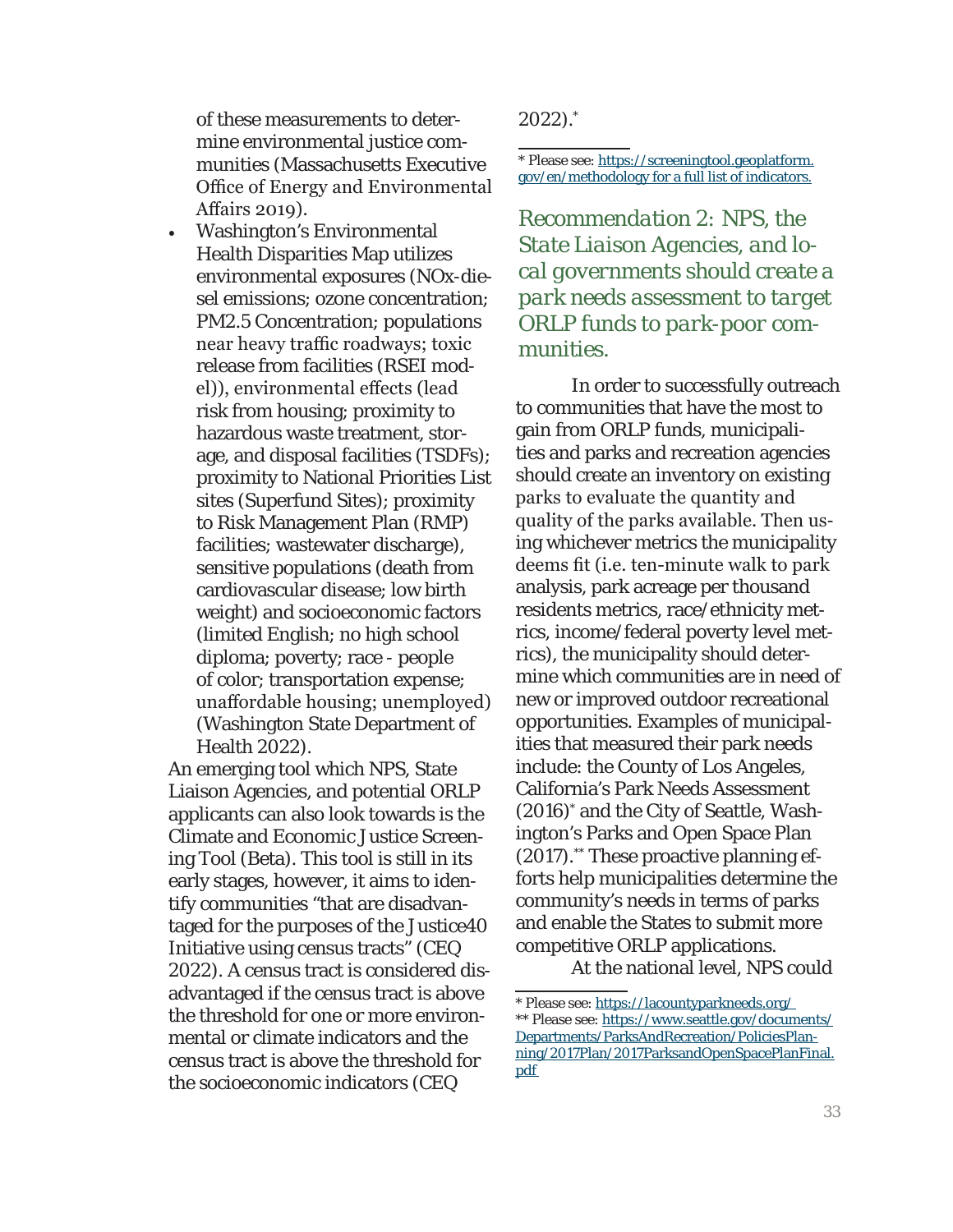look towards nonprofits like the Trust for Public Land (TPL) to utilize their ParkServe Map which maps a ten-minute walkable service area from each existing park they have collected data on, park priority areas, and heat-risk priority zones (TPL 2022). A national-level tool is beneficial in that all ORLP applicants and State Liaison Agencies would then have comparable data on how their projects reach an underserved community in terms of access to outdoor recreation. This comparable tool would also be valuable to NPS staff that conduct the technical review and the merit review panel in having one defined measurement for park-poverty to then be able to equitably compare and contrast ORLP projects.

Through the LWCF Act, NPS offers planning grants to provide funding to update the State Liaison Agency's SCORPs (DOI 2022). These planning grants offer an opportunity for the State Liaison Agencies to update their SCORPs to address the demand for urban parks which serve underserved communities and address how the State Liaison Agency will address this demand. The planning grant can offer funds for State Liaison Agencies with fewer resources to determine which underserved, economically disadvantaged, urban areas would benefit the most from ORLP and begin targeting funds towards these communities.

There are opportunities at all levels of the ORLP process for NPS, State Liaison Agencies, and local governments to develop a park needs assessment in some form to direct ORLP funds to underserved, economically disadvantaged, urban areas.

*Recommendation 3: NPS should increase technical assistance capacity for ORLP applicants and State Liaison Agencies after the NOFO is initially released as well as throughout the life cycle of the grant period.*

In addition to following a consistent timeline and clarifying definitions in the NOFO, NPS should also provide technical assistance more regularly on the ORLP application process for State Liaison Officers and ORLP applicants to better understand the ORLP guidelines and processes. As Callahan et al. describe, competitive grant programs typically rely on the applicants to be proactive in seeking technical assistance and feedback. However, to better target underserved communities, program operators, like NPS, must adequately "disseminate information" to eligible communities on the program details and resources, like technical assistance, to support underserved communities (Callahan et al. 2021, p. 64). State Liaison Agencies can also help disseminate information of the ORLP program to reach the communities most in need, however, many of the states indicated with the quick short timeline in the front-end, it is difficult to provide robust outreach and technical assistance. Many stakeholders suggest quarterly webinars so NPS could detail their expectations for ORLP applications and demystify the process. NPS should continue and increase partnerships with nonprofits,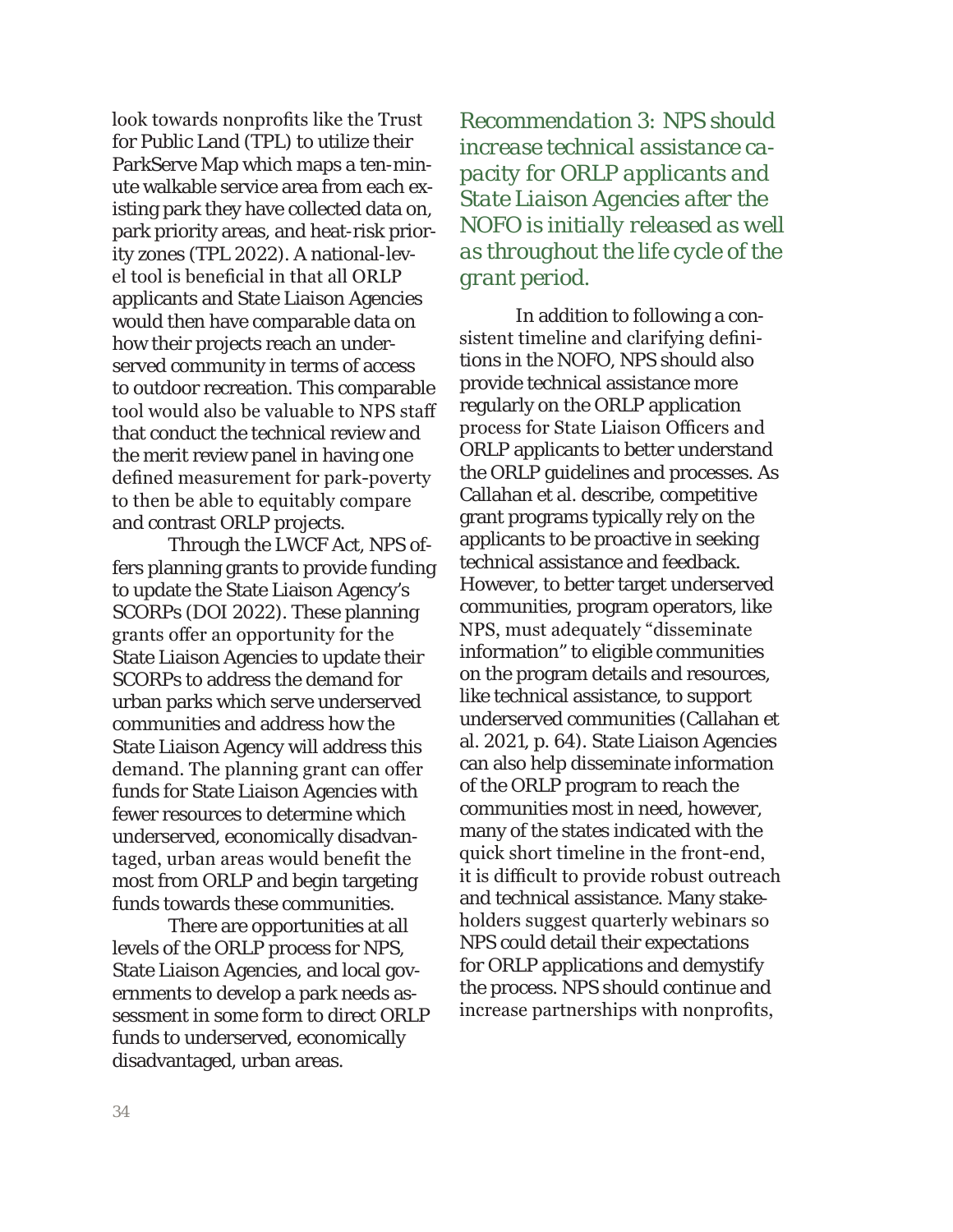like the City Parks Alliance (CPA),\* National Association of State Outdoor Recreation Liaison Officers (NASOR-LO), National Parks and Recreation Association (NRPA) and TPL, in their technical assistance capabilities through webinars. These webinars discuss how to write a strong ORLP application and answer questions regarding the ORLP program. By creating time for NPS to clearly communicate the intention of the ORLP program to stakeholders, the applicants will be better equipped to apply to ORLP.

Alongside the increased technical assistance capacity, NPS and the State Liaison Agencies should work with nonprofit partners, like CPA and TPL to increase awareness of the ORLP program. Generally, smaller municipalities with fewer resources are stretched thin and may not know about the ORLP program. This lack of awareness is keeping underserved communities from applying to ORLP funding. NPS and the State Liaison Agencies must take proactive steps in ensuring municipalities that are not applying and are eligible to apply for ORLP funds, are aware of the program along with other park equity opportunities.

An additional recommendation that emerged through stakeholder conversations included the NPS intentionally dedicating time after the initial NOFO is released so that State Liaison Agencies can meet with NPS to better understand the nuances of the new grant cycle and present the projects

they will be submitting to NPS for feedback and initial review. Some State Liaison Agencies stated they felt they had robust communication and feedback from NPS as they frequently initiated the conversation with NPS. These State Liaison Agencies initiated meetings with NPS to obtain feedback regarding if the projects their urban areas intended to submit were eligible for ORLP and if there were additional complications the State Liaison Agency should consider. These agencies felt they had more success in obtaining ORLP funds and had better relationships with NPS. However, this report also found that staff capacity is a challenge at the federal level as well in providing technical assistance and reviewing outreach to ORLP applicants. NPS could look into contracting this technical assistance work to nonprofits or others to provide initial feedback and review for ORLP applicants prior to the first submission.

*Recommendation 4: NPS should increase and promote more transparent communication between the State Liaison Agencies and the ORLP applicants at all stages of the ORLP process.*

As previously mentioned, the ORLP program is long and often complex for underserved, urban areas. The interviewees expressed a desire for more transparency and communication regarding the phase of review for applications and feedback when projects are rejected. Interviewees felt that the merit review process needed additional clarification regarding who

<sup>\*</sup> Please see: https://cityparksalliance.org/event/ outdoor-recreation-legacy-partnership-orlp-program-urban-grant-technical-assistance/ for previous examples of webinars in partnership with CPA, TPL, and NPS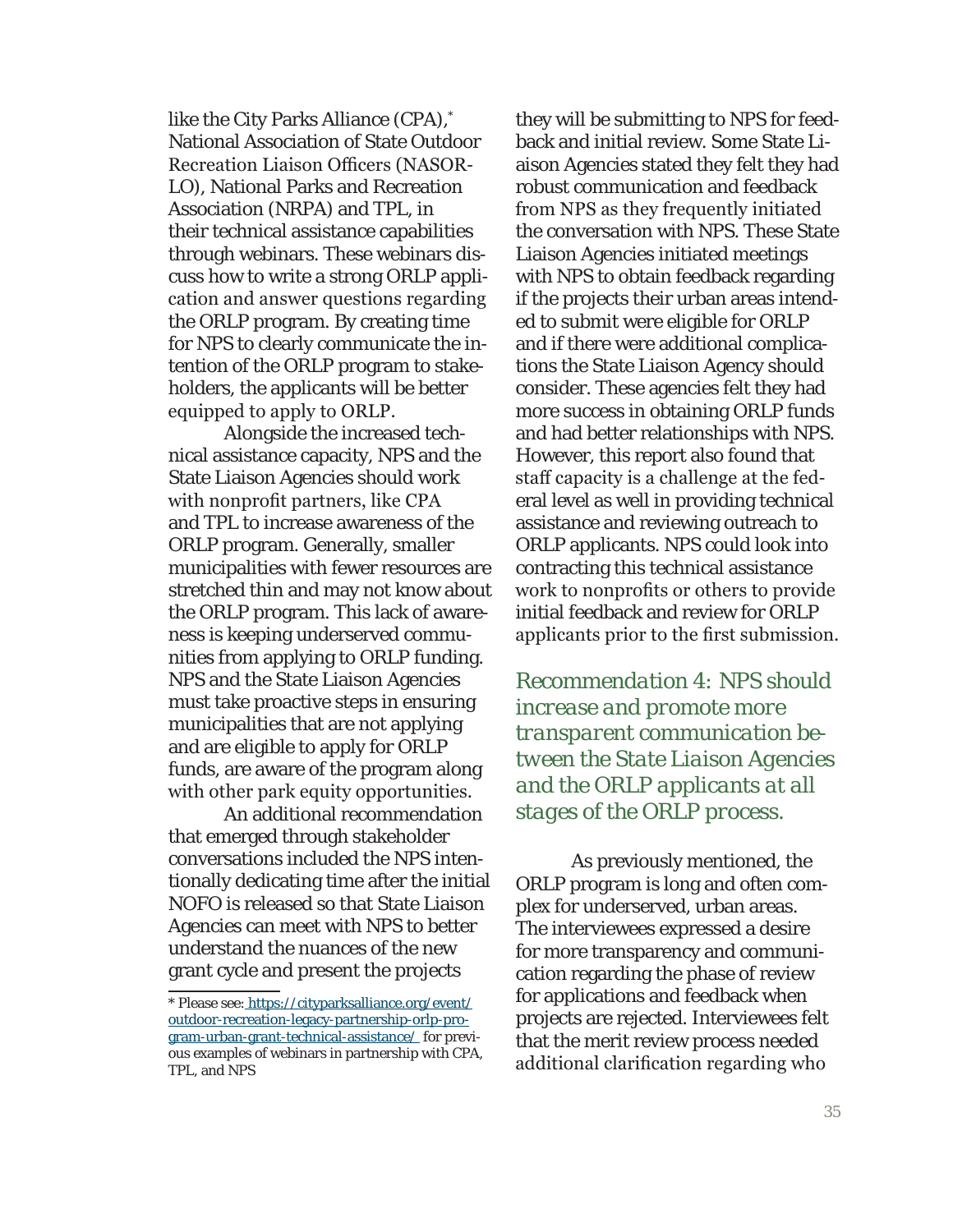is selected to be on the merit review panel, the training NPS provides the merit review panel and whether this training includes any equity training, and what disqualifies applications during the merit review process. By providing more guidance and transparency on what occurs during the merit review process, ORLP applicants can better prepare for future applications and park equity advocates and others may have greater confidence in the ORLP program evalution and decision making process.

Many interviewees indicated that when NPS did not select their ORLP applications for the final application, they felt confused and did not receive feedback on what their project was missing. These interviewees often felt that they had strong applications that met the general parameters regarding the ORLP program. This report recommends that NPS provide feedback to the ORLP applicants as to why their projects are denied regardless of whether or not the State Liaison Agencies ask for this feedback. Currently, NPS provides feedback after the State Liaison Agency has requested the feedback and does not proactively provide feedback. This information can help future applicants and can strengthen existing ORLP applications to be submitted for the next grant cycle.

Interviewees also expressed a desire for NPS to 'lead with yes.' This 'lead with yes' mentality includes NPS not rejecting applications for potentially solvable issues in the project, but rather connecting with the State Liaison Agency or ORLP applicant to work through these issues with the project so

that NPS can recommend the project for final review. Again, this requires more staff capacity at the federal level or requires NPS to contract this technical assistance capacity to nonprofit partners or other park equity organizations.

*Recommendation 5: NPS and park equity advocates should conduct further research on how to improve the ORLP program and the LWCF State and Local Assistance Program more broadly.*

Throughout the interviews, we encountered many barriers and challenges to the ORLP program which are not necessarily specific to the ORLP program but the LWCF Act and Local and Stateside Program more broadly. These challenges included staff capacity, matching grant requirements, the 'in-perpetuity' requirement, and the population requirement.

Many stakeholders expressed that the ORLP grant application and administration is time consuming and requires parks and recreation agencies to excessively utilize knowledgeable staff to administer the program. The ORLP program is designed to benefit underserved, economically disadvantaged communities. Many of these communities do not have grant-writing staff or the financial and technical capacity to administer a grant program. A significant barrier to this program is lack of staff and experience in applying to the ORLP program and other LWCF grant programs. However, at the point of this study it is unclear how many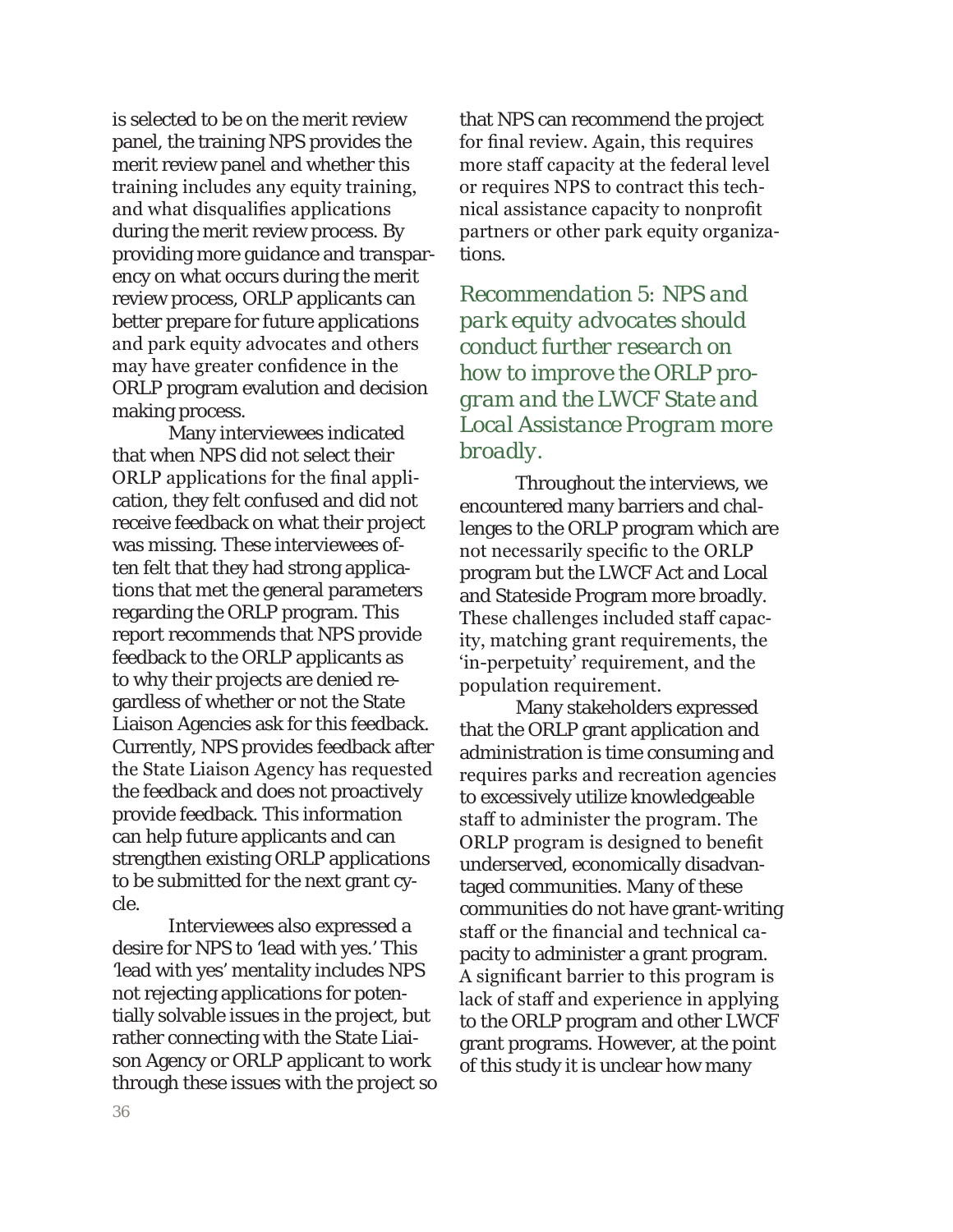full-time staff should be dedicated to LWCF programs for each state and the funding mechanism that would be used to support full-time staff. This report implores further research into the needs of each state to determine their staff capacity level and needs for moving forward with the ORLP program and LWCF more broadly.

Many stakeholders expressed that the matching grant is a barrier to applying for ORLP grants. The ORLP program requires applicants to provide proof of a 50% match when submitting their initial application. As previously noted, once applicants submit their application it is unclear when they will receive notice of whether or not they received the ORLP grant. Additionally, the ORLP program is intended to serve urban areas with populations of over 50,000. These urban areas often have higher land values and construction costs than other LWCF projects, making it difficult for economically disadvantaged communities to secure matching grants and to hold these funds for an unknown amount of time. Many State Liaison Offices expressed that the urban areas they are in contact with are discouraged from applying for ORLP funds because of the large matching grant requirement.<sup>\*</sup> Further research should investigate how the matching grant requirement should be reduced or replaced with a sliding-scale grant requirement based on need. Many applicants stated that

by reducing the match requirement or using a sliding-scale metric for the match requirement more urban areas could apply for ORLP funding and ORLP applicants could hold onto their match for longer. A case study that can be used as an example is Washington's Recreation and Conservation Office's Washington Wildlife and Recreation Program which reduces or waives the local agency's match "if the project meets the needs of underserved population or a community in need, as defined by the board" (SB 6227 2016). Additionally, the Outdoors for All Act legislation would allow for the Secretary to waive all or part of the match requirement for LWCF programs if "no reasonable means are available through which the eligible entity can meet the matching requirement and the probable benefit of the project outweighs the public interest in the matching requirement" (SB 2887 2021).

An additional barrier that is not specific to the ORLP program is the 'in-perpetuity' requirement. Because LWCF projects must be maintained in perpetuity, they require staff to conduct compliance checks and require a complex process if the community decides to convert the property. The conversion process requires approval from the Secretary of the Interior and a substitute recreation property of at least equal fair market value and of reasonably equivalent usefulness and location (DOI 2022). However, not all stakeholders agreed that the 'in perpetuity' requirement should be updated as many appreciated the promise to conserve the public land. Further research should address the 'in perpe-

<sup>\*</sup> ORLP applicants are also allowed to use in-kind contributions as a match and are not restricted to only match in the form of cash. However, this report found that most ORLP applicants utilized state and local grant programs as forms of match and did not frequently use in-kind contributions.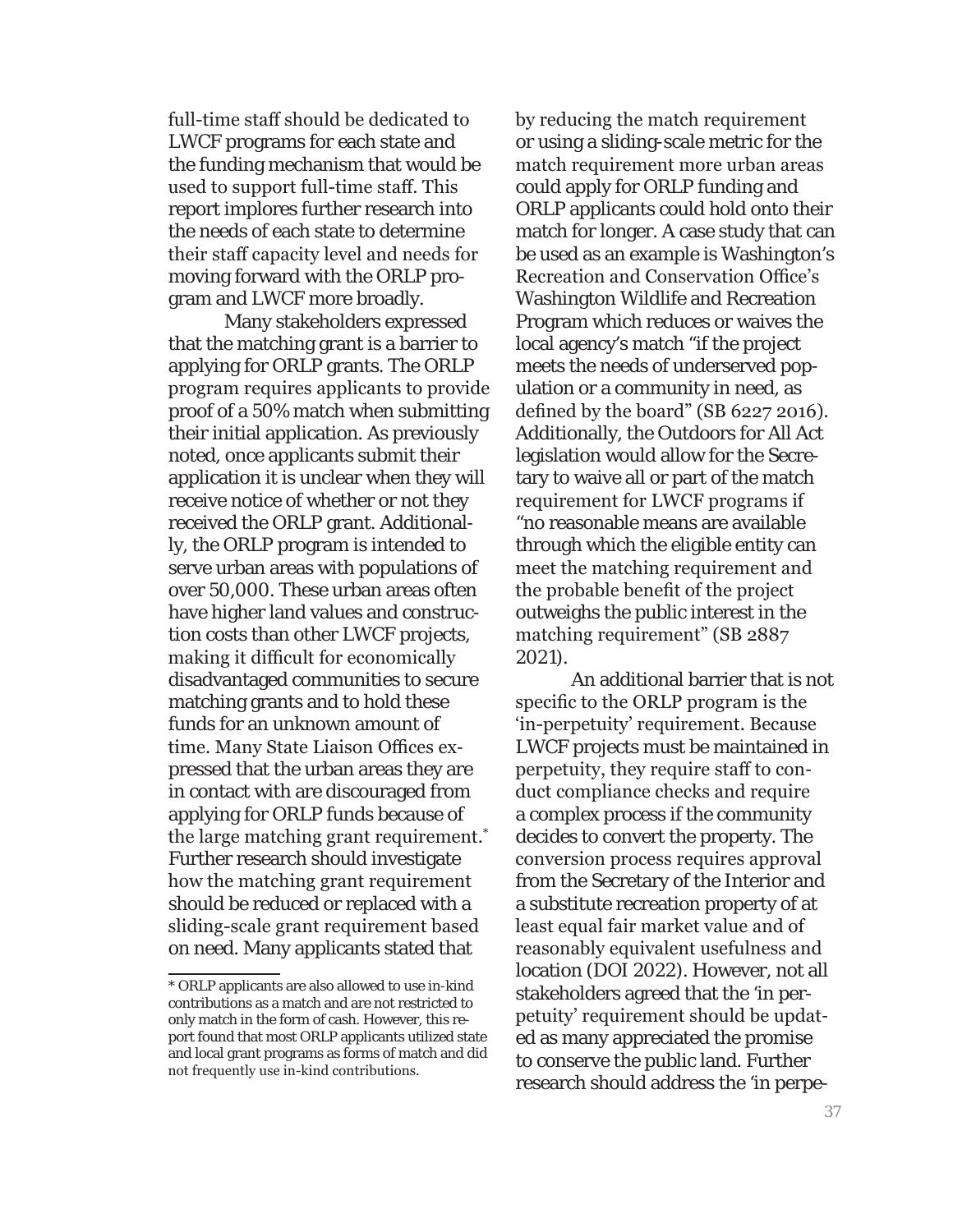tuity' requirement to better understand the needs of urban communities and the State Liaison Agencies.

The population requirement of 50,000 or more is specific to the ORLP program and not LWCF generally, but the interviewees addressed this as a challenge. Specifically, State Liaison Agencies in more rural states addressed the population requirement as a barrier to applying to ORLP funds as they had fewer eligible urban areas in comparison to more densely populated states. Many stakeholders and park equity advocates stated that by reducing the population requirement from 50,000 to 30,000 there would be more eligible urban areas and increase the ability of ORLP to reach underserved communities. NPS should conduct further research to determine the potential benefit to reducing the population requirement to benefit more rural states.

Lastly, this report was not able to touch on the tribal involvement of the ORLP program due to time and research limitations. However, this report implores further research into how the ORLP program can be better adapted to meet tribal community's needs. The ORLP program states that "local units of government and federally-recognized Indian Tribes'' are eligible to apply to ORLP funds if they meet the population requirement and are within an underserved community in terms of access to parks (NPS 2020). As of the most recent grant cycle, no tribal communities have applied for ORLP funds. The Department of the Interior (DOI) released their Equity Action Plan in 2022, which details how DOI programs, like LWCF and ORLP,

can better engage tribal communities and address previous inequities.\*\* DOI and NPS should continue their research into engagement strategies for tribal communities to promote equitable planning practices and address historical inequities between the US government and tribal communities.

### **Conclusion**

The ORLP program is a federal program intended to serve urban areas that are economically disadvantaged and underserved in terms of access to outdoor recreation. While this program has funded many important projects, this research identifies many challenges and barriers keeping this program from being fully realized.

In partnership with the Wilderness Society, this report utilizes a mixed-methods approach to answer: Is the federal ORLP program accomplishing its intended goals to promote outdoor recreation access to economically disadvantaged areas? What are potential barriers that prevent urban areas from better utilizing ORLP funding? The first stage of this project conducted stakeholder interviews to understand the opportunities and challenges of the ORLP program. The second stage of this project included generating spatial and descriptive statistics to better understand if the ORLP program was reaching park-poor, economically disadvantaged, and urban areas.

The stakeholders stated they appreciated that the ORLP program

<sup>\*\*</sup> Please see: https://www.doi.gov/sites/doi.gov/ files/eo13985-02-10-2022-doi-equity-action-planfinal-with-cover.pdf for the full DOI Equity Action Plan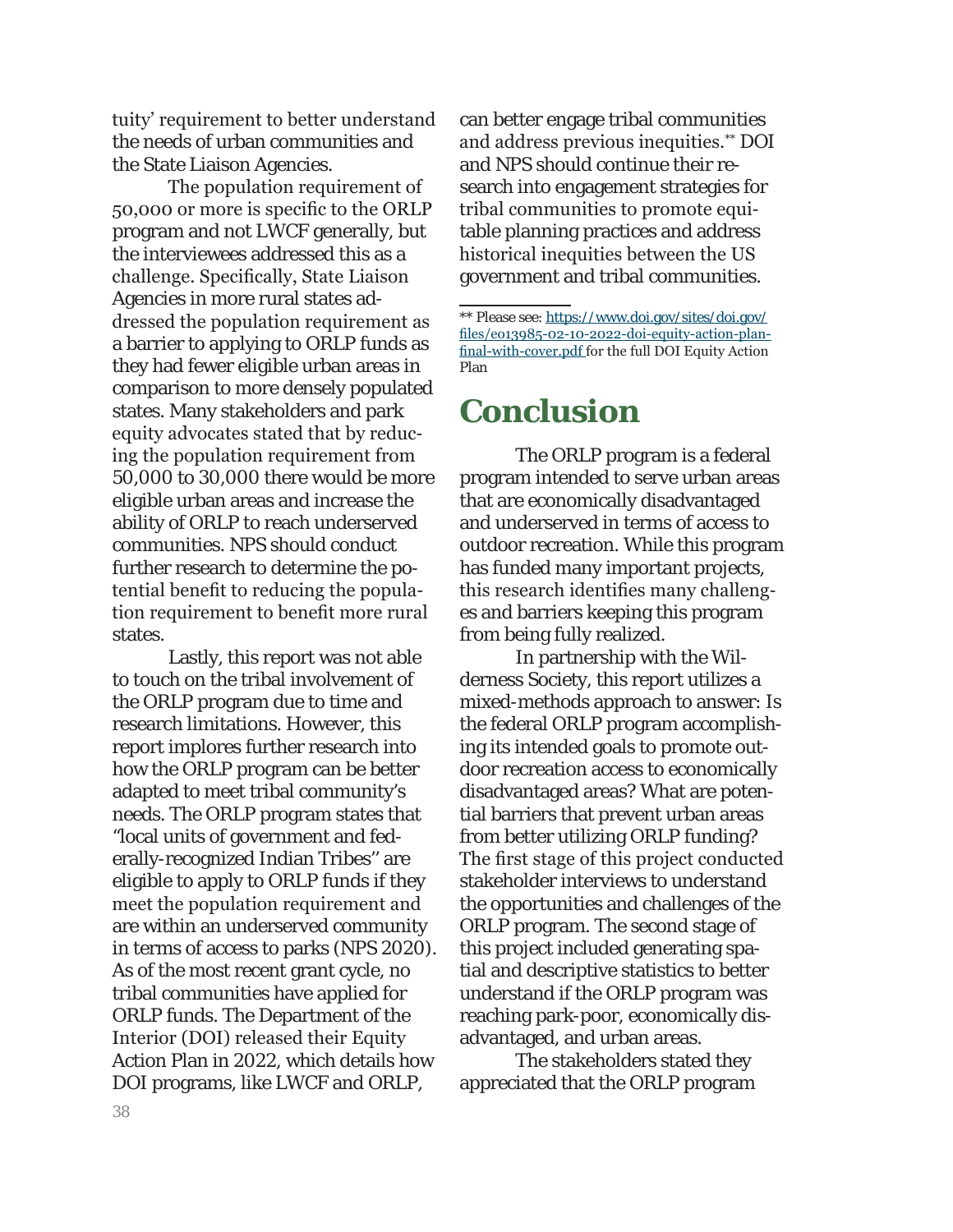focused on urban areas, provided larger, allowed applicants to utilize funding for renovation projects, and that NPS had hired a dedicated ORLP staff person to increase communication and improve administration. Stakeholders identified that the main challenges to this program are that the timeline to the grant cycles and the language to apply to the program is inconsistent and difficult to prepare for, program applicants must provide a 50% match in funding thus creating a financial burden on economically disadvantaged communities, many economically disadvantaged municipalities and State Liaison Agencies do not have the staff capacity or resources to apply to this federal program, and communication with NPS has been inconsistent throughout the grant processes. Additionally, this project found the ORLP program is reaching census tracts which have been historically underserved in terms of park access and park planning processes by looking at racial/ethnic demographics, federal poverty level, educational attainment, and linguistic isolation. However, when looking at whether the ORLP program is reaching communities that are park-poor our results indicate that around 60% are going to underserved communities.

Through this research, I determined five recommendations which would reduce the challenges and barriers to applying for ORLP and help funds reach underserved, economically disadvantaged, and urban communities as the program intends.

1. The National Park Service (NPS) should create more feasible and clearer project parameters when

releasing the Notice of Funding Opportunity (NOFO) as well as create more consistent and predictable application timelines.

- 2. NPS, the State Liaison Agencies, and local governments should create a park needs assessment to target ORLP funds to park-poor communities.
- 3. NPS should increase technical assistance capacity for ORLP applicants and State Liaison Agencies after the NOFO is initially released as well as throughout the life cycle of the grant period.
- 4. NPS should increase and promote more transparent communication between the State Liaison Agencies and the ORLP applicants at all stages of the ORLP process.
- 5. NPS and park equity advocates should conduct further research on how to improve the LWCF and the ORLP program more broadly.

Despite these challenges within the ORLP program, most stakeholders identified that the program's intent and dedicated funding amounts to parkpoor and economically disadvantaged urban areas was a step in the right direction for park planning efforts. The ORLP Program is positioned to be an increasingly important prog ram as more funding becomes available for urban parks, the Biden-Harris administration continues to prioritize equity through the Justice 40 initiative, and through the potential to codify the ORLP program into law as the Outdoors for All legislation moves through Congress (SB 2887). NPS, the State Liaison Agencies, and park equity advocates must work together to ensure that this program fulfills its intended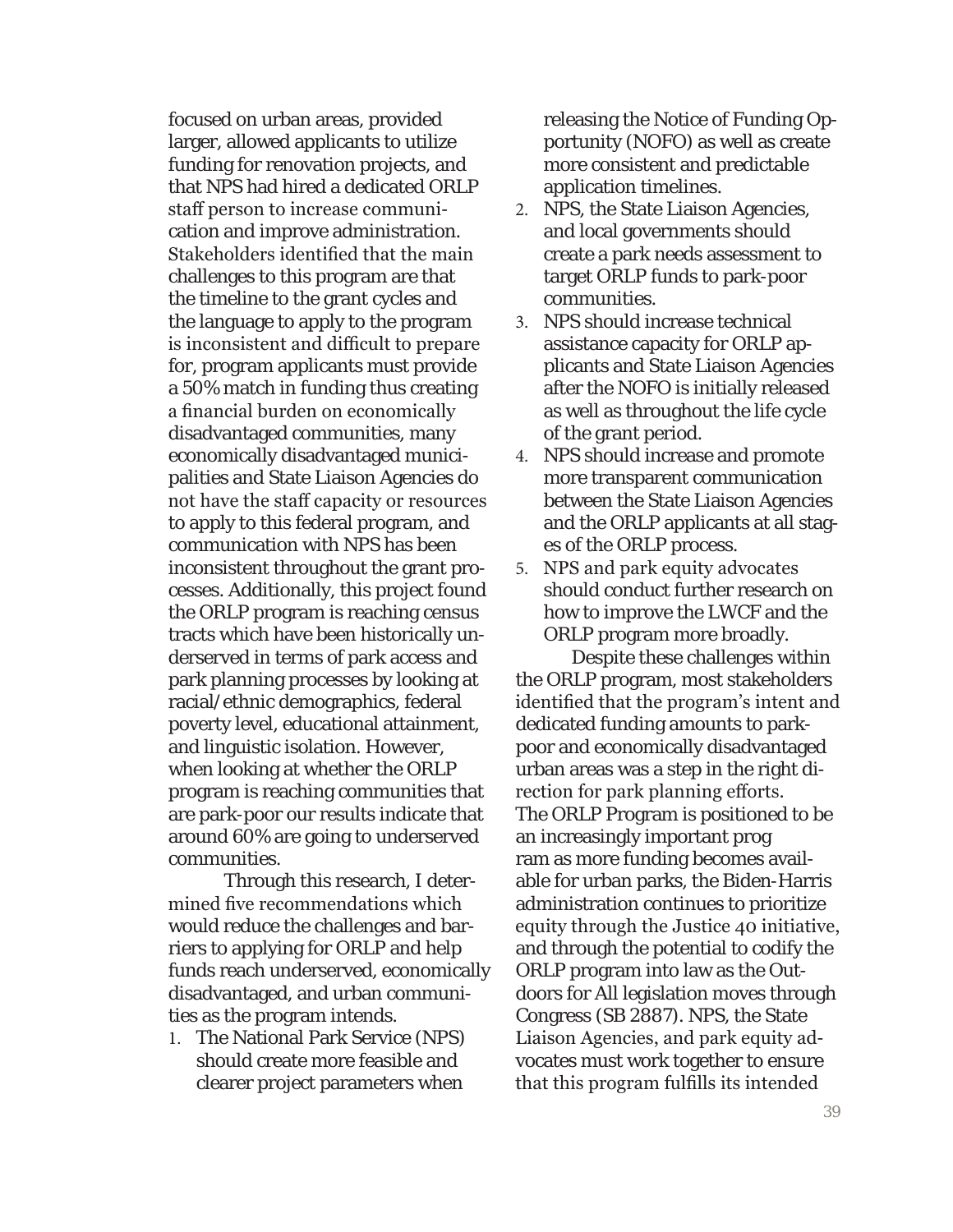goals of reaching park-poor, economically disadvantaged, and urban areas to improve the distributional equity of parks across the United States.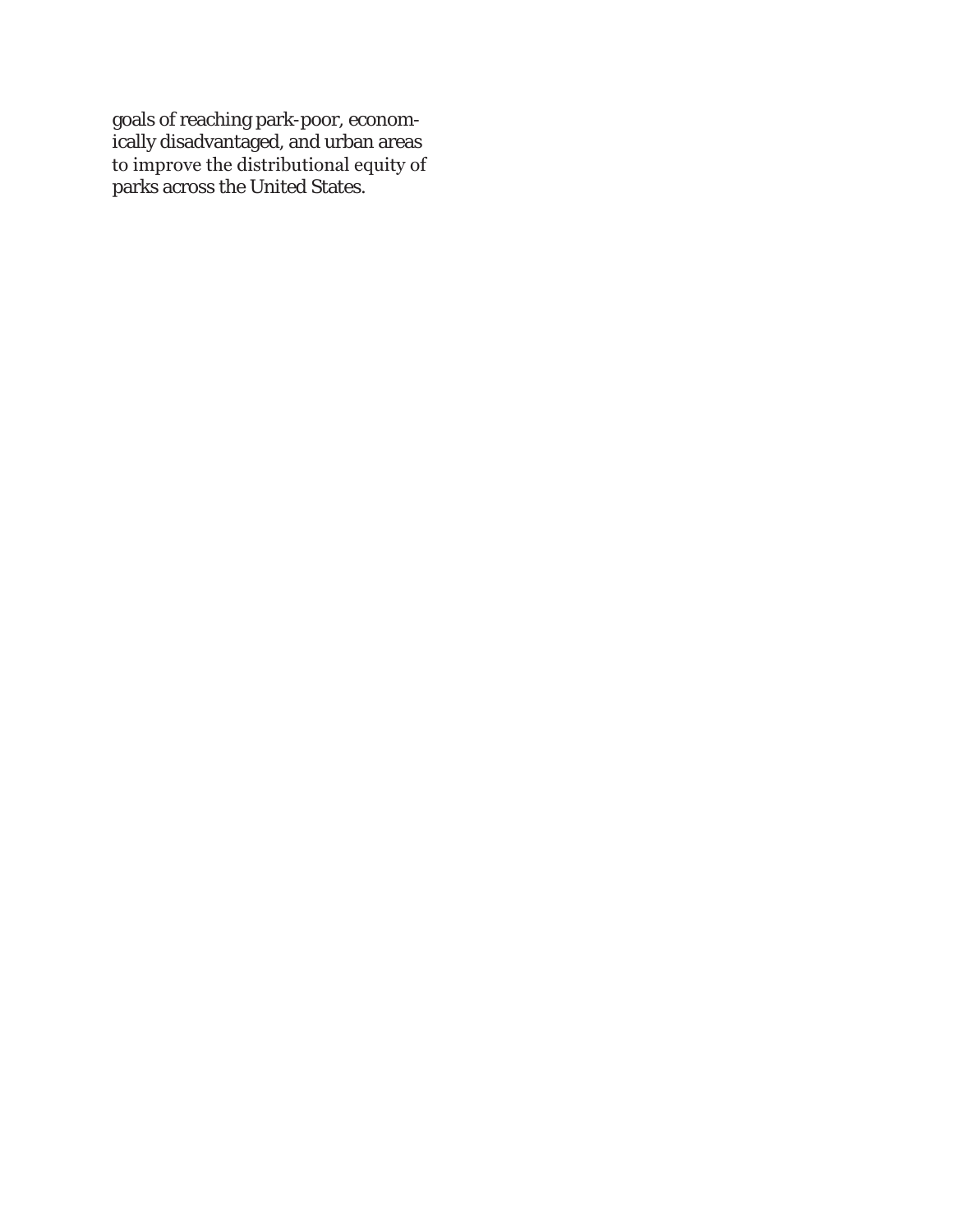## **Appendix**

#### *Appendix A. ORLP Application Process*

- 1. **Notice of Funding Opportunity:** NPS posts a Notice of Funding Opportunity (NOFO) on Grants.gov announcing the availability of ORLP funds, stating the requirements for that year's competition, and providing a deadline for submissions.
- 2. **State Project Competition**: The LWCF State Liaison Agency collects proposals from eligible project sponsors/sub-recipients for projects through the state's approved Open Project Selection Process and selects projects meeting the purpose and requirements of the ORLP program. Some states have a separate ORLP competition and others do not.
- 3. **State Pre-Application Submittal to NPS National Competition**: The LWCF State Liaison Agency works with the selected project sponsor/sub-recipients to complete the pre-application requirements and submits the completed package under NPS's ORLP funding opportunity on Grants.gov by the stated deadline.
- 4. **NPS Eligibility Review:** NPS reviews the submitted pre-applications for eligibility, including: seeing that the project aligns with the purpose of the ORLP program; that the project sponsor is an eligible sub-recipient; the proposal includes the required amount of matching share, etc.
- 5. **Technical Review Period**: NPS staff then conduct a technical review of the proposals to determine if the project is feasible: including that the budget items are allowable and reasonable; the project be completed within a 2-3 year timeline and begin within a year of selection; the project aligns with at least one of the State's Comprehensive Outdoor Recreation Plan priorities, etc.; and, to identify any major NEPA or other compliance issues. If a project is identified as having significant feasibility issues, it may be eliminated from further review.
- 6. **Merit Review Panel**: The remaining, eligible projects are forwarded for review by a merit review panel, composed of professionals in fields related to the competition's merit criteria, to measure the quality of the project including: how well the project supports the needs of underserved, economically-disadvantaged, park-poor areas; how well the community is involved in and supports the project; the extent of any economic benefits to the local community, etc.
- 7. **National Ranking and Certification by NPS Director**: The technical and merit review panel's scores and evaluations are then used by the competition managers to produce a ranked list of recommended projects. These are put forward to the Director of NPS for concurrence. Projects that rank and/or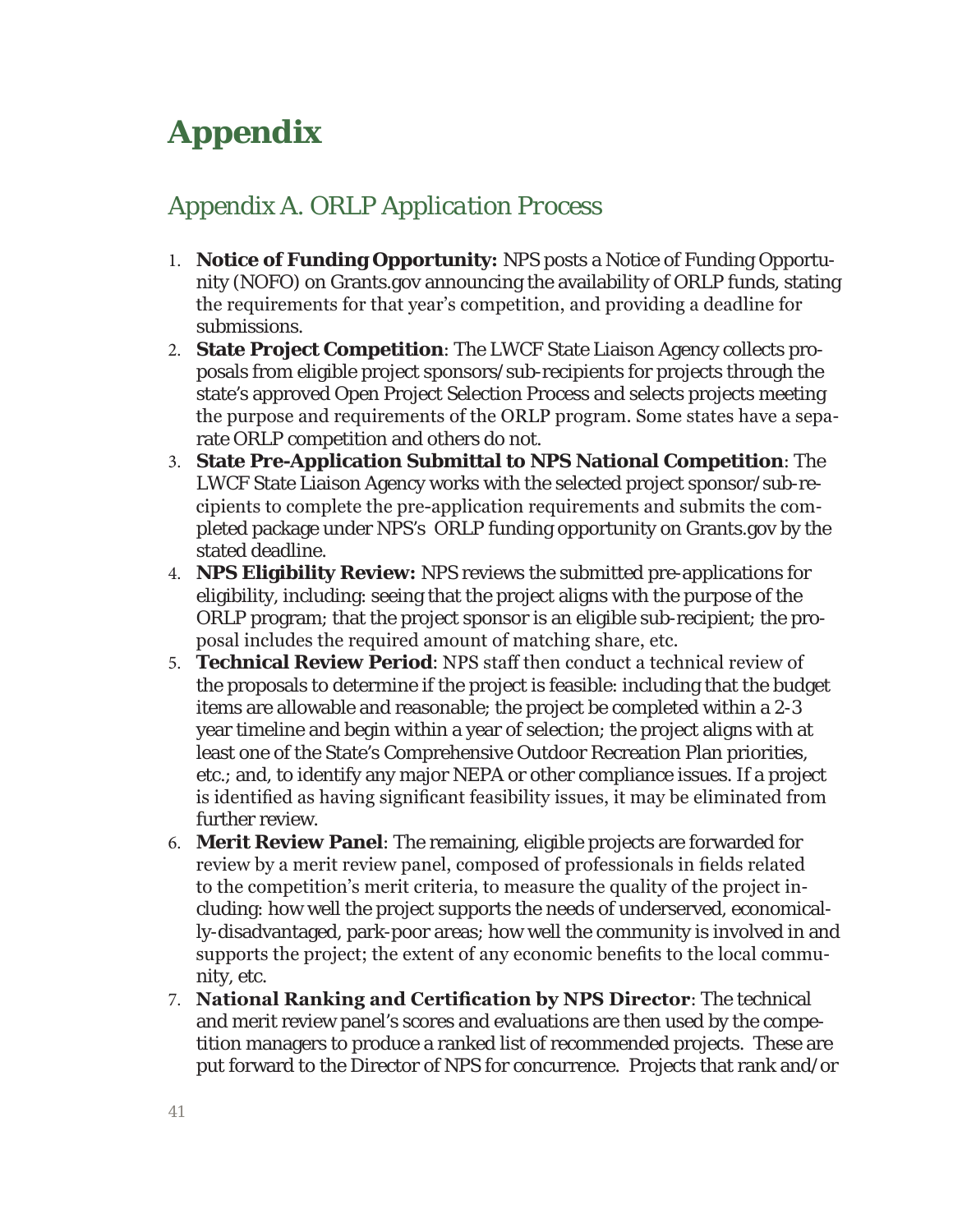score relatively low may not be recommended for funding.

- 8. **State Notification and Final Application Preparation:** Once the Director approves the proposed recommendation of projects, and a public announcement is made, states are notified as to which projects have been selected. The state then must work with NPS and the project sponsor to complete the remaining final application requirements and address any issues identified with the project during the review.
- 9. **Final NPS Review**: After NPS has received the remaining final application documents, staff conduct a final review. During this period, a project can still be disqualified if new information is uncovered that leads to determining that the project cannot be completed as proposed or has other issues that make it not fundable.
- 10. **Grant Agreement**: If no issues arise during the Final Review, the project is awarded through a grant agreement.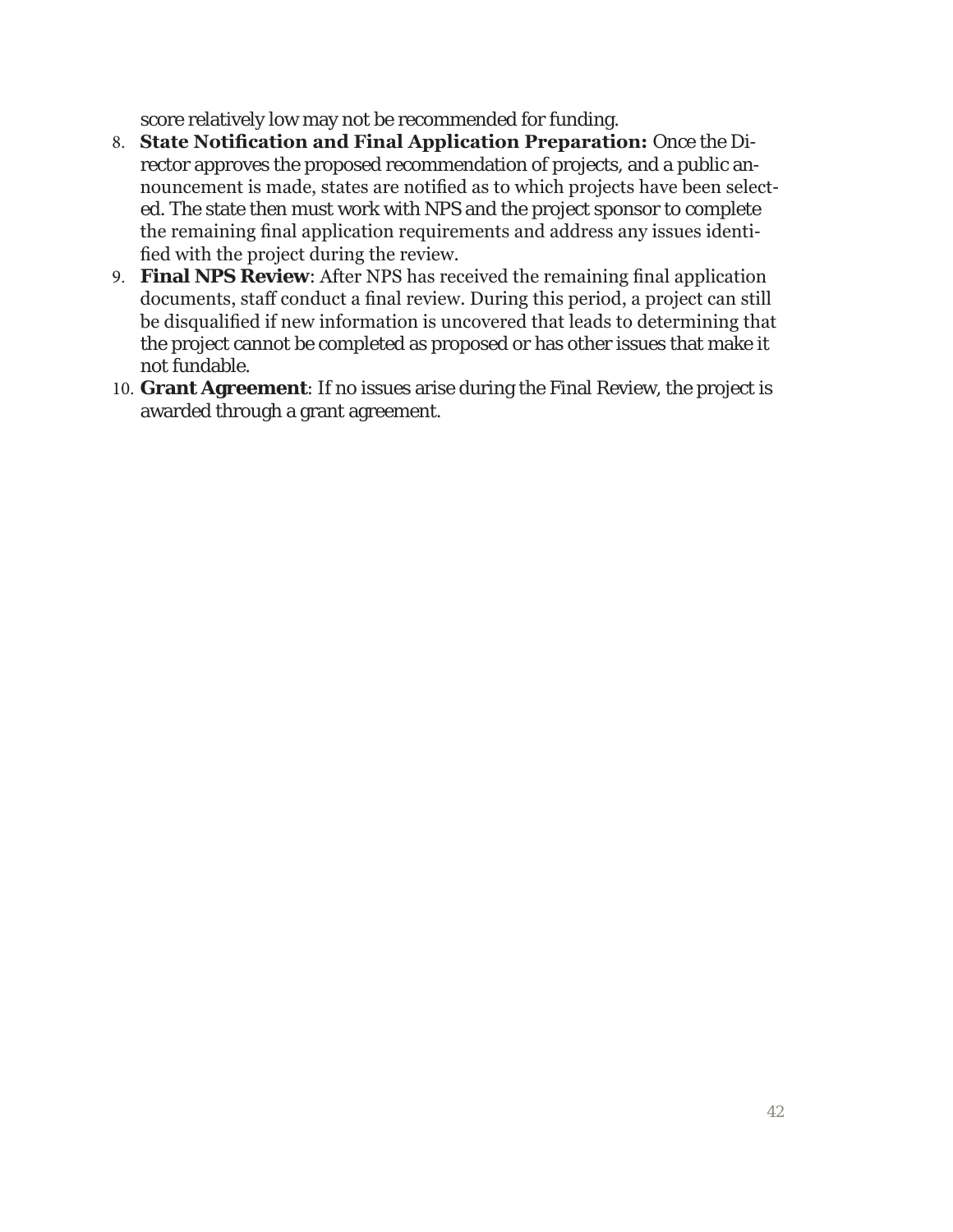#### *Appendix B. Stakeholder Interview List*

- 1. Allen Gallant MetroParks Toledo, Ohio
- 2. Andrea Vona County of Los Angeles, Department of Parks and Recreation
- 3. Antoinette Norfleet Georgia Department of Natural Resources
- 4. Audrey Mularie Minnesota Department of Natural Resources
- 5. Bianca Shulaker Trust for Public Land
- 6. Catherine Matthews City of Las Cruces, Parks & Recreation Administration **Office**
- 7. Clement Lau County of Los Angeles, Department of Parks and Recreation
- 8. Courtney Wald-Wittkop New Jersey Department of Environmental Protection
- 9. David Certain New Mexico State Parks
- 10. Doug Eiken National Association of State Outdoor Recreation Liaison Officers (NASORLO)
- 11. Elisabeth Fondriest National Park Service
- 12. Elva Yanez Policy Prevention Institute
- 13. Fletcher Jacobs Colorado Department of Natural Resources
- 14. Heather Ramsay Ahndan King County Department of Natural Resources and Parks
- 15. Howard Gross Principal, HG Conservation Solutions, LLC, Santa Fe, New Mexico
- 16. Justin Hancock South Carolina Department of Parks, Recreation & Tourism
- 17. Karl Jacobs Washington State Recreation and Conservation Office
- 18. Kyle Simpson National Recreation and Parks Association
- 19. Lisa Cotner Illinois Department of Natural Resources
- 20. Marguerite Austin Washington State Recreation and Conservation Office
- 21. Melissa Cryan Massachusetts Division of Conservation Services
- 22. Natalie Bee California Department of Parks and Recreation
- 23. Robert Warner City of Seattle, Seattle Parks and Recreation
- 24. Sedrick Mitchell California Department of Parks and Recreation
- 25. Stephanie Flynn Trust for Public Land
- 26. Viktor Patino California Department of Parks and Recreation
- 27. Virginia Carter National Park Service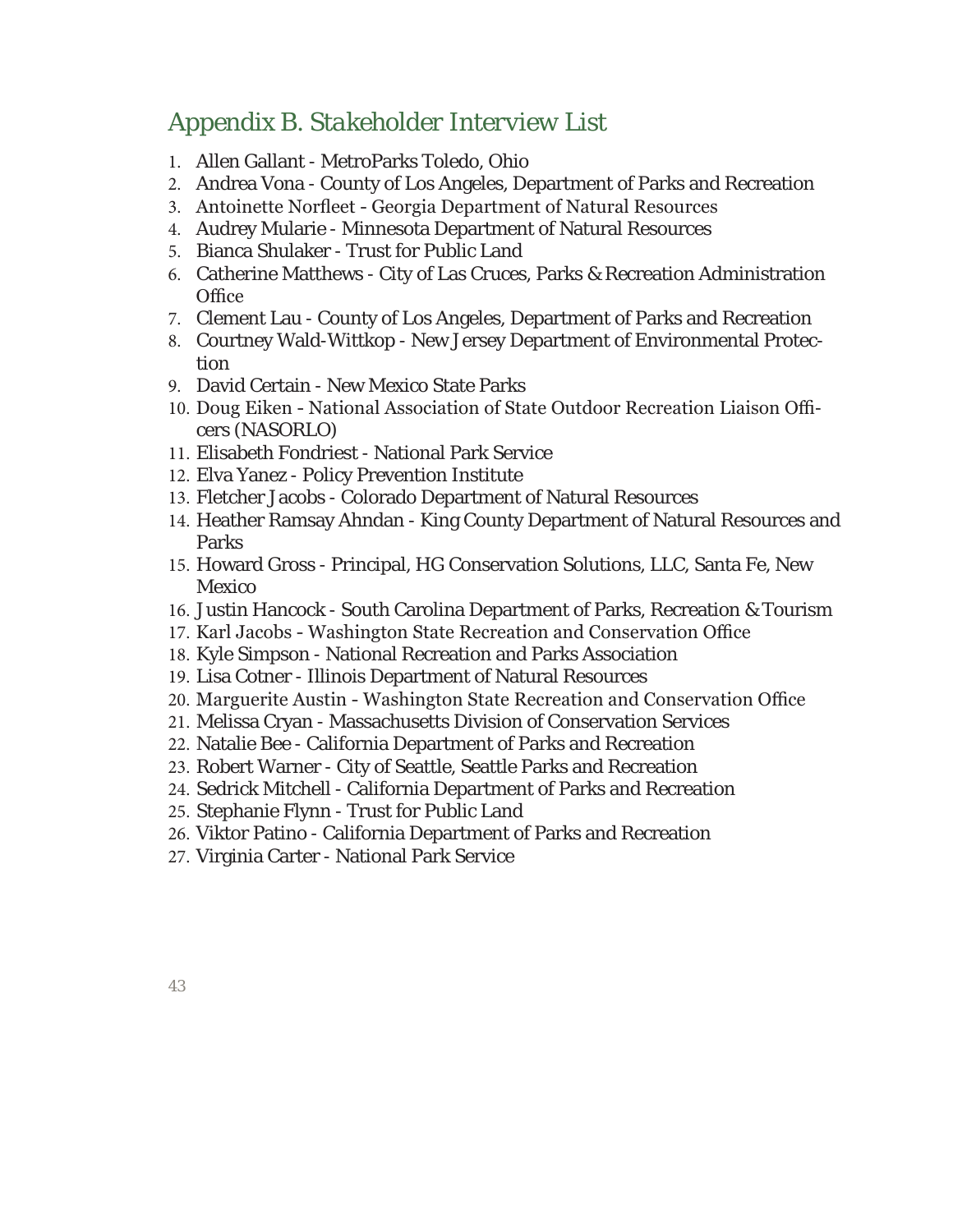### *Appendix C. ORLP Selected Projects (Rounds 1-4)*

| <b>Project</b><br>Year | <b>Project Name</b>                                                              | <b>Project</b><br>Type <sup>*</sup> | <b>Amount</b><br><b>Funded</b> | <b>Project Lead</b><br><b>Agency</b>                                | <b>State</b> |
|------------------------|----------------------------------------------------------------------------------|-------------------------------------|--------------------------------|---------------------------------------------------------------------|--------------|
| 2014                   | <b>Athletic Complex at</b><br><b>Belle Isle Park</b>                             | $\mathbb{R}$                        | \$325,000                      | The Michigan De-<br>partment of Natural<br><b>Resources</b>         | MI           |
| 2014                   | <b>Three Mile Creek</b>                                                          | $\mathbf D$                         | \$386,525                      | The City of Mobile                                                  | AL           |
| 2014                   | <b>Johnson Oak Park</b>                                                          | $\mathbb R$                         | \$375,000                      | The City of Bridgeport                                              | CT           |
| 2014                   | Montebello                                                                       | $\mathbf D$                         | \$250,000                      | The City of Denver                                                  | CO           |
| 2014                   | Thomas Cully Park.                                                               | $\mathbf D$                         | \$500,000                      | The City of Portland,<br>Verde, and private<br>partners             | <b>OR</b>    |
| 2014                   | <b>Sheridan Memorial</b><br>Park                                                 | D                                   | \$500,000                      | <b>The Minneapolis Park</b><br>and Recreation Board                 | <b>MN</b>    |
| 2014                   | <b>Skate Park - Central</b><br>Park in Madison's<br><b>Near East Side</b>        | $\mathbf D$                         | \$295,308                      | The City of Madison                                                 | WI           |
| 2015                   | <b>Bay Point Wetland</b><br><b>Restoration</b><br>and Public Access<br>Project   | D                                   | \$750,000                      | <b>East Bay Regional</b><br><b>Park District (Bay</b><br>Point), CA | CA           |
| 2015                   | <b>Belle Isle Park Multi-</b><br><b>Use Looped Trail</b><br>Development          | D                                   | \$750,000                      | Michigan DNR (De-<br>troit) MI                                      | MI           |
| 2015                   | Clary-Shy Park Ur-<br>ban Demonstration<br>Farm                                  | D                                   | \$400,000                      | City of Columbia, MO                                                | <b>MO</b>    |
| 2015                   | <b>Youth Campground</b><br>Improvements in<br><b>Gwynns Falls Leakin</b><br>Park | $\mathbb{R}$                        | \$750,000                      | <b>City of Baltimore, MD</b>                                        | <b>MD</b>    |
| 2015                   | <b>Skyway Park Revital-</b><br>ization                                           | $\mathbb R$                         | \$369,626                      | <b>King County Parks</b><br>(Seattle), WA                           | <b>WA</b>    |
| 2015                   | <b>Bay View Park Play-</b><br>ground Improve-<br>ment Project                    | ${\bf R}$                           | \$375,225                      | City of San Francisco,<br>CA                                        | CA           |
| 2015                   | Development of<br><b>Muldoon Town</b><br><b>Square Park</b>                      | $\mathbf D$                         | \$750,000                      | <b>Municipality of An-</b><br>chorage, AK                           | AK           |
| 2015                   | <b>Comiskey Park De-</b><br>velopment                                            | D                                   | \$508,000                      | City of Dubuque, IA                                                 | IA           |

 $*$  R = Renovation, D = Development, A = Acquisition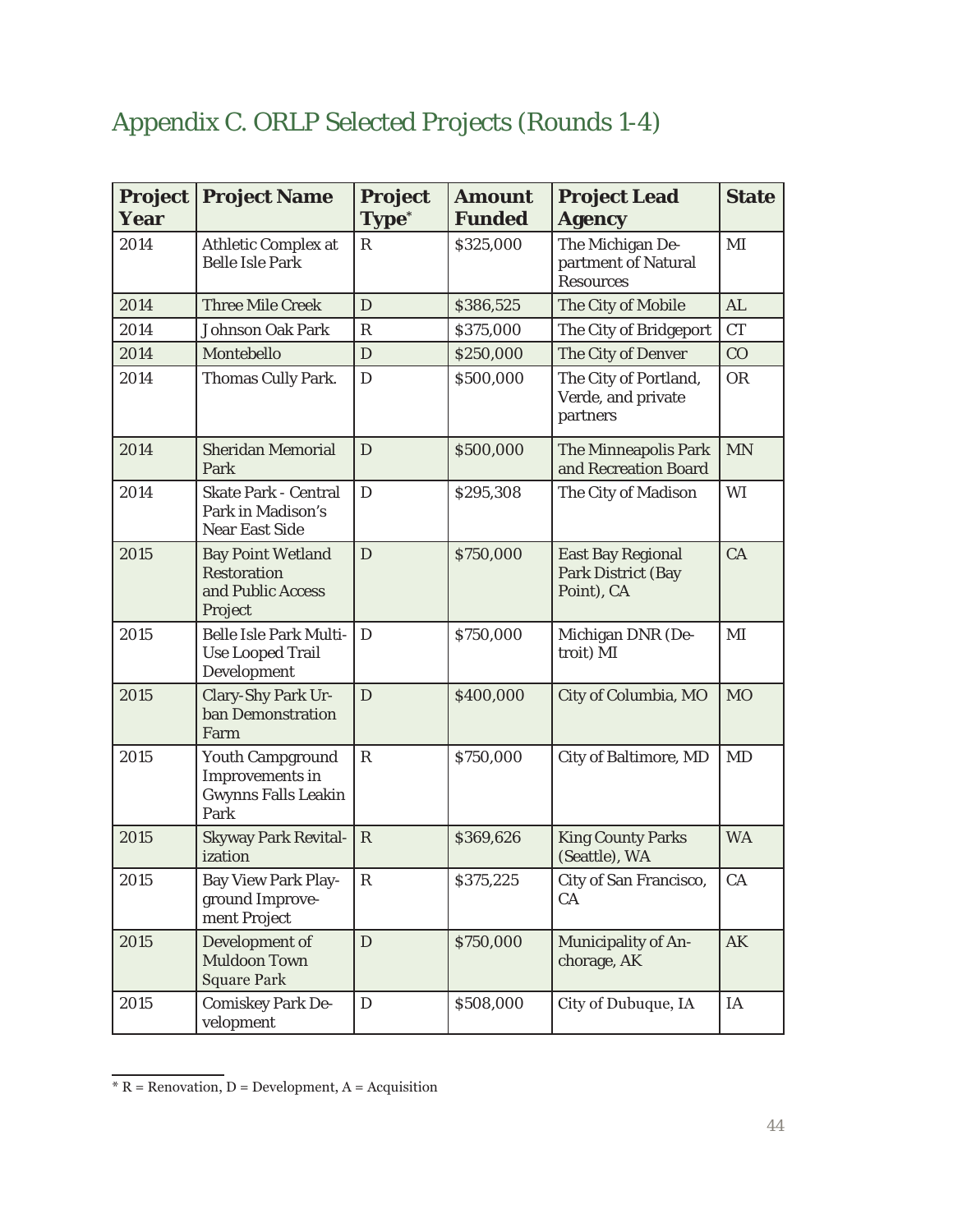| 2015 | <b>Buffalo Bend Hidal-</b><br>go Park Greenway                                           | $\mathbf{A}$ | \$750,000 | <b>City of Houston, TX</b>                      | <b>TX</b> |
|------|------------------------------------------------------------------------------------------|--------------|-----------|-------------------------------------------------|-----------|
| 2015 | <b>Manhattan Marsh</b><br>park Development                                               | D            | \$475,000 | <b>Toledo Metroparks</b><br>(Toledo), OH        | <b>OH</b> |
| 2015 | <b>Edward Rendon Sr</b><br>Metro Park -<br>further development                           | D            | \$750,000 | <b>City of Austin, TX</b>                       | <b>TX</b> |
| 2015 | <b>Renovation of Colt</b><br><b>Park Athletic Fields</b>                                 | $\mathbb{R}$ | \$750,000 | City of Hartford, CT                            | <b>CT</b> |
| 2015 | <b>Lincoln Park Resto-</b><br>ration                                                     | $\mathbb{R}$ | \$750,000 | <b>City of Duluth, MN</b>                       | <b>MN</b> |
| 2015 | <b>Father Tucker Park</b><br>Playground and<br><b>Spray Pad</b>                          | D            | \$306,447 | City of Wilmington,<br>DE                       | DE        |
| 2015 | <b>Burnham Park Rede-</b><br>velopment Project                                           | $\mathbb R$  | \$399,255 | Milwaukee Rec/Public<br>Schools, WI             | <b>WI</b> |
| 2015 | New Neighborhood<br>Park on<br><b>Burlington's Water-</b><br>front Land Acquisi-<br>tion | $\mathbf{A}$ | \$500,000 | City of Burlington, VT                          | <b>VT</b> |
| 2015 | <b>Enota Park Develop-</b><br>ment                                                       | D            | \$600,000 | City of Atlanta, GA                             | GA        |
| 2015 | North Camden Wa-<br>terfront Park                                                        | D            | \$750,000 | City of Camden, NJ                              | <b>NJ</b> |
| 2015 | <b>Central Plaza John</b><br><b>Chavis</b><br><b>Memorial Park Revi-</b><br>talization   | D            | \$747,600 | <b>City of Raleigh, NC</b>                      | <b>NC</b> |
| 2015 | <b>Swan Creek Park</b><br><b>Trail Network</b>                                           | $\mathbb R$  | \$750,000 | Metro Parks Tacoma,<br><b>WA</b>                | <b>WA</b> |
| 2015 | <b>Sparta Court Soccer</b><br><b>Fields</b>                                              | $\mathbf{A}$ | \$450,000 | St. Louis Co. Port Au-<br>thority (Wellston) MO | <b>MO</b> |
| 2015 | <b>Jesse Allen Park</b>                                                                  | $\mathbf R$  | \$750,000 | City of Newark, NJ                              | NJ        |
| 2017 | <b>Athens Street Park</b><br>Development                                                 | D            | \$633,231 | <b>Hall County</b>                              | GA        |
| 2017 | May Branch Rail-<br>road Trail Phase I                                                   | A            | \$750,000 | The City of Fort Smith                          | $\rm{AR}$ |
| 2017 | <b>Portland Landing</b><br><b>Park Development</b><br>Project                            | $\mathbf D$  | \$750,000 | The City of Portland                            | <b>ME</b> |
| 2017 | <b>Zamora Park Reno-</b><br>vation                                                       | $\mathbb R$  | \$750,000 | The City of El Monte                            | CA        |
| 2017 | Douglass Park Rede-<br>velopment                                                         | ${\bf R}$    | \$485,000 | The City of Memphis                             | <b>TN</b> |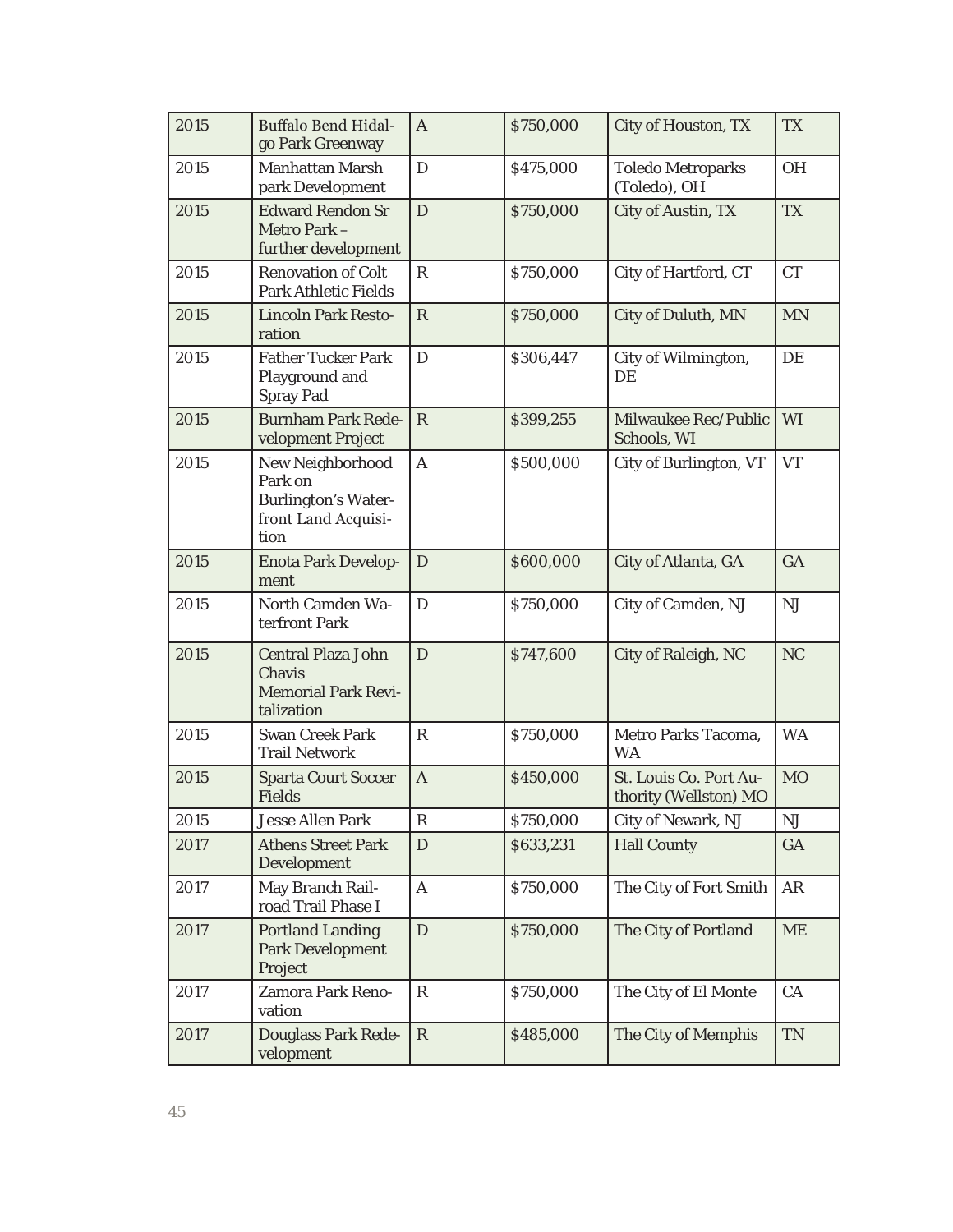| 2017 | <b>Clippership Connec-</b><br>tor - Mystic River<br><b>Reservation</b>    | D            | \$732,434   | <b>The Massachusetts</b><br><b>Department of Con-</b><br>servation and Recre-<br>ation                     | <b>MA</b>      |
|------|---------------------------------------------------------------------------|--------------|-------------|------------------------------------------------------------------------------------------------------------|----------------|
| 2017 | <b>Western Hills Park</b><br><b>Legacy Project</b>                        | $\mathbb{R}$ | \$750,000   | The City of Little Rock                                                                                    | AR             |
| 2017 | Apodaca Park Reno-<br>vation                                              | $\mathbb R$  | \$750,000   | The City of Las Cruces                                                                                     | <b>NM</b>      |
| 2017 | <b>Downtown Water-</b><br>front Metropark                                 | $\mathbb{R}$ | \$750,000   | <b>Development Met-</b><br>roparks Toledo                                                                  | <b>OH</b>      |
| 2017 | <b>Galena Park Devel-</b><br>opment                                       | $\mathbf D$  | \$372,050   | The City of Milwaukee<br><b>Department of Public</b><br><b>Works</b>                                       | WI             |
| 2017 | Modrzejewski Play-<br>field Redevelopment                                 | $\mathbf R$  | \$750,000   | <b>The Milwaukee Public</b><br><b>Schools Department</b><br>of Recreation and<br><b>Community Services</b> | <b>WI</b>      |
| 2017 | Rev. Charles Wil-<br>liams Park Develop-<br>ment                          | D            | \$750,000   | The City of Indianap-<br>olis                                                                              | WI             |
| 2017 | Woonasquatucket<br><b>River Adventure</b><br><b>Park Phase II</b>         | $\mathbf D$  | \$375,000   | <b>The City of Providence</b>                                                                              | RI             |
| 2017 | <b>Peeler Community</b><br>Park                                           | $\mathbb R$  | \$600,000   | The City of Greens-<br>boro                                                                                | N <sub>C</sub> |
| 2017 | <b>Bowling Green Riv-</b><br>erwalk Park                                  | $\mathbf D$  | \$750,000   | The City of Bowling<br>Green                                                                               | <b>KY</b>      |
| 2017 | <b>Midway Peace Park</b>                                                  | D            | \$250,000   | The City of St. Paul                                                                                       | <b>MN</b>      |
| 2017 | <b>South Park Play-</b><br>ground, Spray Park,<br>and Playfield           | ${\bf R}$    | \$750,000   | The City of Seattle,<br><b>Parks and Recreation</b>                                                        | <b>WA</b>      |
| 2017 | Mifflin Square Park<br>Phase I Redevelop-<br>ment                         | ${\bf R}$    | \$750,000   | The City of Philadel-<br>phia                                                                              | PA             |
| 2019 | <b>Cooper River County</b><br><b>Park Development</b>                     | D            | \$1,000,000 | <b>Charleston County</b><br><b>Park and Recreation</b><br>Commission                                       | <b>SC</b>      |
| 2019 | <b>Tidewater Estuary</b><br><b>Park Improvements</b><br>and Public Access | $\mathbf D$  | \$1,000,000 | <b>East Bay Regional</b><br>Park District (San<br>Francisco)                                               | CA             |
| 2019 | <b>Middle Branch Park</b><br><b>Trail and Water</b><br><b>Access</b>      | $\mathbf D$  | \$1,000,000 | <b>City of Baltimore</b>                                                                                   | <b>MD</b>      |
| 2019 | <b>Tacoma Street Play-</b><br>ground Renovation                           | $\mathbb{R}$ | \$1,000,000 | <b>City of Worcester</b>                                                                                   | MA             |
| 2019 | <b>Battle Park Renova-</b><br>tion                                        | ${\bf R}$    | \$500,000   | <b>City of Rocky Mount</b>                                                                                 | N <sub>C</sub> |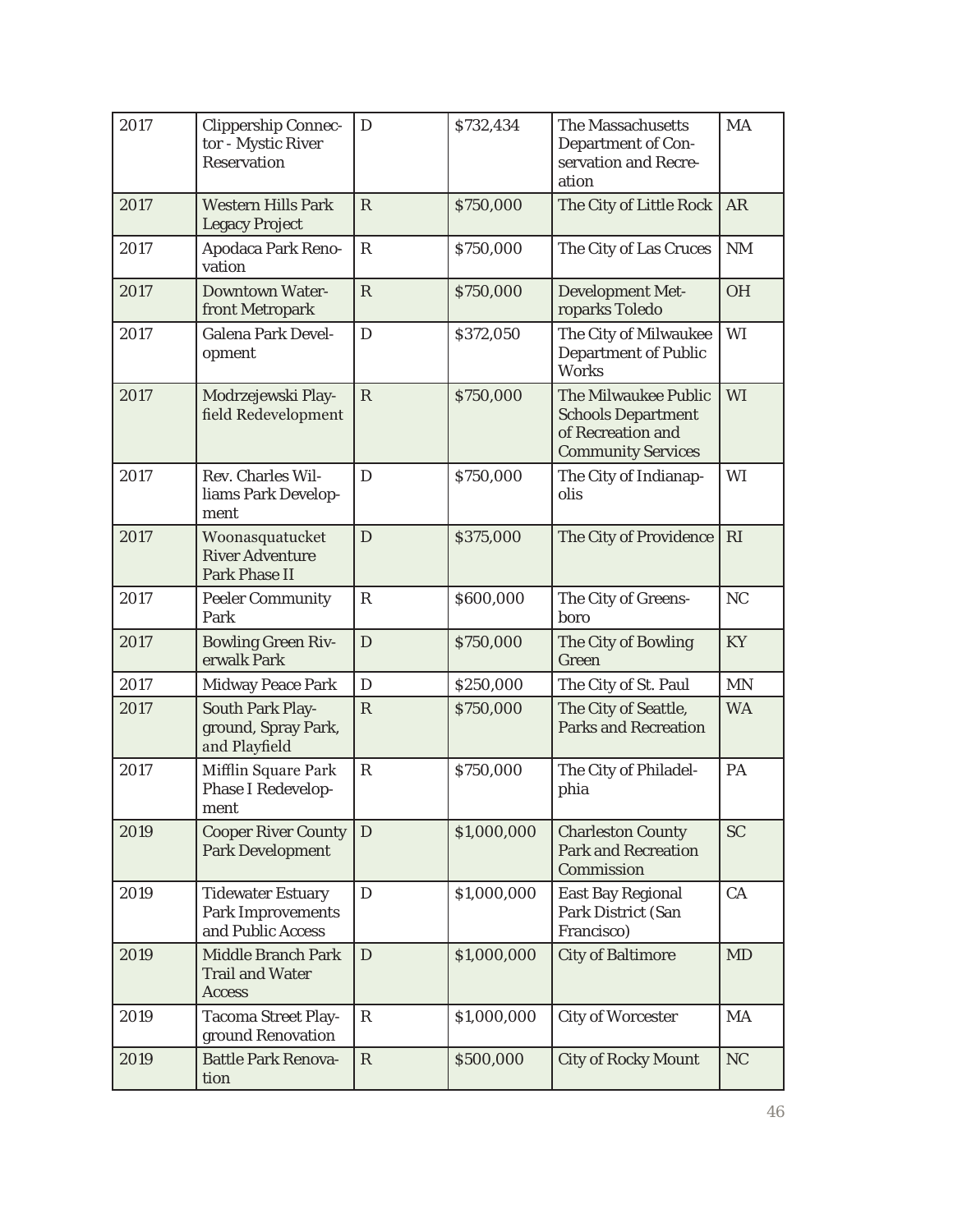| 2019 | <b>Wards Lake Park</b><br>Enhancement                                                               | R            | \$1,000,000 | <b>City of Lakewood</b>                                                      | <b>WA</b> |
|------|-----------------------------------------------------------------------------------------------------|--------------|-------------|------------------------------------------------------------------------------|-----------|
| 2019 | <b>Equitable Access to</b><br>Paddle Sport Rec-<br>reation at Kingman<br><b>Island</b>              | D            | \$781,800   | <b>Department of Energy</b><br>and Environment                               | <b>DC</b> |
| 2019 | <b>Central Place Levee</b><br>Trail - Phase I                                                       | D            | \$500,000   | <b>City of Des Moines</b>                                                    | <b>IA</b> |
| 2019 | A New Vision for<br>The Old Chain of<br><b>Rocks Bridge Park</b><br>and Trailhead                   | D            | \$990,000   | <b>Great Rivers Green-</b><br>way (St. Louis)                                | <b>MO</b> |
| 2019 | Ortega Park Revital-<br>ization Project                                                             | $\mathbb{R}$ | \$1,000,000 | <b>City of Santa Barbara</b><br><b>Parks and Recreation</b>                  | CA        |
| 2019 | <b>Flint River Resto-</b><br>ration Project                                                         | $\mathbb{R}$ | \$1,000,000 | <b>Genesee County</b>                                                        | MI        |
| 2019 | <b>Whitman Park</b><br><b>Improvement</b> and<br>Expansion                                          | $\mathbb{R}$ | \$1,000,000 | <b>Camden County</b>                                                         | <b>NJ</b> |
| 2019 | <b>Clark Avenue Park</b><br><b>Development Project</b>                                              | D            | \$661,724   | <b>City of Cleveland</b>                                                     | <b>OH</b> |
| 2019 | Maple Wood Play-<br>field Renovation                                                                | R            | \$1,000,000 | <b>Seattle Parks and</b><br><b>Recreation</b>                                | <b>WA</b> |
| 2019 | <b>Extending the Kinn-</b><br>ickinnic River Oak<br><b>Leaf Trail to High</b><br><b>Needs Areas</b> | $\mathbf R$  | \$453,954   | <b>City of Milwaukee</b>                                                     | <b>WI</b> |
| 2019 | <b>Ford's Theater Hik-</b><br>ing Trail                                                             | D            | \$999,822   | <b>County of Los Angeles</b><br><b>Department of Parks</b><br>and Recreation | CA        |
| 2019 | <b>Glass City Met-</b><br>ropark: Urban<br>Camping                                                  | D            | \$1,000,000 | <b>Metroparks Toledo</b>                                                     | <b>OH</b> |
| 2019 | 104 Taylor Street<br><b>Soccer and Fitness</b><br>Development                                       | D            | \$1,000,000 | <b>City of Trenton</b>                                                       | <b>NJ</b> |
| 2019 | <b>North Rainier Park</b><br>Development                                                            | D            | \$1,000,000 | <b>Seattle Parks and</b><br>Recreation                                       | <b>WA</b> |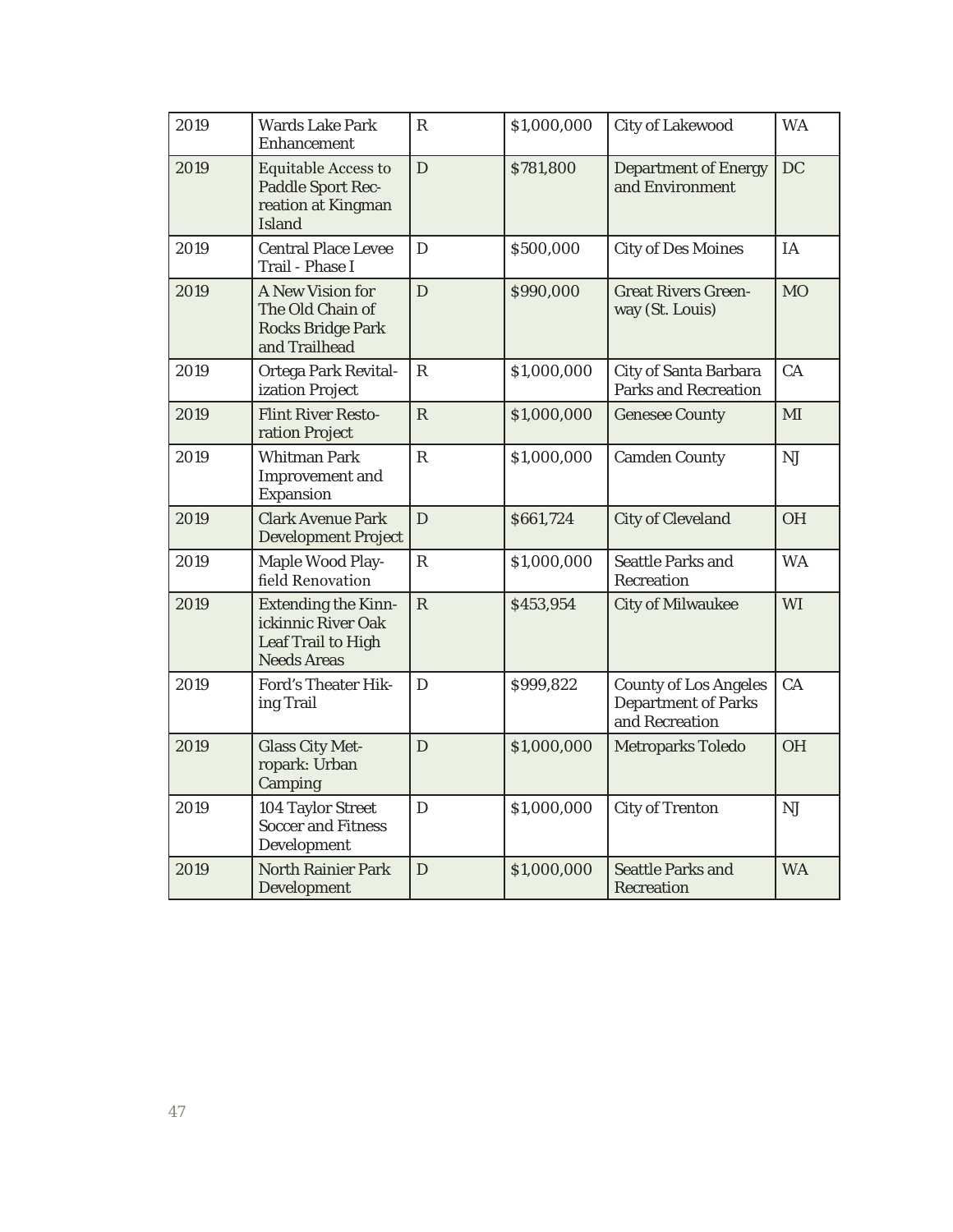### *Appendix D. ORLP Selected Projects that did not reach a grant agreement*

| <b>Project</b><br>Year | <b>Project Name</b>                                                                          | <b>Project</b><br>Type <sup>*</sup> | <b>Amount</b><br><b>Funded</b> | <b>Project Lead</b><br><b>Agency</b>            | <b>State</b>   |
|------------------------|----------------------------------------------------------------------------------------------|-------------------------------------|--------------------------------|-------------------------------------------------|----------------|
| 2015                   | <b>Youth Campground</b><br>Improvements in<br><b>Gwynns Falls Leakin</b><br>Park             | $\mathbb{R}$                        | \$750,000                      | <b>City of Baltimore, MD</b>                    | <b>MD</b>      |
| 2015                   | <b>Enota Park Develop-</b><br>ment                                                           | D                                   | \$600,000                      | City of Atlanta, GA                             | GA             |
| 2015                   | <b>Sparta Court Soccer</b><br><b>Fields</b>                                                  | $\mathbf{A}$                        | \$450,000                      | St. Louis Co. Port Au-<br>thority (Wellston) MO | M <sub>O</sub> |
| 2017                   | <b>Portland Landing</b><br><b>Park Development</b><br>Project                                | D                                   | \$750,000                      | The City of Portland                            | <b>ME</b>      |
| 2017                   | <b>Douglass Park Rede-</b><br>velopment                                                      | $\mathbb{R}$                        | \$485,000                      | The City of Memphis                             | <b>TN</b>      |
| 2019                   | <b>Middle Branch Park</b><br><b>Trail and Water</b><br><b>Access</b>                         | D                                   | \$1,000,000                    | <b>City of Baltimore</b>                        | <b>MD</b>      |
| 2019                   | <b>Battle Park Renova-</b><br>tion                                                           | $\mathbb{R}$                        | \$500,000                      | <b>City of Rocky Mount</b>                      | <b>NC</b>      |
| 2019                   | <b>Whitman Park</b><br><b>Improvement</b> and<br><b>Expansion</b>                            | $\mathbb{R}$                        | \$1,000,000                    | <b>Camden County</b>                            | $N_{\rm J}$    |
| 2019                   | <b>Extending the Kinn-</b><br>ickinnic River Oak<br>Leaf Trail to High<br><b>Needs Areas</b> | $\mathbb{R}$                        | \$453,954                      | <b>City of Milwaukee</b>                        | WI             |

 $*$  R = Renovation, D = Development, A = Acquisition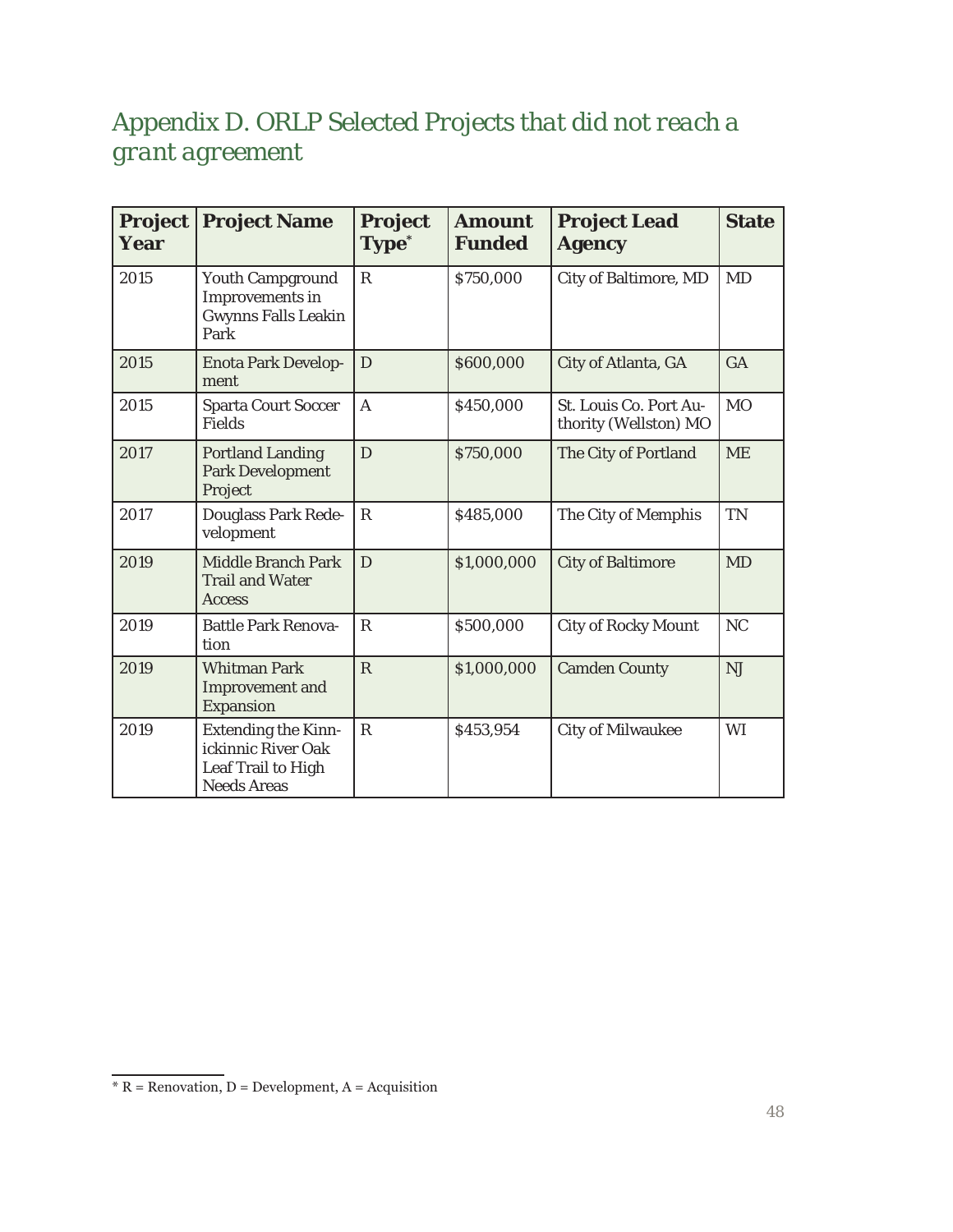### **Citations**

- 1. Alessandro Rigolon. Jon Christensen. (2019). Green without Gentrification: Learning from Parks-Related Anti-Displacement Strategies Nationwide. https:// www.ioes.ucla.edu/wp-content/uploads/Parks-Related-Anti-Displacement-Strategies-report-with-appendix.pdf
- 2. Brooke Sausser. Christopher Monz. Travis E. Dorsch. Jordan W. Smith. (2019). The formation of state offices of outdoor recreation and an analysis of their ability to partner with federal land management agencies. Journal of Outdoor Recreation and Tourism 27 https://doi. org/10.1016/j.jort.2019.100232
- 3. California State Parks. (2020). Community FactFinder, 2020 edition. https://www.parksforcalifornia.org/communities/?overlays=parks
- 4. Chona Sister. Jennifer Wolch. John Wilson. (2010). Got green? addressing environmental justice in park provision. GeoJournal 75, 229–248 DOI 10.1007/s10708-009-9303-8
- 5. Colleen Callahan, Daniel Coffee, J.R. DeShazo, Silvia R. González. (2021). Making Justice40 a Reality for Frontline Communities: Lessons From State Approaches to Climate and Clean Energy Investments. Luskin Center for Innovation. https://innovation.luskin.ucla. edu/wp-content/uploads/2021/10/ luskin-justice40-final-web-1.pdf
- 6. Council on Environmental Quality (CEQ). (2022). Climate and Economic Justice Screening Tool.

Methodology. https://screeningtool.geoplatform.gov/en/methodology

- 7. Dong-ah Choi. Keunhyun Park. Alessandro Rigolon. (2020). From XS to XL Urban Nature: Examining Access to Different Types of Green Space Using a 'Just Sustainabilities' Framework. Sustainability. 12, 6998; doi:10.3390/su-12176998Geoffrey Godbey. (2009). Outdoor Recreation, Health, and Wellness: Understanding and Enhancing the Relationship. RFF Discussion Paper No. 09-21, http:// dx.doi.org/10.2139/ssrn.1408694
- 8. Ian P. Davies. Jon Christensen. Peter Kareiva. Assessing the flow to low income urban areas of conservation and environmental funds approved by California's Proposition 84. PLoS One 14(2): e0211925. https://doi.org/10.1371/journal. pone.0211925
- 9. Jennifer R.Wolch. Jason Byrne. Joshua P. Newell. (2014). Urban green space, public health, and environmental justice: The challenge of making cities 'just green enough'. Landscape and Urban Planning, 125, 234-244. https://doi.org/10.1016/j.landurbplan.2014.01.017
- 10. Jason Byrne. Jennifer Wolch. Jin Zhang. (2009). Planning for environmental justice in an urban national park. Journal of Environmental Planning and Management, 52:3, 365-392, DOI: 10.1080/09640560802703256
- 11. Lincoln R. Larson, Zhenzhen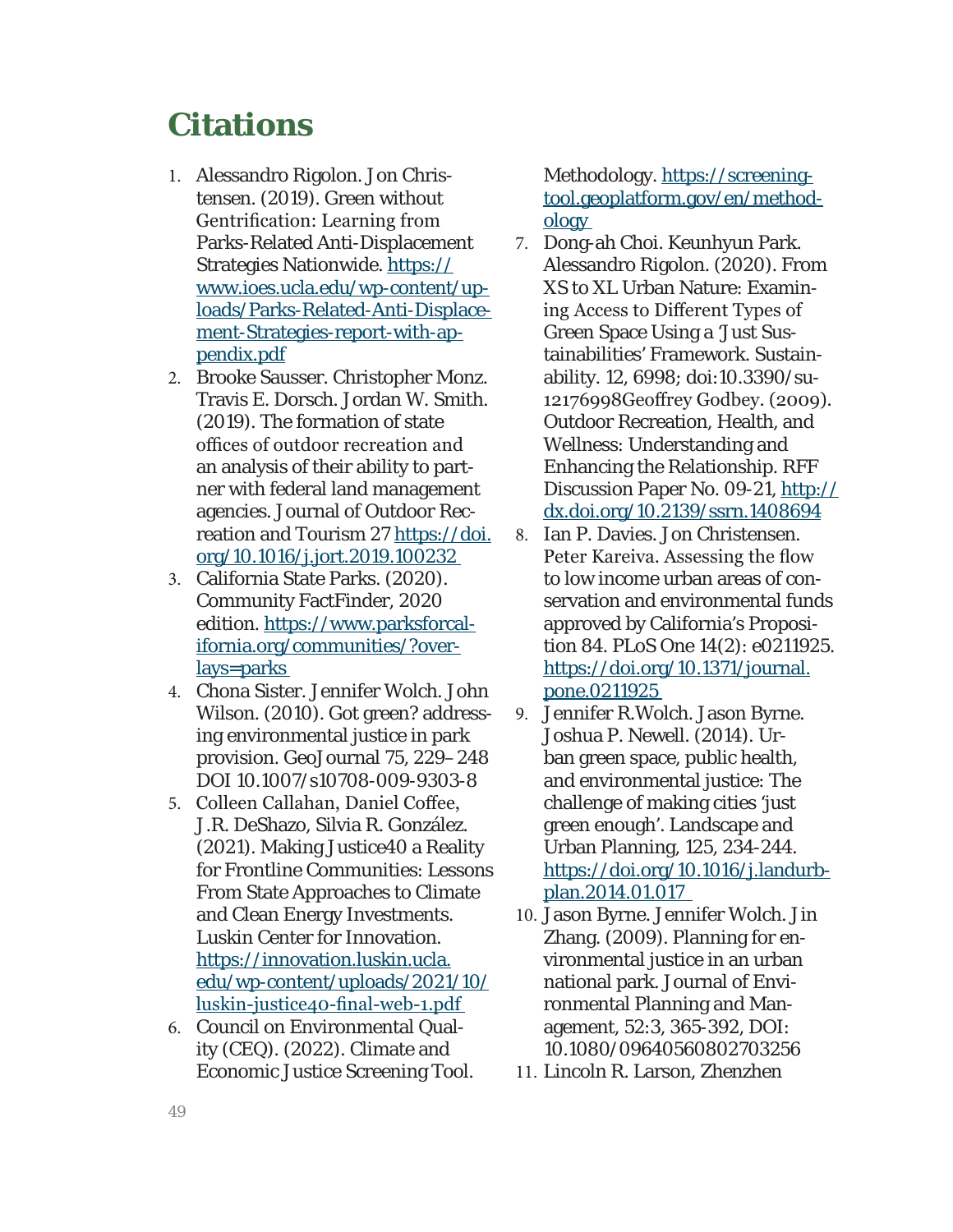Zhang, Jae In Oh, Will Beam, S. Scott Ogletree, Jason N. Bocarro, KangJae Jerry Lee, Jonathan Casper, Kathryn T. Stevenson, J. Aaron Hipp, Lauren E. Mullenbach, Matt Carusona and Michelle Wells. (2021). Urban Park Use During the COVID-19 Pandemic: Are Socially Vulnerable Communities Disproportionately Impacted? Frontiers Sustainable Cities, 29 https://doi. org/10.3389/frsc.2021.710243

- 12. Manal J. Aboelata. Vince Leus. Juliet Sims. (2022). Investing in Equity: Designing and Implementing Public Funding Programs from a Just Recovery in California. Prevention Institute. https://preventioninstitute.org/publications/ nvesting-equity-designing-and-implementing-public-funding-programs-just-recovery
- 13. Massachusetts Executive Office of Energy and Environmental Affairs. (2019). Environmental Justice Populations in Massachusetts. https://www.mass.gov/ info-details/environmental-justice-populations-in-massachusetts#what-is-an-environmental-justice-population?-
- 14. Matt Eldridge. Kimberly Burrowes. Patrick Spauster. (2019). Investing in Equitable Urban Park Systems. Urban Institute. https://www. urban.org/sites/default/files/publication/100520/investing\_in\_equitable\_urban\_park\_systems.pdf
- 15. National Park Service (NPS). (2020). Land and Water Conservation Fund Outdoor Recreation Legacy Partnership Program. P21AS00509 Final Full Text of NOFO.pdf https://www.grants.

gov/web/grants/view-opportunity. html?oppId=333434

- 16. New Jersey Department of Environmental Protection. (2022). Statewide Overburdened Communities Map. https://www.nj.gov/ dep/ej/communities.html
- 17. Office of Environmental Health Hazard Assessment. (OEHHA). (2021). CalEnviroScreen 4.0. https://oehha.ca.gov/media/downloads/calenviroscreen/report/ calenviroscreen40reportf2021.pdf
- 18. Paige O'Farrell. Hung-Ling (Stella) Liu. (2020). Gateway to Outdoors: Partnership and Programming of Outdoor Education Centers in Urban Areas. Education Sciences 10(340). https://doi.org/10.3390/ educsci10110340
- 19. Policy Prevention Institute (PPI). (nd.). People, Parks, and Power Theory of Change. https://preventioninstitute.org/publications/ people-parks-and-power-theorychange
- 20. Senate Bill 2887 Outdoors for All Act. 117th Congress. (2021). https://www.congress. gov/bill/117th-congress/senate-bill/2887/text
- 21. Substitute Senate Bill 6227 (SB 6227). (2016). Washington Wildlife and REcreation Program – Recreation and Conservation Office Recommendations. https://lawfilesext.leg.wa.gov/biennium/2015-16/ Pdf/Bills/Session%20Laws/Senate/6227-S.SL.pdf
- 22. The Trust for Public Land (TPL).  $(2020)$ . The heat is on. https:// www.tpl.org/sites/default/files/ The-Heat-is-on\_A-Trust-for-Public-Land\_special-report.pdf